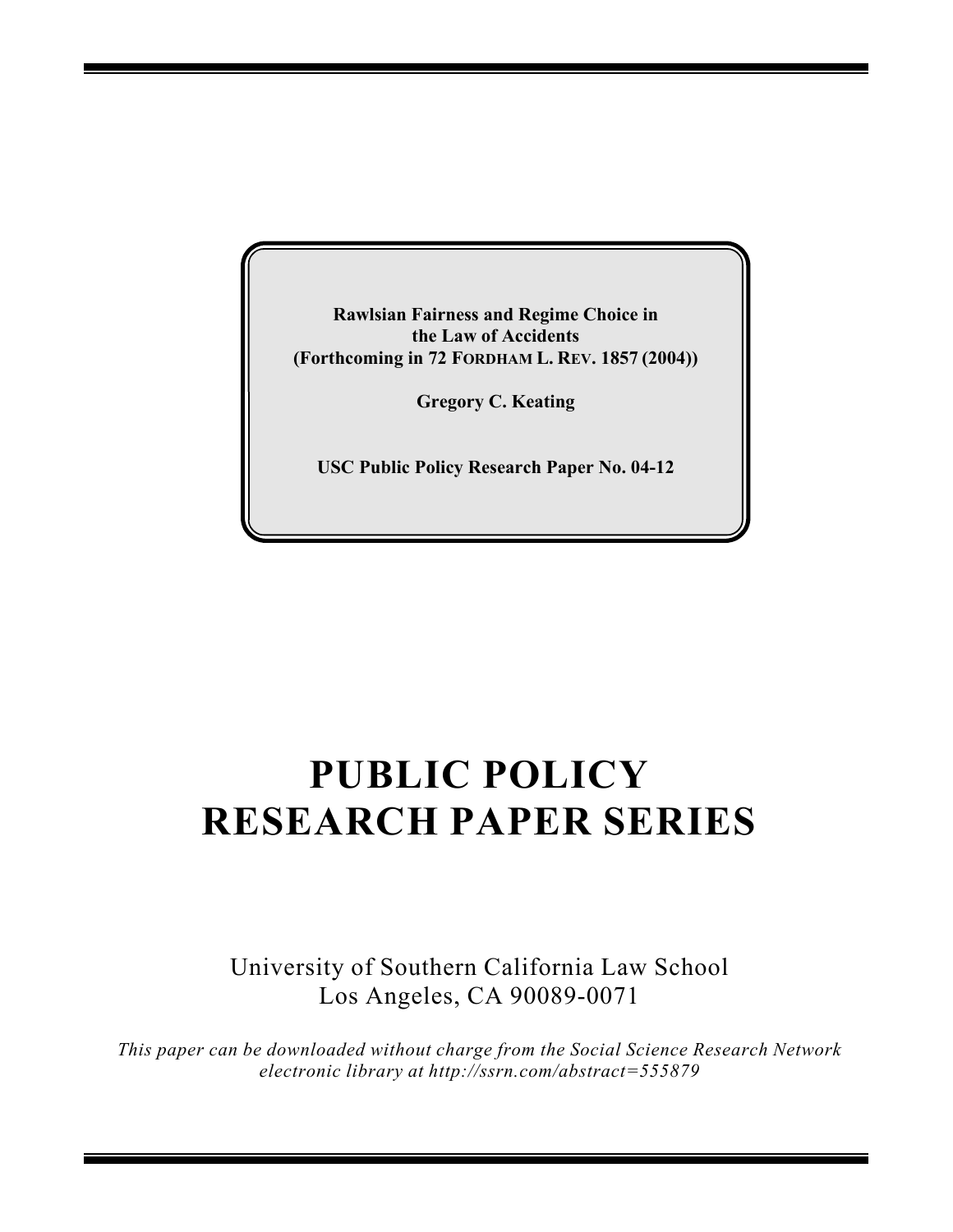## Forthcoming: 72 Fordham L. Rev. 1857 (2004)

## **RAWLSIAN FAIRNESS AND REGIME CHOICE IN THE LAW OF ACCIDENTS**

## *Gregory C. Keating\**

The political philosophy of John Rawls is pregnant with implications for the tort theory. Our law of intentional and accidental physical injury is rich with the rhetoric of reasonableness and fairness, and these ideals lie at the heart of Rawls's political philosophy. The figure of the reasonable person is central both to the law of negligence—where it serves as the master criterion of justified risk imposition—and to the law of intentional torts—where it helps to define the contours of permissible self-defense, the sensibility by which the offensiveness of contact in battery is measured, and the content of the consent given in connection with matters as diverse as contact sports and medical operations.<sup>1</sup> The concept of reasonableness figures prominently in strict liability as well. The intentional infliction of unreasonable harm triggers liability for damages in the law of nuisance, and strict liability in general can be fruitfully understood as a form of liability applicable when the conduct which leads to accidental injury is reasonable, but the failure to make reparation for the harm done is unreasonable.<sup>2</sup> Principles of fairness figure more prominently in the judicial rhetoric of strict products liability than economic ideas of efficient precaution and efficient insurance do.<sup>3</sup>

<sup>\*</sup> William T. Dalessi Professor of Law, USC Law School. For instruction and advice, I am grateful to Ken Abraham, Scott Altman, Charles Fried, Richard Fallon, Louis Kaplow, Scott Michelman, Lewis Sargentich, Arthur Ripstein, and Ben Zipursky; to the participants at the conference; and to the participants at a faculty workshop at Harvard Law School. Special thanks are owed to Jim Fleming for organizing the conference and to Ben Zipursky for organizing the torts panel.

 <sup>1.</sup> On reasonableness in negligence law, see Gregory C. Keating, *Reasonableness and Rationality in Negligence Theory*, 48 Stan. L. Rev. 311 (1996). On the various roles of reasonableness in intentional tort law, see the materials in Robert E. Keeton et al., Tort and Accident Law 30-93 (4th ed. 2004) [hereinafter Tort and Accident Law].

 <sup>2.</sup> On nuisance, see Tort and Accident Law, *supra* note 1, at 123-36, 897-917. On strict liability, see *id.* at 283-84, 294-307; Robert E. Keeton, *Conditional Fault in the Law of Torts*, 72 Harv. L. Rev. 401 (1959).

<sup>3</sup>*. See* James A. Henderson, Jr., *Judicial Reliance on Public Policy: An Empirical Analysis of Products Liability Decisions*, 59 Geo. Wash. L. Rev. 1570, 1589, 1597 (1991) (noting that "[m]easured by what judges say in their published opinions . . .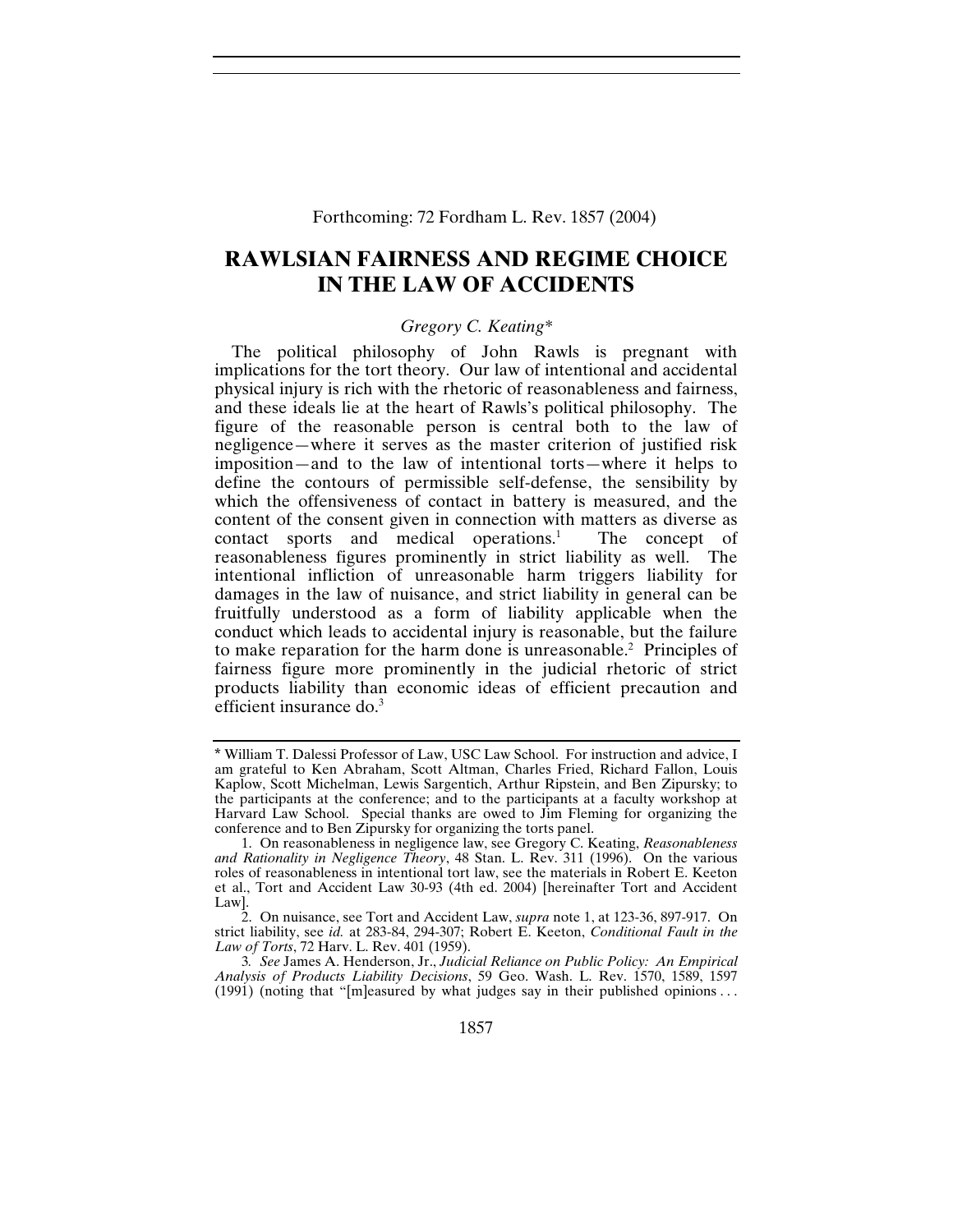For the last thirty or so years, however, normatively inclined academic discourse on the law of accidents has been carried on largely in the idioms of efficiency and corrective justice. Powerful and illuminating as much of this work has been, it has tended to obscure the prominence of conceptions of reasonableness and fairness in our law of accidents. John Rawls's great work provides us with the tools to restore those ideals to an equally prominent place in normative discourse about the law of accidents. My aim in this paper is to put Rawls's philosophy to work by examining the choice between negligence and strict liability from a fairness perspective. I hope to show both the power and fertility of Rawls's ideas, and the robustness of fairness concerns in our law of accidents.

My particular topic is one that has been touched on before from a Rawlsian perspective. Early in the 1970s, as Rawls's theory was first bursting upon the legal academy, George Fletcher wrote a celebrated article, *Fairness and Utility in Tort Theory*. 4 Fletcher's remarkable article connected Rawls's work with reciprocity (and nonreciprocity) of risk imposition. Fletcher argued that nonreciprocity of risk both characterized realms of strict liability within tort accident law and justified those realms, whereas reciprocity of risk characterized and justified realms of tort accident law that were governed by negligence liability.<sup>5</sup>

In this Article, I argue against Fletcher's identification of fairness in the choice between negligence and strict liability with the presence or absence of reciprocity of risk, and in favor of focusing on the fair distribution of the costs of accidental injury among those who benefit from the imposition of the underlying risks. I argue, further, that a distinctively Rawlsian conception of fairness lends support to a powerful general case for preferring strict enterprise liability to negligence liability.

The allure of reciprocity of risk as a master criterion of fairness is evident. When risks are reciprocal, they are equal in probability and magnitude and are imposed for equally good reason. The right to impose a risk enhances the freedom of potential injurers and the exercise of that right endangers the security of potential victims.

fairness norms, not efficiency norms" predominate, and their predominance increases when they conflict with efficiency rationales).

 <sup>4.</sup> George P. Fletcher, *Fairness and Utility in Tort Theory*, 85 Harv. L. Rev. 537 (1972). Charles Fried's *An Anatomy of Values* 183-206 (1970), also connected Rawls's political philosophy with reciprocity of risk imposition, but focused less on the choice between negligence and strict liability. The emphasis on reciprocity of risk in tort theory has a long history, running back through the work of Francis H. Bohlen in the early twentieth century, *The Rule in Rylands v. Fletcher*, 59 U. Pa. L. Rev. 298, 373, 423 (1911) (pts. 1-3), to the opinion of Lord Cairns in *Rylands v. Fletcher*, 3 L.R.- E. & I. App. 330 (H.L. 1868) (appeal taken from Ex.), and the opinion in *Losee v. Buchanan*, 51 N.Y. 476 (1873).

<sup>5</sup>*. See generally* Fletcher, *supra* note 4.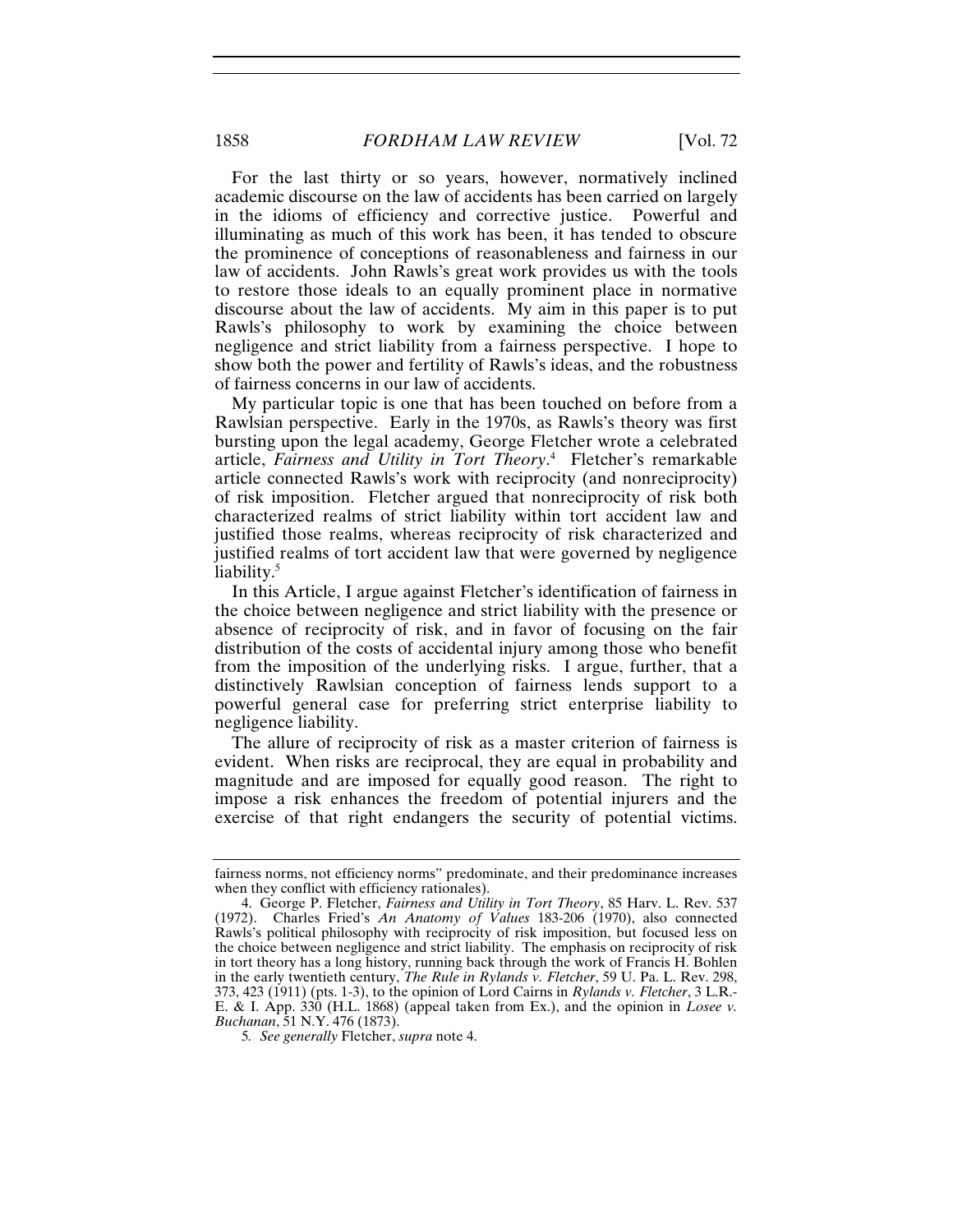Reciprocity of risk defines a community of equal freedom and mutual benefit. Reciprocity of risk defines a community of *equal freedom*, because reciprocity exists when risks are equal in probability and gravity. When risks are equal in these respects, people relinquish equal amounts of security and gain equal amounts of liberty. Reciprocity of *reasonable* risk defines a situation of *mutual benefit* because risks are reasonable when the benefits of imposing them are greater than the burdens of bearing them. Reciprocity of risk thus defines a fair situation with respect to the distribution of risk.

When risks are not reciprocal, risk is not fairly distributed. By prescribing payment for harm done, strict liability redresses, ex post, the ex ante unfairness of nonreciprocal risk. When risks *are* reciprocal, strict liability is superfluous. When risks are reciprocal, "strict liability does no more than substitute one form of risk for another—the risk of liability for the risk of personal loss."6 This, in a nutshell, is Fletcher's argument.

Fletcher's argument is elegant and powerful, but its preoccupation with risk of physical injury—rather than with physical injury itself—is troubling. With rare exceptions, risk of physical injury is cause for concern only because it occasionally erupts into actual injury. Physical injury is what devastates and destroys lives. Physical injury is what gives the law of accidents its moral urgency. Reciprocity of risk defines a circumstance where the burdens and benefits of risk are proportional and to everyone's benefit. It is more important, however, to make the burdens and benefits of *harm*—of accidental physical injury—proportional. It is more important to distribute the costs of accidents fairly.

Harm itself is distributed fairly only when harm—not risk—is reciprocal. Reciprocity of harm, however, is only found in the law of nuisance, and even then only in the case of the mutual, low level interferences with each other's use and enjoyment of property that are the subject of the "live and let live" rule of nuisance law.<sup>7</sup> Accidental physical injury, however, is rarely reciprocal, and fortunately so. Reasonable risk impositions only occasionally result in accidental physical injury. Harm, therefore, befalls only a few of those exposed to reciprocal risk. In accident law, the alternative to the fair distribution of risk is not the fair distribution of harm, but the fair distribution of the costs of accidents across those who benefit from the imposition of the relevant risks. In accident law, the alternative to the reciprocity of risk criterion is the enterprise liability version of strict

<sup>6</sup>*. Id.* at 547.

 <sup>7.</sup> The "live and let live" rule is usually traced to Baron Bramwell's opinion in *Bamford v. Turnley*, 122 Eng. Rep. 27 (Ex. Ch. 1862). The opinion gives the following nineteenth century list of examples subject to the "live and let live" rule of no liability for low-level nuisances: "burning weeds, emptying cess-pools, making noises during repairs." *Id.* at 32; *see also infra* note 55 and accompanying text.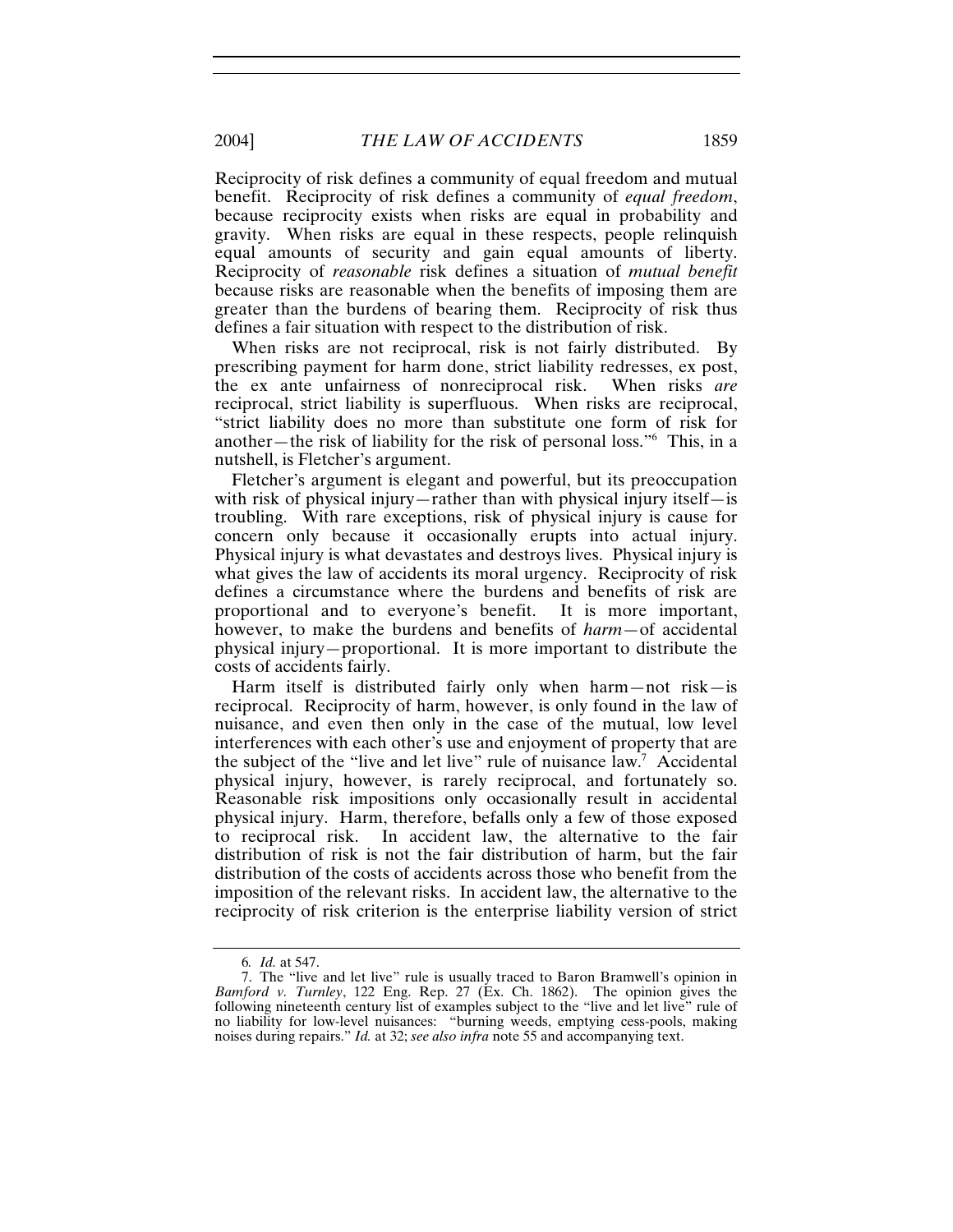liability. Enterprise liability in tort pins the costs of accidents negligent and nonnegligent alike—on the enterprises or activities responsible for them.<sup>8</sup> By doing so, enterprise liability distributes the costs of concentrated accidental injuries among participants in the enterprise who benefit from its risk impositions.

It makes a difference, I believe, whether ideas of fairness (Rawlsian or otherwise) are best expressed by the idea of reciprocity of risk or by enterprise liability. Identifying fairness with reciprocity of risk leads to the view that fairness ideas in tort find their fullest expression in a common law regime which resembles the common law of accidents at the turn of the twentieth century.<sup>9</sup> Identifying fairness with reciprocity of risk leads to an implicit defense of the common law as it was a century ago—to a kind of nostalgia. Identifying fairness with the fair distribution of the costs of accidents leads to a very different view of the proper shape of the law of accidents. Identifying fairness with the fair distribution of harm leads—presumptively—to favoring the expansion of enterprise liability, both within and beyond the tort law of accidents. It leads to seeing a wide variety of administrative schemes, including workers' compensation, no-fault automobile insurance, industry-wide liability for black lung disease, and even the society-wide liability of the New Zealand Accident Compensation scheme, as continuous with the tort law of accidents.<sup>10</sup> Identifying fairness with enterprise liability leads to an agenda for progress and reform.

Part I of this Article sketches the core elements of a fairness conception of accidental risk imposition, drawing in some detail on Rawlsian ideas of reasonableness, interpersonal comparison, and fair social cooperation. Part II reconstructs the reciprocity of risk criterion as a way of bringing that conception to bear on the choice between negligence and strict liability in tort law, and then argues against the reciprocity of risk criterion as the principal ground for choosing between these doctrines.<sup>11</sup> The latter half of Part II argues

 11. My reconstruction is meant to put the best face on the criterion as a specification of fairness in tort. Fletcher might not accept this reconstruction.

<sup>8</sup>*. See generally* Ira S. Bushey & Sons, Inc. v. United States, 398 F.2d 167 (2d Cir. 1968).

<sup>9</sup>*. See* Fletcher, *supra* note 4, at 543-51.

 <sup>10.</sup> Fletcher sees enterprise liability as the expression of loss-spreading ideas entirely independent of fairness, and indeed opposed to fairness. *See id.* Fletcher describes "loss-shifting in products-liability cases" as "a mechanism of insurance." *Id.* at 544 n.24. Fletcher describes insurance arguments for the imposition of strict liability as arguments of "distributive rather than corrective justice." *Id.* at 547 n.40. Imposing liability on insurance or loss-spreading grounds "violates the premise of corrective justice, namely that liability should turn on what the defendant has done, rather than on who he is." *Id.* Many legal scholars likewise see administrative accident schemes, and even enterprise liability within tort, as animated by ideas which are foreign to the core of tort law. *See, e.g.*, Jules L. Coleman, Risks and Wrongs 395- 406 (1992); Ernest J. Weinrib, The Idea of Private Law 171-204 (1995).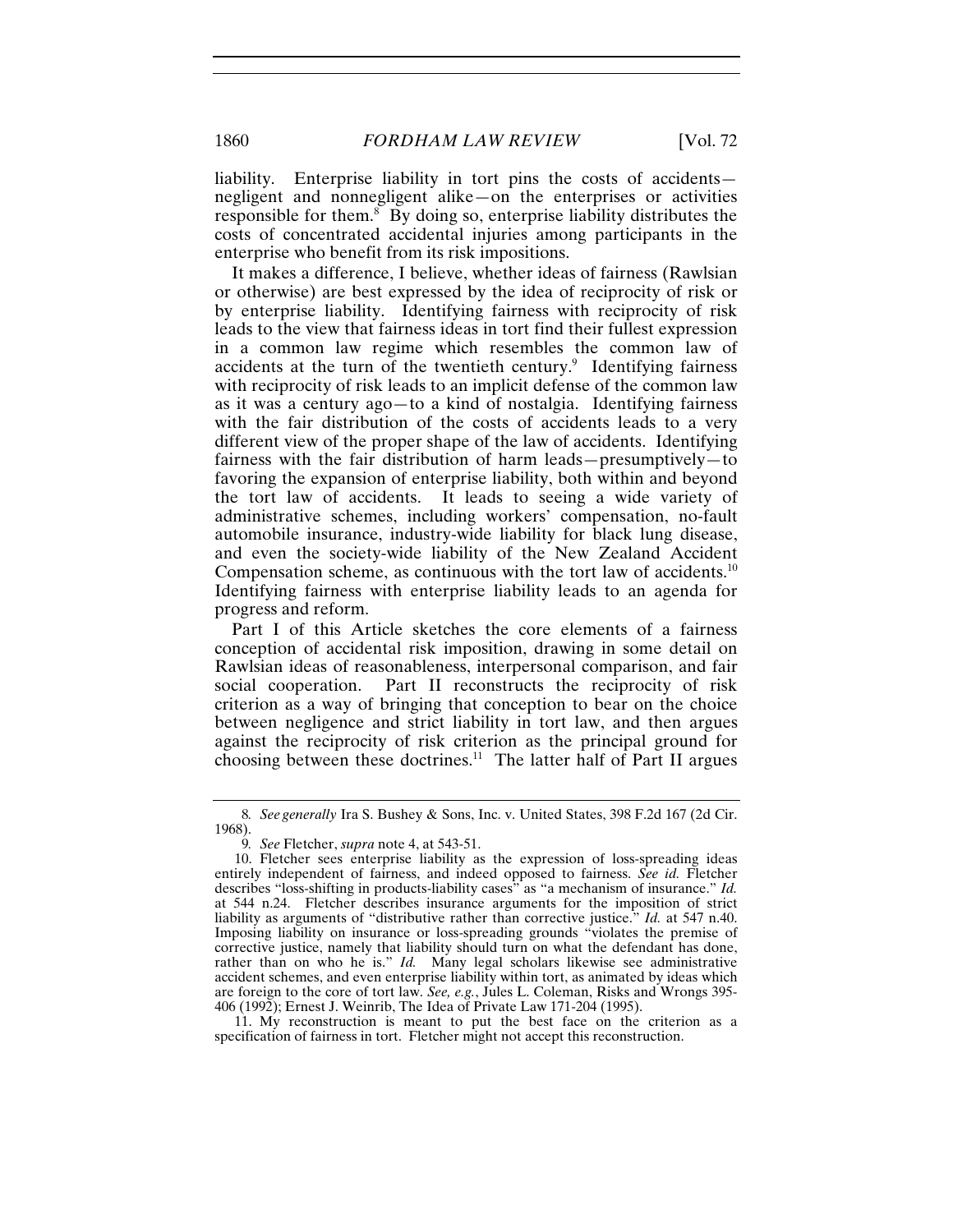2004] *THE LAW OF ACCIDENTS* 1861

that fairness theories should be concerned more with harm than with risk, and more with the distribution of the costs of accidental harm<br>than with the distribution of risk. Irrespective of the initial than with the distribution of risk. distribution of risk, it is fairer to distribute the costs of accidents across those who benefit from the imposition of the relevant risks than it is to leave those costs concentrated on random victims.

Part III examines how this idea—the idea that harms ought *not* be concentrated on victims and ought *to* be dispersed across those who benefit from the risk impositions responsible for those harms—finds expression in enterprise liability. A Rawlsian conception of fairness can and does, I argue, lead us to favor the enterprise liability principle of fairness over the reciprocity of risk criterion, but it does not determine the content of the enterprise liability conception of fairness itself. Part III lays out the understanding of fairness that enterprise liability embodies, and argues that the enterprise liability understanding is instituted in a variety of ways, inside and outside the law of torts. The section places particular emphasis on the expression of enterprise liability ideas by a variety of nonfault administrative plans, ranging in breadth from plans covering particular kinds of injuries—vaccination related health injuries, for example—through plans covering particular kinds of activities—e.g., workplace accidents or automobile related ones—to plans whose reach is society-wide such as the New Zealand Accident Compensation Plan.

No-fault administrative plans illuminate several essential elements of enterprise liability. For one thing, administrative plans are able to implement enterprise liability ideas of fairness in circumstances where tort accident law cannot. No-fault automobile insurance, for example, is able to implement enterprise liability in a setting where the common law is unable to do so, because the common law cannot devise nonfault criteria for sorting injurers and victims in the case of automobile related accidents.<sup>12</sup> No-fault administrative plans also illuminate two essential aspects of the idea of fairness at work in enterprise liability. First, the implementation of enterprise liability by these plans vividly illustrates the attenuation of causation implicit in the idea that the costs of the accidents characteristic of an activity should be shared by all those who benefit from that activity. The enterprise liability principle of fairness retains the traditional tort requirement of harm as a condition of liability, but relaxes or attenuates the traditional tort focus on causation, because it holds that accident costs should be dispersed across all those who benefit from the underlying risks. Indeed, the relaxation of causation by these plans is one of the reasons that they can realize enterprise liability

 <sup>12.</sup> As Baron Bramwell put it long ago, "Where two carriages come in collision, if there is no negligence in either it is as much the act of the one driver as of the other that they meet." Fletcher v. Rylands, 159 Eng. Rep. 737, 744 (Ex. 1865) (Bramwell, J., dissenting), *aff'd* 3 L.R.-E. & I. App. 330 (H.L. 1868) (appeal taken from Ex.).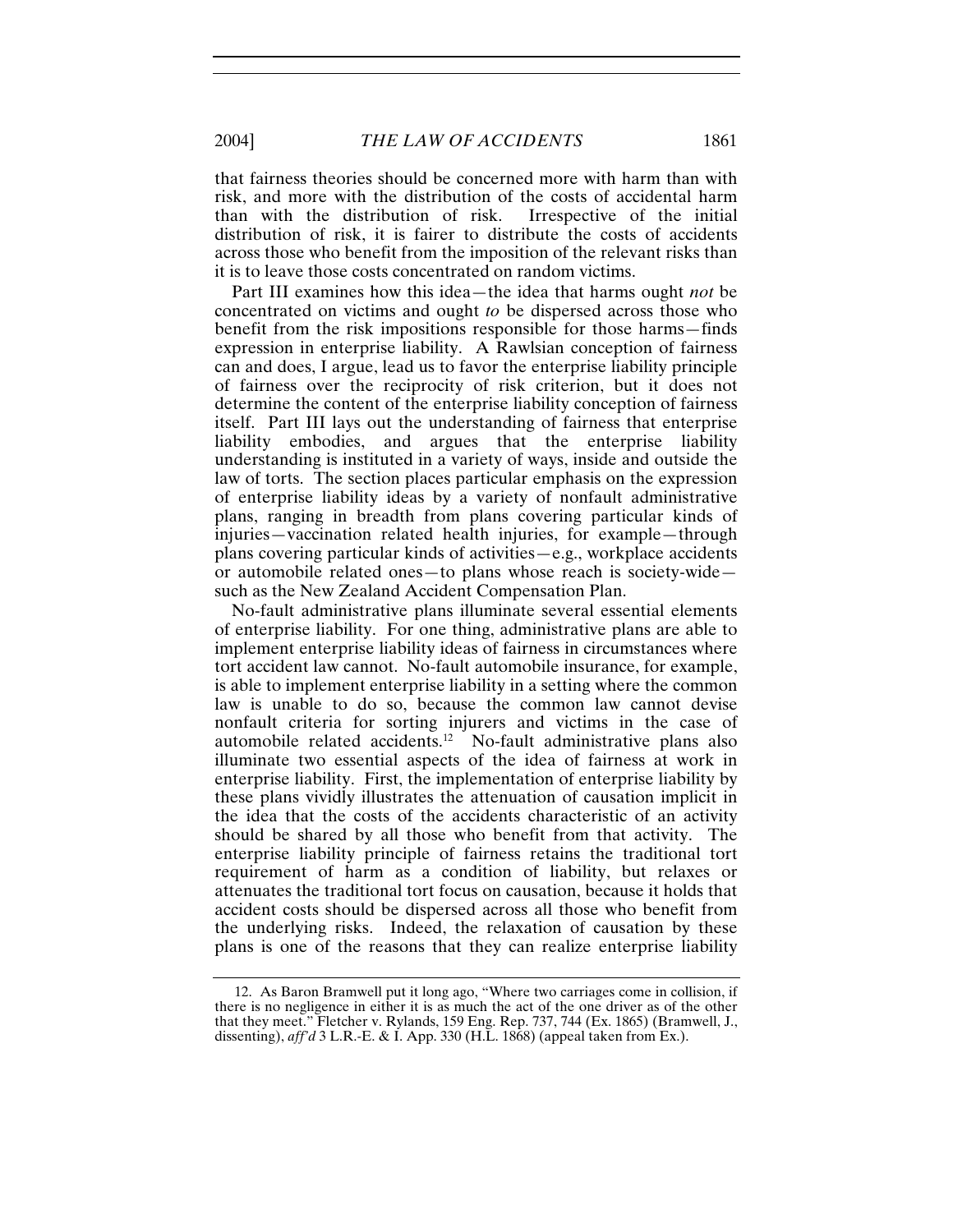1862 *FORDHAM LAW REVIEW* [Vol. 72]

ideals in circumstances where the common law cannot.

Second, no-fault administrative accident plans illustrate the elasticity of the idea of "enterprise." Enterprise liability blossoms in ever-widening circles, expanding from the common law liability of particular firms through the liability of entire industries, to societywide liability. The fact that it does teaches us much about the form of liability. The benefits of risky activities radiate outward in concentric circles. Nuclear power most benefits those who produce and consume it, but it also benefits those of us who merely happen to live in a society made richer by the presence of nuclear power plants. Generally speaking, the benefits of most risky activities radiate outward until they diminish to the point of being unidentifiable. Specifying the relevant community of benefit is a standing task for enterprise liability schemes; a task whose performance requires the exercise of essentially contestable, normative, political judgment.

Part IV examines how even a system of *tort* accident law animated by a firm commitment to ideas of fairness which find their natural expression in enterprise liability would nonetheless cede substantial chunks of the tort law of accidents to negligence, and even to no liability at all. The barriers to complete common law enterprise liability examined in this section are partly the flip side of the advantages of the administrative schemes studied in Part III, partly the product of other practical problems, and partly the consequence of competing normative considerations.

#### I. A FAIRNESS FRAMEWORK

#### A. *The Contours of Fairness*

The fairness conception that I shall sketch has a number of elements. One of these is a conception of persons. It supposes that we are each equal, independent persons; self-governing agents with purposes to pursue and lives to lead.13 We each have the capacity to lead our lives in accordance with some conception of their point, and a deep interest in living under institutions that enable us to do so. To make our lives answer to our aspirations, we need, among other things, a substantial measure of security—of freedom from accidental injury and death at the hands of others. "Security," John Stuart Mill remarked:

no human being can possibly do without; on it we depend for all our immunity from evil and for the whole value of all and every good, beyond the passing moment; since nothing but the

 <sup>13.</sup> This is a commitment that the fairness conception shares with more libertarian ones. *See, e.g.*, Charles Fried, Right and Wrong 28-29 (1978) ("Respect for Persons").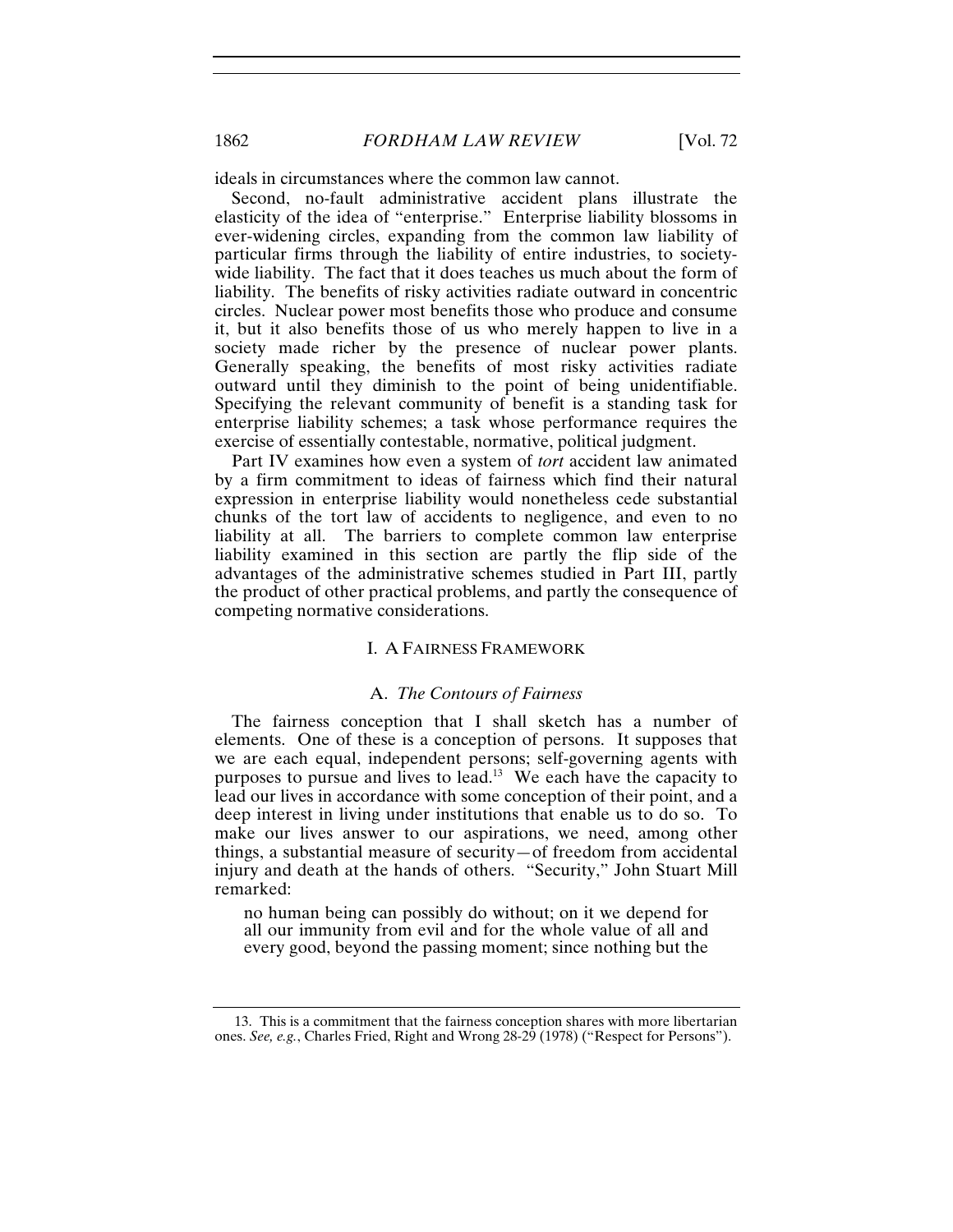gratification of the instant could be of any worth to us, if we could be deprived of everything the next instant. $^{14}$ 

Our need for security, however, is only half the story. We also need a substantial measure of liberty—of freedom to put others at risk of physical harm in pursuit of our own ends. When we act we put others at peril, even if only very slightly, and even when we act with appropriate caution. If we are not permitted to imperil others—if we cannot endanger their security—we cannot act and so cannot pursue our ends and lead our lives. Maximal security extinguishes liberty and maximal liberty devastates security. Yet substantial measures of each are essential preconditions of effective agency. This is the dilemma at the heart of accident law.

When the law of accidents licenses the imposition of a risk, it enhances the freedom of some and imperils the security of others. Those who impose the risk are set free to pursue ends and activities that they value, and their pursuit exposes others to risks of physical harm. When the law of accidents forbids the imposition of some risk, it does the reverse—it curbs the freedom of prospective injurers and enhances the security of potential victims. Risk impositions thus pit the liberty of injurers against the security of victims, and the law of accidents sets the terms on which these competing freedoms are reconciled. The task of the tort law of accidents is to reconcile liberty and security on terms that are both favorable and fair. Favorable terms enable people to pursue their aims and aspirations over the course of complete lives; fair terms reconcile the competing claims of liberty and security in ways that are acceptable even to those they disadvantage.15

The question of how best to reconcile the pursuit of activities we value with the physical and psychological integrity that those activities can jeopardize is, of course, an issue that each of us must face individually. What ends are worth the risks they entail? Are the risks

 Why characterize the interests at stake in risk impositions as interests in freedom at all? Because risks and risk reduction affect the space that we have to form, evaluate, and act upon our aims and aspirations.

 <sup>14.</sup> John Stuart Mill, Utilitarianism (1863), *reprinted in Utilitarianism* and *On Liberty* 181, 226 (Mary Warnock ed., 2d ed. 2003).

 <sup>15.</sup> This conception of the problem of accidental harm has its roots in the social contract tradition in political theory, especially as carried on by contemporary philosophers such as John Rawls, Tim Scanlon, and Thomas Nagel. "Liberty" and "security" in the sense used here, however, do not identify "primary goods" lexically superior to income and wealth in the manner of the liberties covered by Rawls's first principle of justice. "Liberty" and "security" are general cover terms designed to characterize, at a fairly high level of generality, the stakes in accidental risk imposition. The burdens and benefits of risk include increases and losses in wealth and income, so there is no question of these freedoms being lexically prior to the primary goods of wealth and income. Thus, in judging the reasonableness of various risk impositions or liability rules, we should assess the significance of gains and losses in wealth and income in terms of their impacts on liberty and security.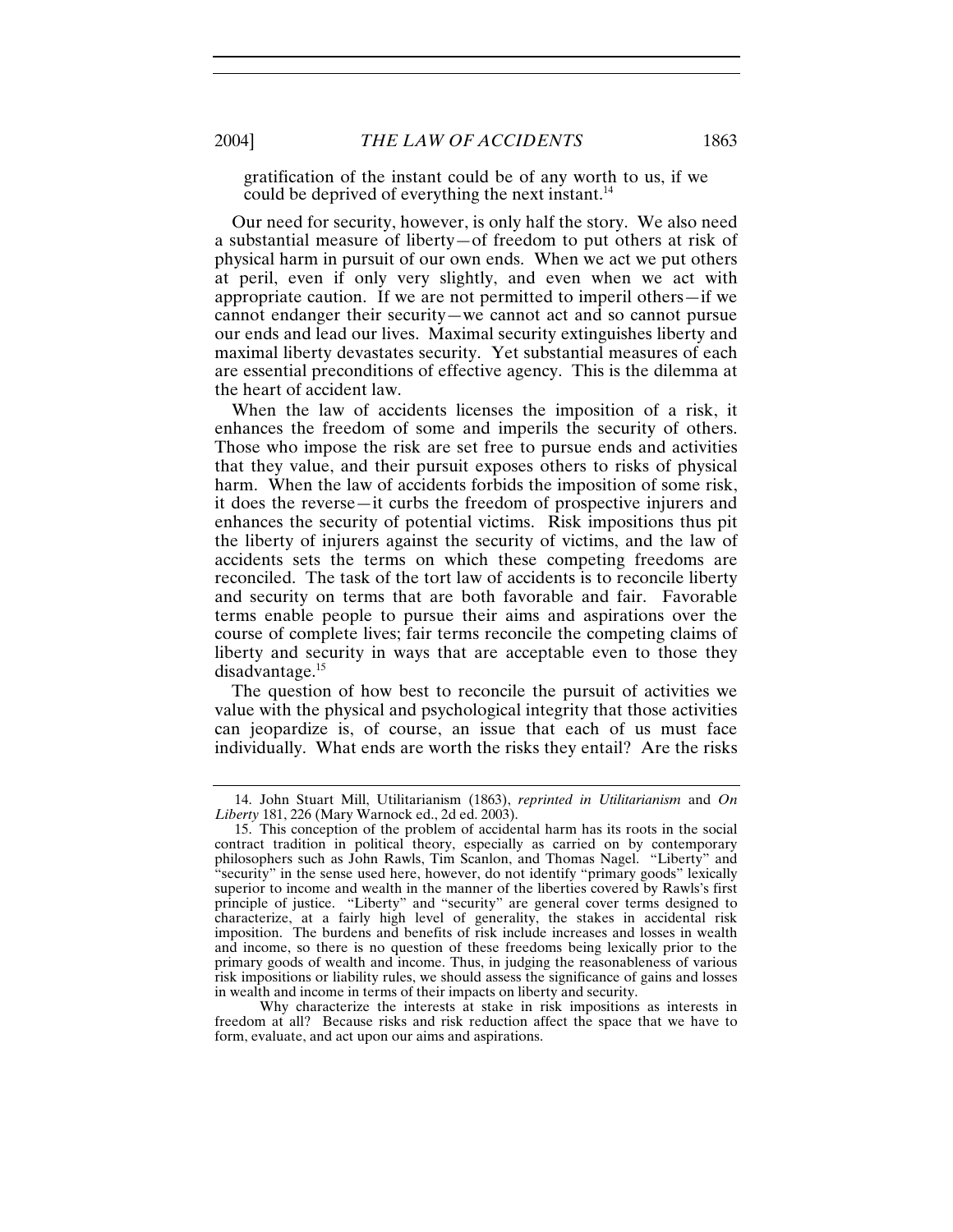1864 *FORDHAM LAW REVIEW* [Vol. 72]

of death and disfigurement that are the price of scaling Mount Everest worth the sense of accomplishment that comes from standing on its summit? Are increased risks of cancer worth bearing as the price of performing pathbreaking medical research? Are increased risks of cancer worth bearing as the price of earning an ordinary paycheck? This kind of individual choice is not, however, the chief concern of the law of accidents. The problem of accidental harm is a problem of social choice—of how best to reconcile the competing claims of liberty and security for a *plurality* of persons.

More fully, the problem of accidental harm requires reconciling the competing claims of liberty and security for a plurality of persons, each of whom is independent, all of whom are equal, and among whom diverse and incommensurable conceptions of the good flourish. Because people are equal and independent, the terms of accidental risk imposition must be ones that equal people might freely accept as legitimate for the governance of their lives in common. Diverse and incommensurable ends and aspirations flourish among free people because the range of valuable activities and valuable ways of life is diverse. Because people have distinct lives to lead, and because their aims and ends diverge, the principles of social choice differ markedly from the principles of individual choice. Individually, it may be rational to expose ourselves to risks that it would be unreasonable unfair—to impose on others.

## 1. Rationality and Reasonableness

The distinction between reasonableness and rationality is one drawn by ordinary discourse.16 Rationality requires the intelligent pursuit of one's ends, whatever those ends are. Reasonableness requires taking the impact of one's conduct on other people into account as a circumstance capable of influencing one's decisions, and being prepared to govern one's conduct on a basis acceptable to others whom one's conduct affects. Rationality and reasonableness may well diverge. It may be perfectly rational for the owner of a dock to demand exorbitant compensation for permitting a ship to tie up at the dock during a gale.<sup>17</sup> The gale gives the dock owner a very strong hand to play; playing that hand to the hilt is eminently rational. It may be equally rational for the ship owner—faced, otherwise, with the loss of his ship—to pay exorbitant compensation. The gale gives the

<sup>16</sup>*. See* W.M. Sibley, *The Rational Versus the Reasonable*, 62 Phil. Rev. 554 (1953). Sibley's description of rationality, which the text follows, is a basic and familiar one, but probably not the only way of specifying the concept, even at a very general level.

 <sup>17.</sup> The circumstance (though not, so far as I know, the bargaining) arose in *Vincent v. Lake Erie Transportation Co.*, 124 N.W. 221 (Minn. 1910). In this circumstance, the doctrine of private necessity applies. The doctrine extinguishes the property right to exclude, and entitles the dock owner only to compensation for harm done.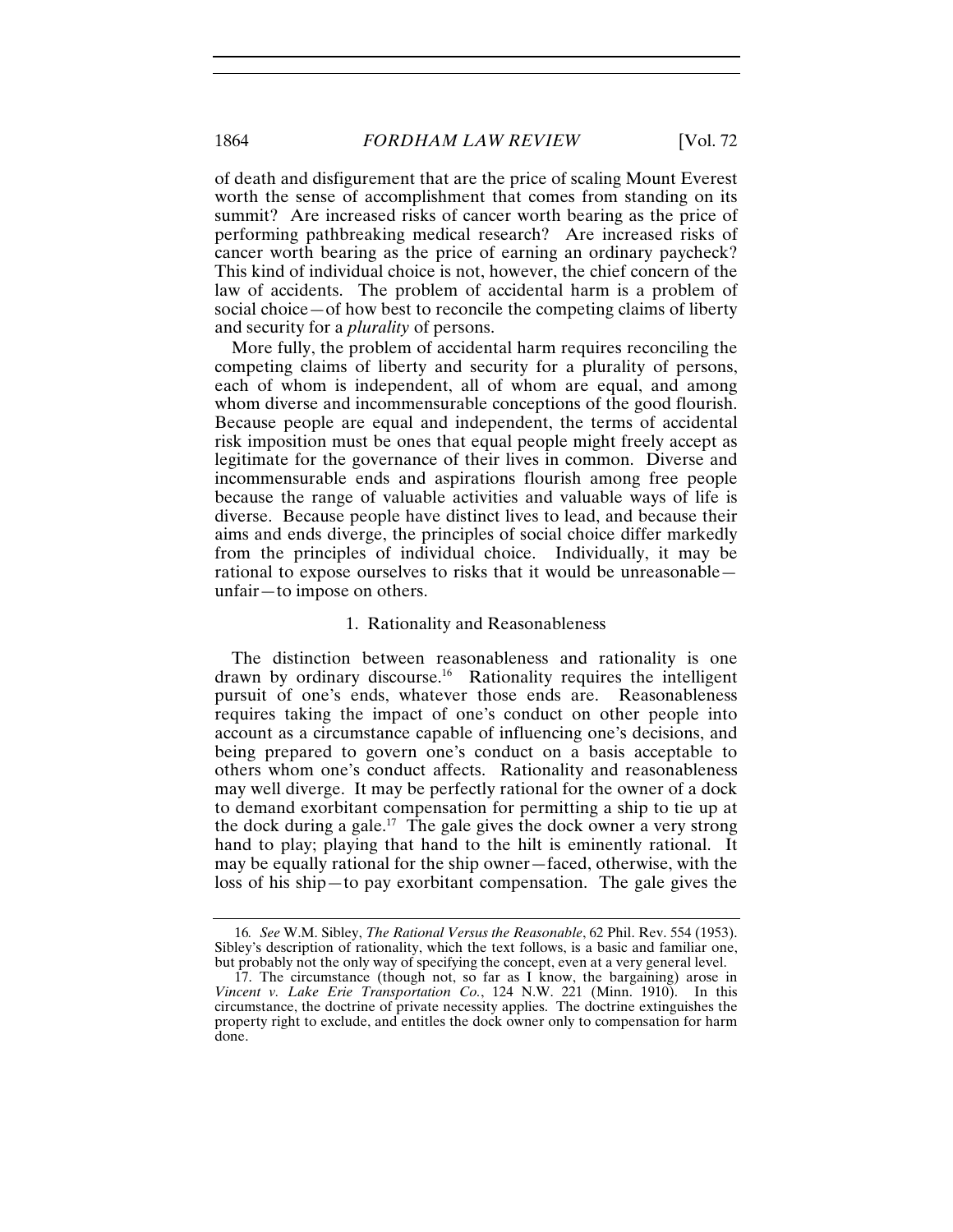ship owner a correspondingly poor hand to play. But it is also unreasonable for the dock owner to insist on such exorbitant compensation. Reasonable terms of cooperation are terms that the parties to them would regard as *fair*, were they to find themselves in each other's shoes. Judgments of reasonableness abstract from inequalities of bargaining power. Reasonable terms of cooperation fair terms of cooperation—are terms that parties would be prepared to accept absent the coercion of circumstance or, indeed, absent any coercion at all. Reasonable terms of cooperation attract unforced agreement. A hard bargain stuck by a dock owner at the expense of a ship owner whose ship faces all but certain destruction at the hands of a gale unless the dock owner grants permission to dock, is not an unforced agreement. It is the very force of unfavorable circumstance that the dock owner seeks to exploit and which gives the ship owner reason to acquiesce. Driving a hard bargain is rational—but unreasonable—behavior on the dock owner's part.

Drawing on the distinction between rationality and reasonableness, it makes sense to say that risk impositions may be at once rational and unreasonable. We may say, for example, that the rationality of exposing oneself to a risk depends on the end furthered by the exposure, the importance that one attaches to furthering that end, and the efficacy with which the exposure will further the end. The canons of rationality thus give wide rein to individual subjectivity, and are naturally expressed in the language of efficiency. Individuals are free to value the burdens and benefits of risks by any metric they choose, and it is surely natural for them to value burdens and benefits by their own subjective criteria of well-being. It is also rational for individuals to run risks whenever, by their own lights, the expected benefits of so doing exceed the expected costs, and to decline to run risks whenever the expected costs exceed the benefits.

The rationality of a risk imposition is not, however, enough to guarantee its reasonableness. It is not necessarily reasonable for people to expose others to risks because—by the potential injurer's own evaluation of the end furthered by the risk imposition—the benefits of imposing the risk exceed the burdens of having to bear exposure to it. Rational risk impositions are not necessarily reasonable ones because other people have different values and The distinct lives of different people cannot be collapsed into a single life that reaps both the burdens and the benefits of rational risk impositions. Some people will die at the hands of risk impositions whose benefits will accrue to others. In a world of distinct persons who affirm diverse and incommensurable conceptions of the good, there is, moreover, no reason to assume that potential victims of any given risk imposition value the ends pursued through that risk imposition in the same way as the potential injurer imposing the risks does. The fact that you may be prepared to run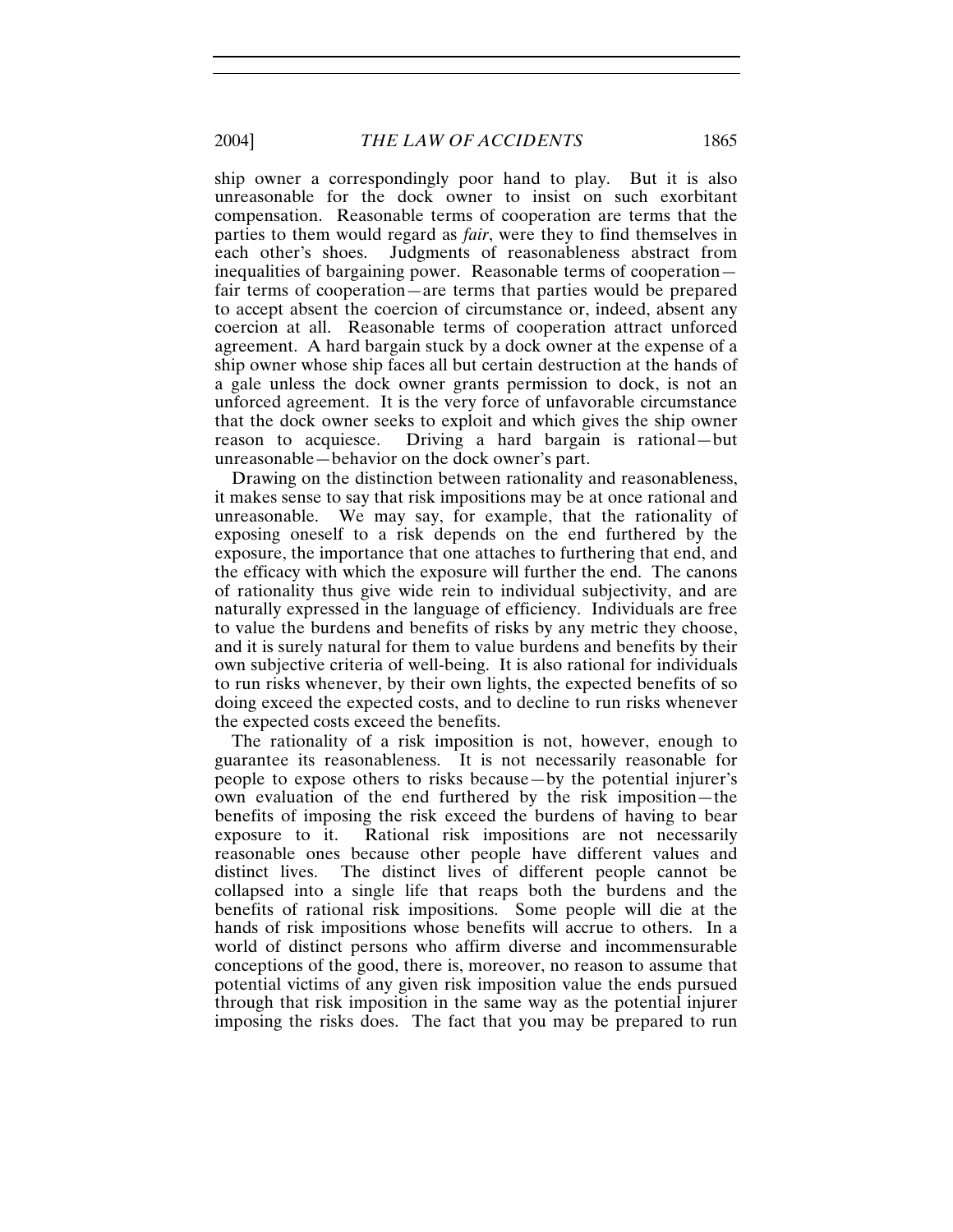enormous risks for the advancement of medical knowledge does not mean that I am prepared to do so. The fact that I might be willing to suffer the risks of hurtling down the road at 100 miles per hour does not mean that you are willing to suffer the risks of my doing so. The diverse aims of a plurality of persons cannot be converted into a single scale, so that we may make collectively the same kinds of judgments that we each make individually. Because lives are distinct and values diverse, "sacrificing another for one's own purposes must be viewed as different from sacrificing oneself."<sup>18</sup>

#### 2. Rawlsian Reasonableness

The general idea of reasonableness on which we have drawn suggests that risks must be imposed on terms which are acceptable to a plurality of persons with distinct lives and diverse ends and preferences. Political philosophy in a Rawlsian vein<sup>19</sup> elaborates on the general idea of reasonableness in a number of ways. First, it supposes that reasonableness and rationality are complementary notions. Reasonable people have diverse ends—diverse conceptions of their own rational advantage; diverse preferences, ends, and aspirations. Second, political philosophy in a Rawlsian vein supposes that reasonable people share the common aim of reaching unforced agreement on fair terms of cooperation.

The interactions of reasonable people are thus different from the interactions of purely rational actors. Rational egoists interacting with other rational egoists seek to determine the course of action which will best advance their own interests, given the existence of other rational agents seeking to advance their own interests as best they can. They seek to determine the course of action most likely to maximize their own advantage. Rational agents tend to cooperate on terms that are *mutually advantageous*—on terms that make everyone better off with respect to their preexisting situation, in the way that Pareto-superior transactions do. Reasonable people, by contrast, do not interact with other reasonable people by seeking their own greatest advantage. Reasonable people seek to cooperate on fair terms with other equal, independent, and reasonable people.

Fair terms do not necessarily advantage everyone they affect in the sense of making everyone they affect better off than they were under the preexisting distribution of advantages. Measured against the baseline of preexisting entitlements, the move from an unfair situation to a more fair one does not improve the situation of those who profited from the preexisting unfairness. The enfranchisement of some previously disenfranchised group on the ground that fairness

 <sup>18.</sup> Fried, *supra* note 4, at 191.

 <sup>19.</sup> I am drawing here principally on the discussions of reasonableness in John Rawls, Political Liberalism 48-66 (1996).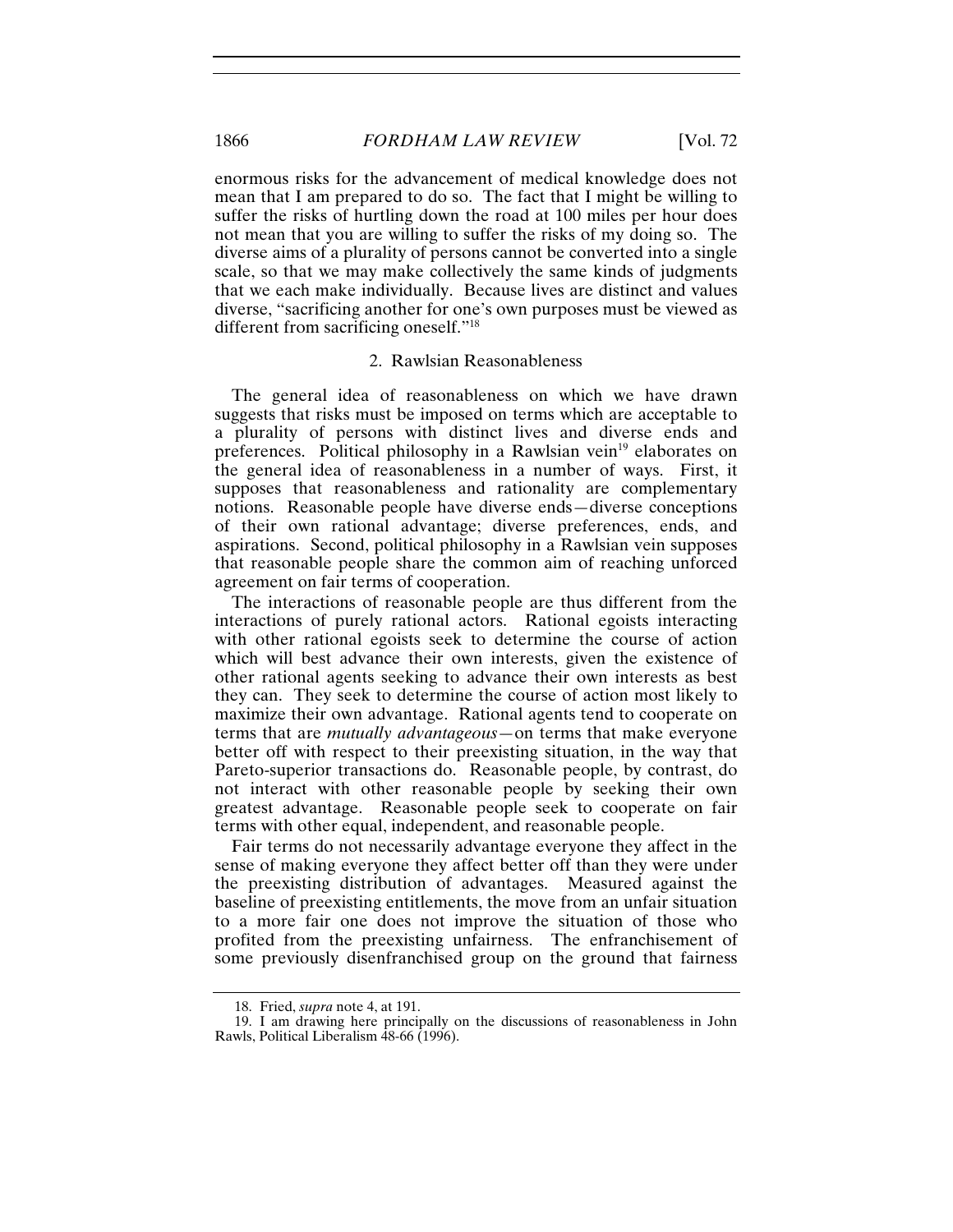2004] *THE LAW OF ACCIDENTS* 1867

requires it, for example, does not improve the lot of those who benefited from the subordination and disenfranchisement of the group. Reasonableness is thus linked to an idea of mutual benefit, but not to the idea of mutual advantage against a preexisting baseline of entitlements. Reasonableness is linked to reciprocity—to terms that define appropriate terms of cooperation among equals.

Among equals, fair terms of cooperation are determined not by comparing advantage and disadvantage against the baseline of preexisting entitlements, but by comparing burdens and benefits to those affected under alternative possible principles of cooperation. The reasonableness of preferring a regime of strict liability to one of negligence, for example, depends on comparing burdens to victims under negligence to burdens to injurers under strict liability—*not* on comparing the advantages to some and the disadvantages to others of moving *from* a regime of negligence *to* one of strict liability.

## 3. Interpersonal Comparison

Because the reasonableness of possible terms of cooperation turns on their distribution of the burdens and benefits of cooperation, some criteria for comparing burdens and benefits are necessary. This is a formidable challenge in its own right. When people affirm diverse and incommensurable ends, the criteria of interpersonal comparison, by which burdens and benefits are measured, must be "mutually acceptable to people whose preferences diverge."20 The overlap in people's needs (in contrast to the divergence in their aspirations, preferences, and wants) makes this possible. People whose preferences diverge may still need many of the same things: liberty, security, health, income, and wealth, for example. The ambition behind Rawls's "primary goods" is to identify the institutional conditions (equal liberties) and "all purpose goods" that people need to pursue their diverse ends and aspirations, and to make these goods and institutional conditions the basis of interpersonal comparison of well-being.<sup>21</sup> Freedom of action and security are "institutional conditions" akin to the basic liberties so far as accidental risk imposition is concerned. Freedom of action and security are conditions on whose importance people with diverging preferences

 <sup>20.</sup> T. M. Scanlon, *Preference and Urgency*, 72 J. Phil. 655, 668 (1975).

 <sup>21.</sup> In the parlance of the interpersonal comparison literature, these are generally described as "objective" criteria of interpersonal comparison, in contradistinction to "subjective" ones. "Subjective" criteria of interpersonal comparison evaluate "the level of well-being enjoyed by a person in given material circumstances or the importance for that person of a given benefit or sacrifice . . . solely from the point of view of that person's tastes and interests." *Id.* at 656. Objective criteria appraise burdens and benefits in terms that are "the best available standard of justification . . . mutually acceptable to people whose [aims, ends, and] preferences diverge." *Id.* at 668.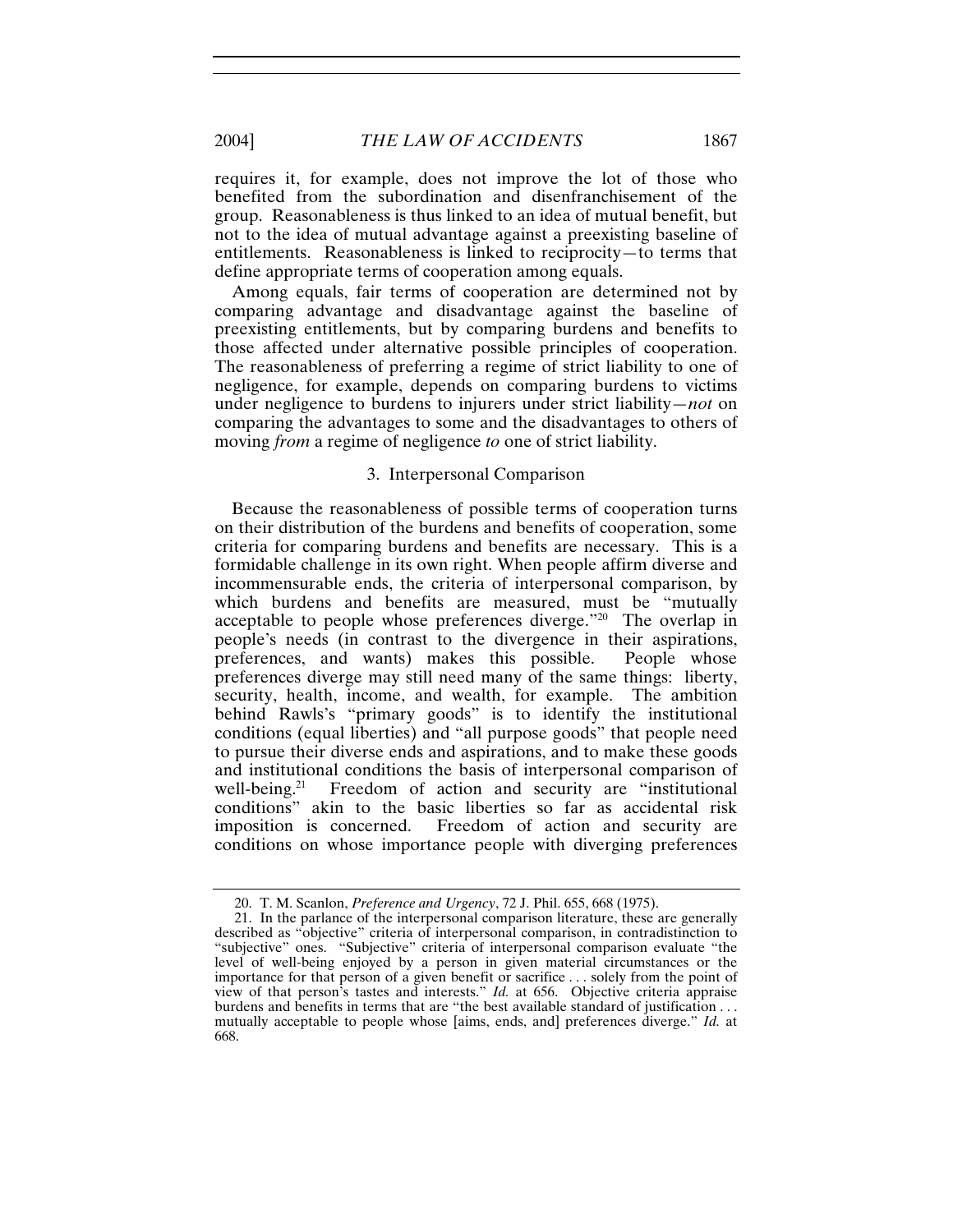can agree. Their importance does not depend on affirming any *particular* preferences or on holding any *particular* set of ends and aspirations. Their importance depends on *having* ends and aspirations, and on *having* a fundamental interest in being able to realize those ends and aspirations over the course of a normal life. Freedom and security are essential conditions for the pursuit of most of the ends human beings hold, especially when we think of pursuing ends over the course of a complete life. Risks of physical harm materialize into physical harm, and physical harm can end the pursuit of one's aims and objectives entirely. Even when physical harm does not lead to death, it can profoundly disrupt the pursuit of ends and aspirations, rendering the realization of some ends impossible and severely impeding the pursuit of other ends. Conversely, freedom of action is prima facie enabling of the pursuit of one's ends, whatever they are. Being forbidden to act at all—because the risk of physical injury to others is too great—would cripple the pursuit of almost any end. Being forbidden to act in certain ways—because those ways endanger other people too much—tends to impede the pursuit of at least some ends.

The reasonableness of risk impositions thus turns on the way that the impositions reconcile the competing claims of liberty and security. Risk impositions are reasonable when the freedom to impose a risk is more valuable than the foregone security that is the necessary price of that risk imposition. They are unreasonable when the security lost is more valuable than the freedom of action potentially gained. More concrete categories are necessary when we make the judgments about the reasonableness of particular risks and precautions, as we do in negligence law, for example.<sup>22</sup> The question before us, however, is different. We are concerned with the reasonableness of choosing negligence over strict liability, and vice-versa. In this context, the relatively abstract account of the interests at stake given by the terms "liberty" and "security" seems sufficient. The choice between negligence and strict liability is a highly general one, and it is natural to think about it in highly general terms.

4. Reasonable Regime Choice and the Original Position

Within legal scholarship, Rawls's work is associated above all with the device of the "original position."23 The framework that I have sketched omits that device entirely. My reasons for this are threefold. First, the enterprise on which I am embarked is an exercise in non-

 <sup>22.</sup> For discussion of how the common law of negligence proceeds in this regard, see Fried, *supra* note 4, at 191-93. *See generally* Keating, *supra* note 1.

 <sup>23.</sup> The device of the original position has been seized on by scholars who borrow nothing else from Rawls. *See, e.g.*, Ronald J. Gilson, *The Devolution of the Legal Profession: A Demand Side Perspective*, 49 Md. L. Rev. 869, 875-77 (1990) (invoking the idea of decision behind a "veil of ignorance").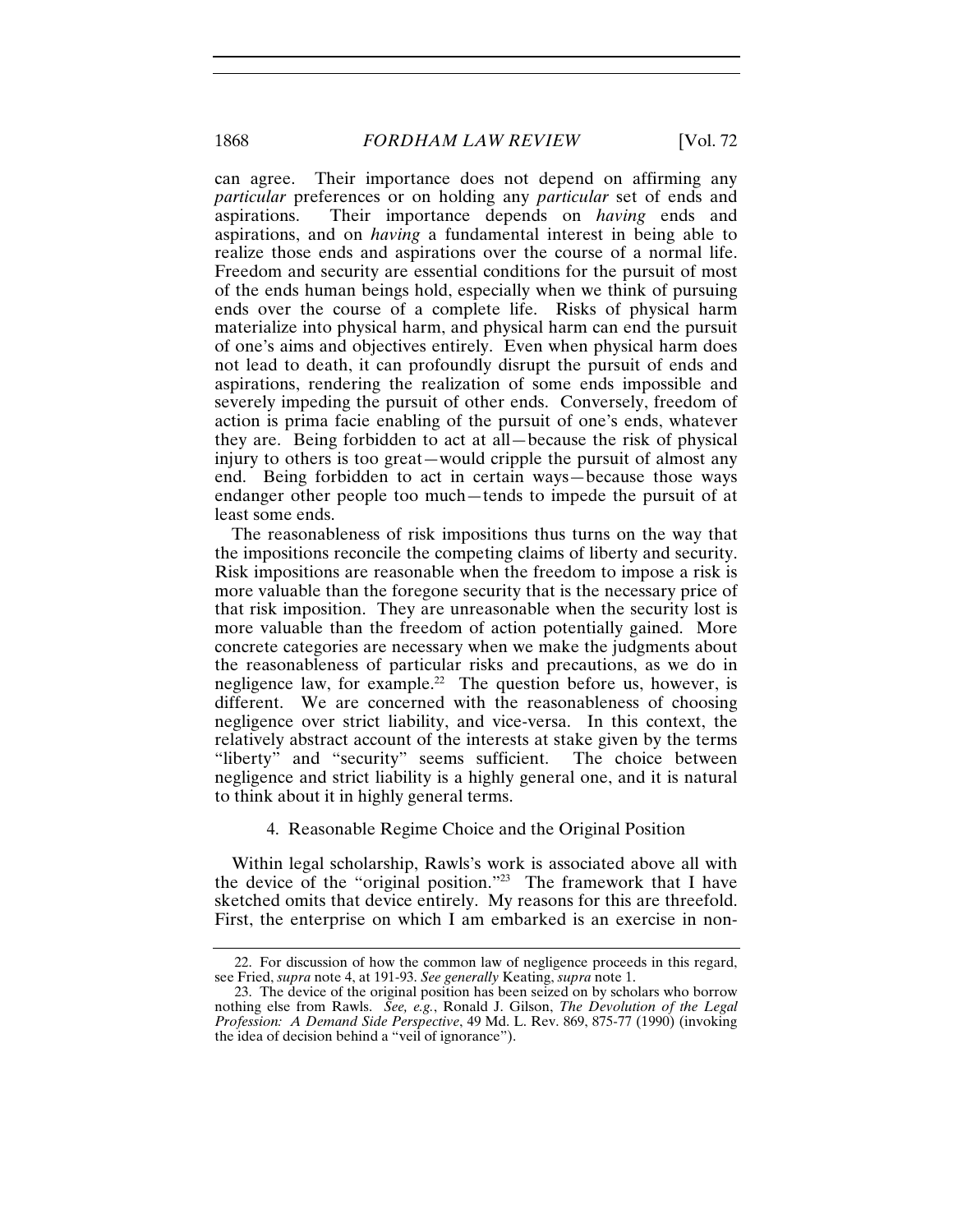ideal theory—an essentially Dworkinian endeavor to determine whether expanding the domain of strict enterprise liability and proportionately shrinking the domain of negligence liability makes our existing law of accidents the fairest law that it might be. We are looking for an understanding of fairness that speaks to the distribution of the costs of accidents and tells us how we might best understand and reshape the accident law that we have. Our inquiry is therefore both into and constrained by the two fundamental principles of responsibility for harm done that our law institutes. We are not engaged in an exercise in ideal theory—we are not beginning with a blank slate, setting out to determine the ideal law of accidents. Rawls's theory of justice, by contrast, *is* an exercise in ideal theory an attempt to work out the best conception of justice for persons who are free and equal, and who accept various conditions (e.g., the circumstances of justice) as constraints on the conception that they might choose. Direct application of Rawls's theory is therefore inappropriate.

Second, I believe that if we were to extend the enterprise of *A Theory of Justice* and inquire—at the legislative stage—into the accident law regime that a just society would adopt, we would discover that Rawls's principles of justice leave a great deal of latitude in the choice of such regimes, and that the choice of the best regime would depend heavily on the particular historical traditions and present conditions of the society. A theory that leaves open the choice between capitalism and market socialism surely leaves ample room for accident law schemes ranging from the common law of torts through New Zealand style social insurance and direct regulation of risk.

Third, the device of the original position bears an ambiguous relation to the central ideas of Rawls's theory. On the one hand, it illuminates the relation between *A Theory of Justice* and the social contract tradition. It carries on the social contract tradition because it models the ideal of an ideal, unforced agreement. On the other hand, the device of the original position can also obscure the distance between the idea of reasonable agreement—which is at the heart of Rawls's view—and the idea of rational choice found in economics and decision theory.24 The device must therefore be used with care and precision, as its loose appropriation in support of instrumental and economic views of tort law shows.<sup>25</sup> It seems wise to avoid this danger

<sup>24</sup>*. See* Burton Dreben, *On Rawls and Political Liberalism*, *in* The Cambridge Companion to Rawls 316 (Samuel Freeman ed., 2003); T.M. Scanlon, *Contractualism and Utilitarianism*, *in* Utilitarianism and Beyond 103 (Amartya Sen & Bernard Williams eds., 1982).

 <sup>25.</sup> Charles Fried & David Rosenberg, Making Tort Law: What Should Be Done and Who Should Do It 13-36 (2003), and Louis Kaplow & Steven Shavell, Fairness Versus Welfare 437-43 (2002), both deploy the idea of ex ante choice to support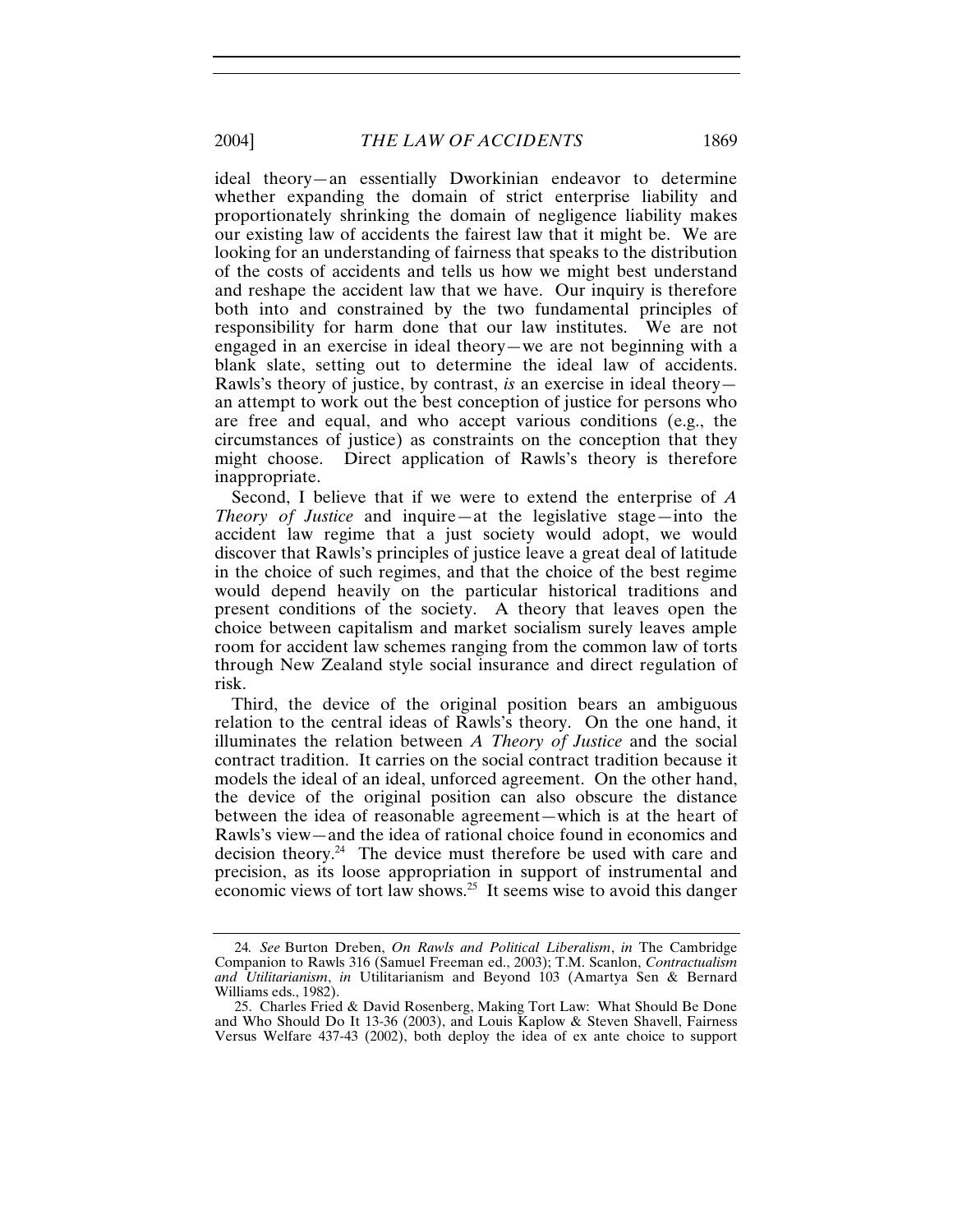at the outset by steering clear of the original position and emphasizing the distinctive ideas of reasonableness, fair social cooperation, and the independence and equality of persons that characterize not just Rawls's theory but the school of moral and political philosophy of which it is part. It seems best to bring these ideas to bear by allowing them to saturate our analysis of the fair distribution of accident costs and letting the rich conceptions of fairness and reasonableness found

that we are bringing to bear.<sup>26</sup> We shall, therefore, bring Rawlsian ideas to bear directly, using them to enrich our understanding of the ideals of fairness extant in our law of accidents, and asking more informally when reasonable people—concerned with distributing the costs of risky but mutually beneficial activities fairly—would agree to a regime of negligence liability and when they would agree to a regime of strict enterprise liability. Inquiring more informally involves comparing the distribution of burdens and benefits between injurers and victims as classes, and considering the reasons that they might advance in favor of these competing distributions.27

in our law of accidents react upon and reshape the philosophical ideas

#### B. *Fairness and Choice of a Tort Regime*

The tort law of accidents is now and long has been divided between realms of negligence and realms of strict liability. The choice between these rival principles of responsibility for harm done is, arguably, the most fundamental choice in the law of torts. Particular conceptions of liability—such as the enterprise liability conception of strict liability articulate these regimes in specific ways. But a general characterization of the difference between these two principles of responsibility can still be given. The essential distinction (in my  $v$ iew<sup>28</sup>) is that negligence liability criticizes conduct, whereas strict

highly economic interpretations of tort accident law, and invoke Rawls in support of choosing ex ante.

 <sup>26.</sup> At least one interpreter of Rawls has noted that the common law itself is a rich source of ideas of reasonableness. *See* Dreben, *supra* note 24, at 316.

 <sup>27.</sup> This procedure is similar to the procedure followed by the more general contractualism of Tim Scanlon. *See* Thomas M. Scanlon, What We Owe to Each Other 189-247 (1998).

 <sup>28.</sup> Although the division of the law of accidents between realms of negligence and realms of strict liability is a longstanding one, how best to understand the difference between these competing principles of responsibility remains a contested matter among tort scholars. There are, for example, scholars who see strict liability as essentially a surrogate kind of negligence liability, and scholars who see it as a distinct and competitive form of liability. Jules Coleman and Richard Posner are among those who see strict liability as an instrument for the realization of negligence aims. *See* Coleman, *supra* note 10, at 226-28 (1992). Judge Posner's opinion in *Konradi v. United States*, 919 F.2d 1207 (7th Cir. 1990), and *Indiana Harbor Belt R.R. Co. v. American Cyanamid Co.*, 916 F.2d 1174 (7th Cir. 1990), illustrate this position as well. Posner first articulated this view of strict liability as a servant of negligence objectives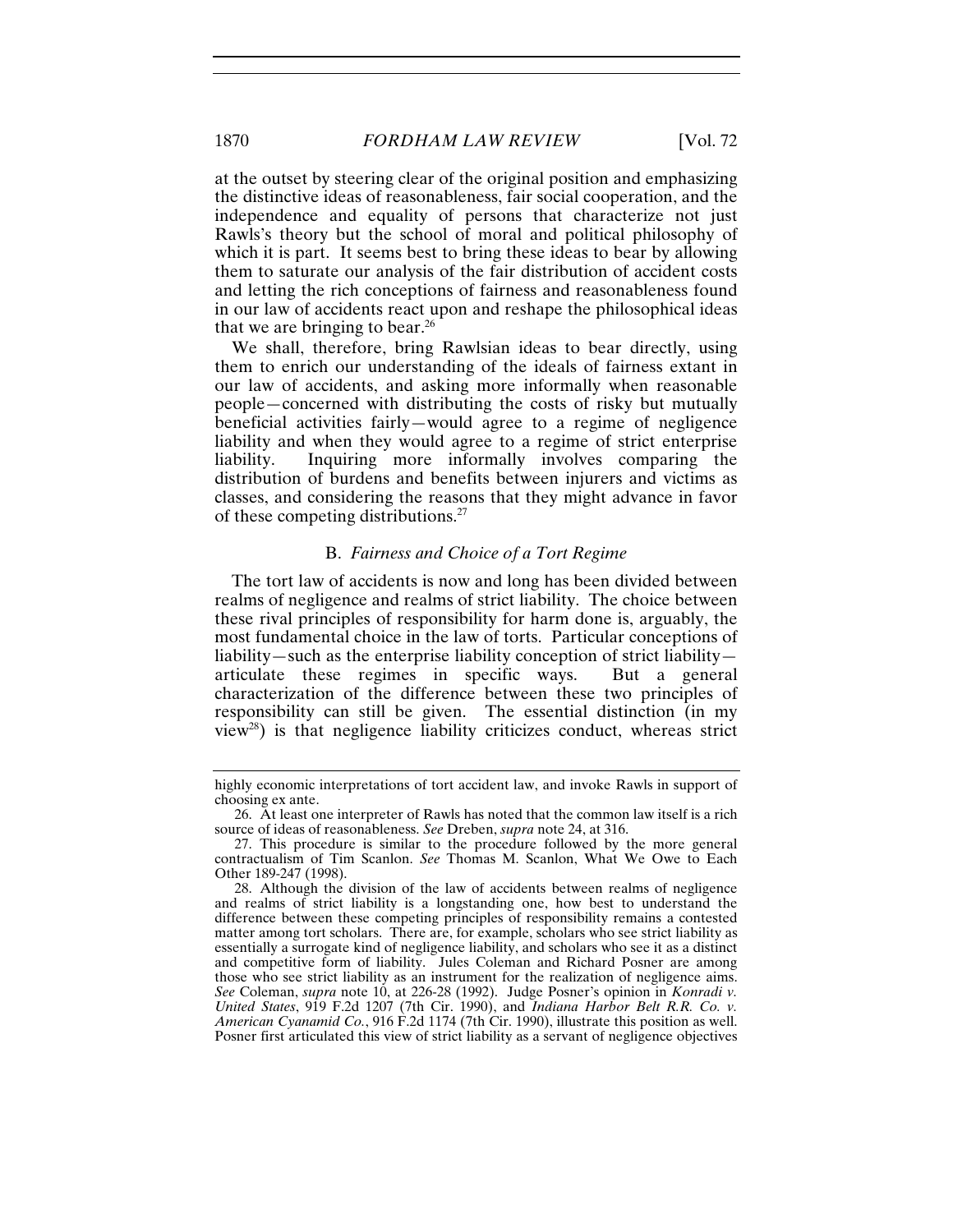liability criticizes merely the failure to make reparation for harm done. The imposition of negligence liability on a defendant condemns the defendant's conduct as wrongful. Negligent conduct is unreasonable conduct; insufficiently careful conduct. Strict liability does not condemn the conduct of the party who inflicted injury. Rather, it condemns—calls unreasonable—only the failure to repair the injury inflicted. Put differently, the fundamental difference between strict and negligence liability is that under strict liability, the payment of damages to those injured by the characteristic risks of an activity is a condition for the legitimate conduct of an activity, $2^9$ whereas under negligence liability, the payment of damages is a matter of redress for the wrongful infringement of the property and physical integrity of others.30

The choice between negligence and strict liability is thus a choice both between leaving nonnegligent accident costs—costs arising out of risks reasonably imposed—on the victims who suffer them and shifting such losses back to the injurers who inflict them, and between reasons for imposing liability. Negligence is liability for *un*reasonable risk imposition; strict liability is liability for *reasonable* risk imposition. The reasonableness of preferring negligence to strict liability (and vice-versa) depends on comparing burdens and benefits to injurers and victims under these competing principles. On its face, negligence places greater burdens on victims because negligence requires victims to shoulder the costs of nonnegligent accidents, whereas strict liability

The utility of [the injurer's] conduct may be such that he is socially justified in proceeding with his activity, but the unavoidable risk of harm that is inherent in it requires that it be carried on at his peril, rather than at the expense of the innocent person who suffers harm as a result of it.

in Richard A. Posner, *A Theory of Negligence*, 1 J. Legal Stud. 29, 42-44 (1972) (discussing respondeat superior). Guido Calabresi and Robert Keeton are among those who see it a distinct and competitive kind of liability. Guido Calabresi, The Costs of Accidents: A Legal and Economic Analysis 68-134 (1970); Keeton, *supra* note 2. The best characterization of the distinction between the two forms of liability may well depend in part on the best justification of the two forms of liability. The characterization offered here should therefore be viewed as a contestable one.

 <sup>29.</sup> Legal doctrine and rhetoric often come very close to putting the matter this way. For example, *Koos v. Roth*, 652 P.2d 1255, 1262 (Or. 1982), a leading case on abnormally dangerous activity liability, explains that, under strict liability, "the question is not whether the activity threatens such harm that it should not be continued. The question is who shall pay for harm that has been done." *Loe v. Lenhardt*, 362 P.2d 312, 317 (Or. 1961), explains the basis of abnormally dangerous activity liability in language that comes even closer to the language of conditional fault embraced in this Article: "The element of fault, if it can be called that, lies in the deliberate choice by the defendant to inflict a high degree of risk upon his neighbor, even though utmost care is observed in so doing." The Comment on Clause (c) to Section 520, Abnormally Dangerous Activities, Restatement (Second) of Torts (1977), observes:

*Id.* 

<sup>30</sup>*. See* Gregory C. Keating, *The Idea of Fairness in the Law of Enterprise Liability*, 95 Mich. L. Rev. 1266, 1308-12 (1997).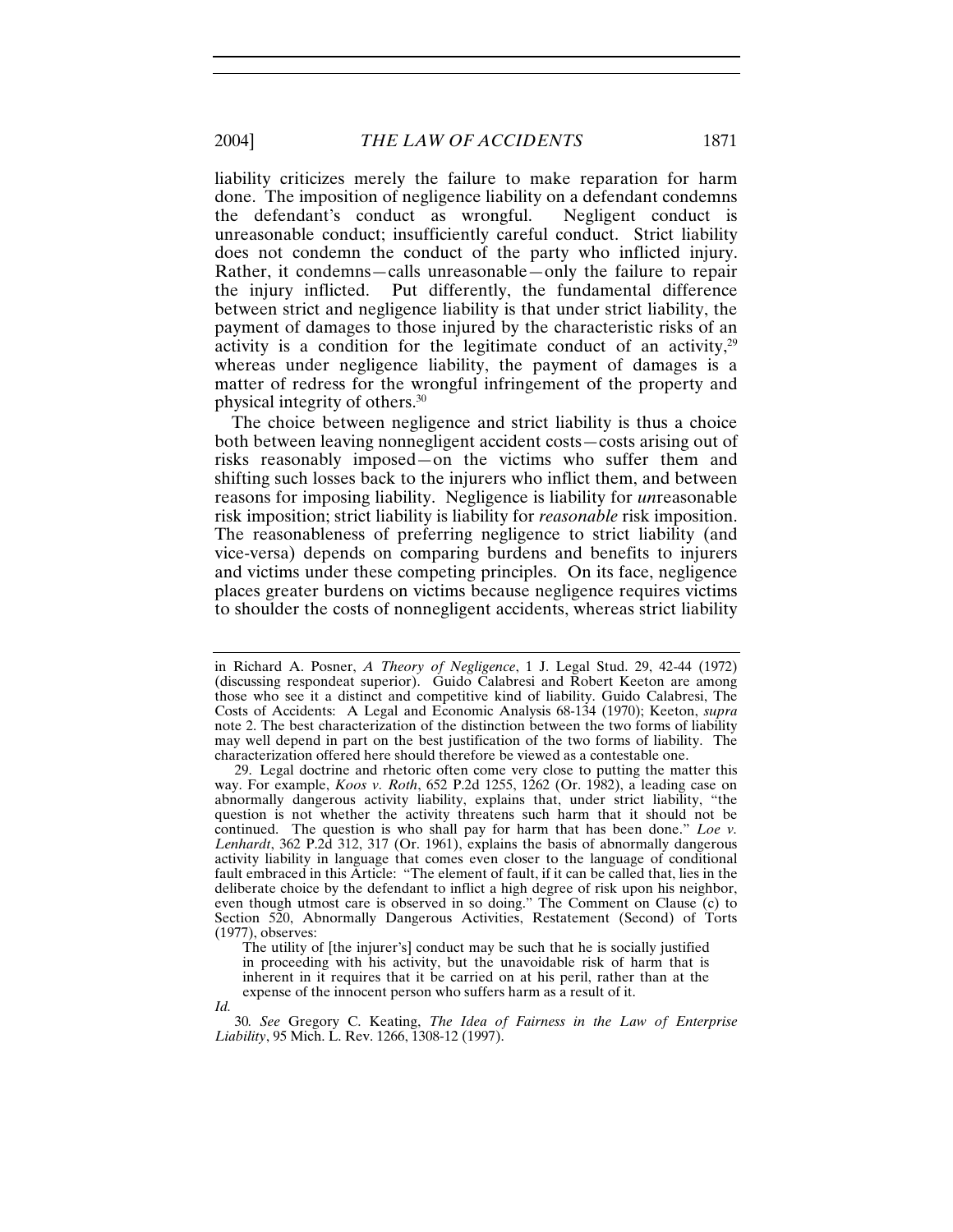places prima facie greater burdens on injurers, because strict liability requires injurers to shoulder the costs of nonnegligent accidents. Initially, then, we are asking when it is reasonable to place greater burdens on victims and when it is reasonable to place greater burdens on injurers.

## 1. Benchmarks of Fairness

Judgments regarding the fair distribution of the costs of nonnegligent accidents do not arise in a vacuum. They arise against a background of mutually beneficial cooperative conduct among equal persons. Cooperative practices among equal persons give rise to natural focal points, or benchmarks, of fair division. To see this, consider the case for the difference principle in its simplest form.<sup>31</sup>

In its simplest form, the case for the difference principle depends on (1) the general idea of society as a cooperative venture among equal persons; and (2) particular features of the basic structure of society, especially the pervasive effects that the basic structure has on the life prospects of those who live under its institutions. Equal participants in a system of social cooperation have prima facie claims to equal shares of the system's benefits. Reasonable people, participating as equals in a practice which creates both burdens and benefits, would take equal division as the presumptively fair benchmark—the focal point—from which their deliberations about the apportionment of burdens and benefits of social cooperation should start. The "priority of those worst off" which characterizes the difference principle—the fact that the distribution of income and wealth has to be justified especially to them—arises against this benchmark. The claims of those worst off under institutions which permit economic inequalities take on a certain priority, both because those worst off are receiving less than equal shares of the benefits to which they have a prima facie equal claim, and because principles governing permissible inequalities of wealth and income with respect to the basic structure of society have a pervasive and profound effect on the life prospects of those subject to them.

Risks of physical injury likewise arise in the course of social cooperation among equal persons. Equality of division is likewise the presumptively fair benchmark when the burdens and benefits of those practices affect those touched by them equally. But practices of risk imposition rarely affect every member of society equally.<sup>32</sup> Risk of

<sup>31</sup>*. See* John Rawls, Justice As Fairness: A Restatement 122-26 (Erin Kelly ed., 2001). *See generally* Joshua Cohen, *Democratic Equality*, 99 Ethics 727 (1989).

 <sup>32.</sup> Practices of risk imposition can have pervasive and profound effects on the life prospects of those they endanger when they involve the imposition of significant risks of death or devastating injury. When this is the case, stringent precautions for the protection of those so endangered, analogous to the priority that the difference principle gives to the claims of those worst off, are appropriate. *See* Gregory C.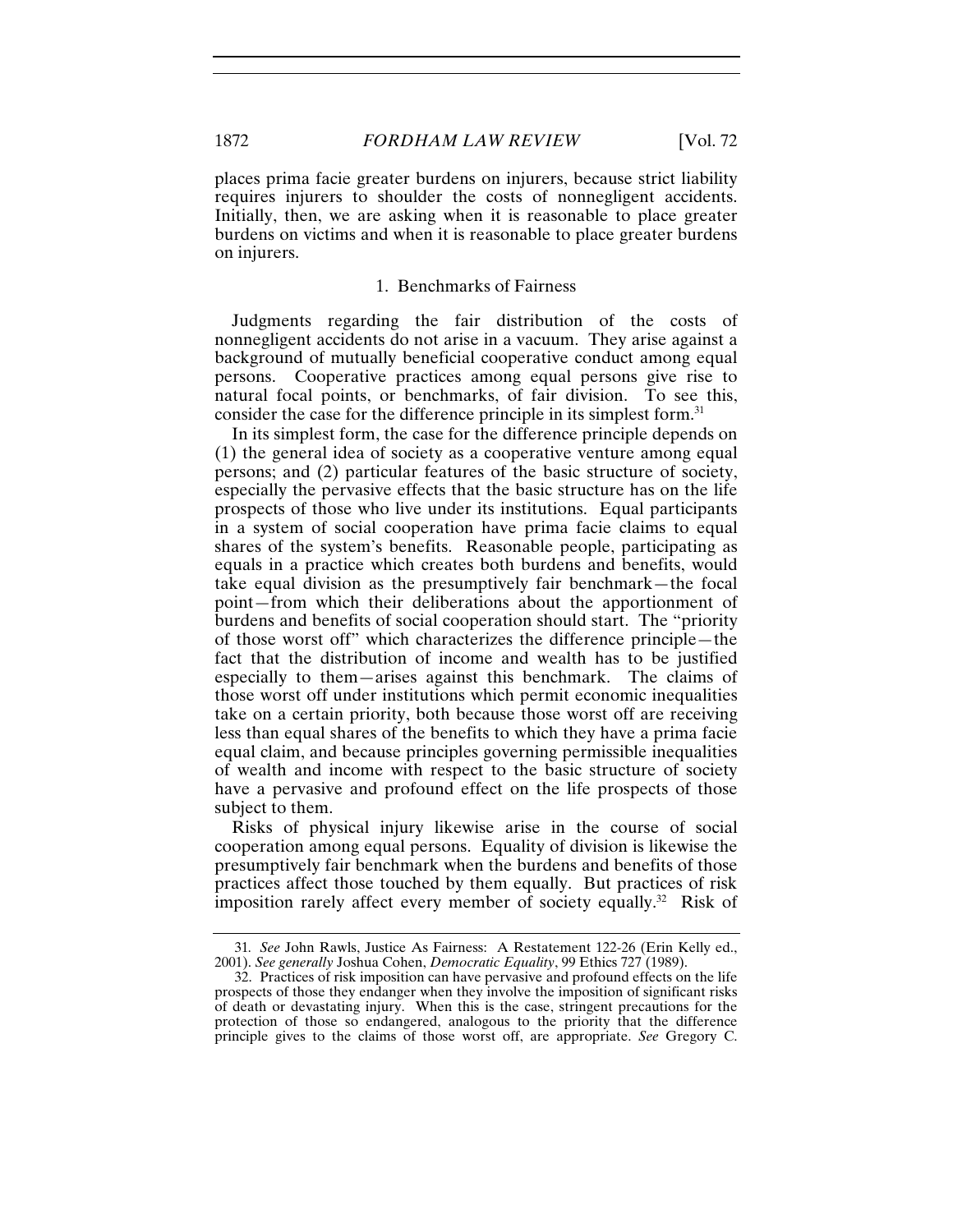2004] *THE LAW OF ACCIDENTS* 1873

physical injury is pervasive in an advanced technological society, but the activities which give rise to it are diverse and often quite particular. The injuries that preoccupy accident law arise from a variety of sources—from driving and flying; from milling, mining, and manufacturing; from producing and consuming pharmaceuticals; and from playing sports and playing with toys. These activities rarely affect every member of society in equal ways. They tend to benefit some more directly than they benefit others, and to burden some more directly than they burden others.

The fact that most activities responsible for risks of physical injury burden and benefit people differentially sets the subject matter of accident law apart from the basic structure of society that is the concern of Rawls's theory of justice. The basic structure of a society has a pervasive and profound effect on the life prospects of every member of society. Practices of risk imposition generally do not affect every member of society equally and pervasively. Generally speaking, practices of risk imposition—flying and driving, milling cotton and refining gasoline—affect people in very different ways and to very different degrees. This differential distribution of burdens and benefits affects the natural focal point from which deliberation about fair division begins. When the benefits of a practice are differentially distributed, the presumptively fair way for equals to distribute the burdens of that practice is in proportion to those differentially distributed benefits. Those who benefit from the imposition of risks should bear the costs of the accidents which result from those risks.

#### 2. Risk Impositions Within and Between Communities

Because benefit and burden presumptively should be proportional, it is useful to distinguish two fundamental kinds of cases where practices of risk imposition distribute burden and benefit differently. In the first kind of case, risk impositions occur within "communities of risk." In the second, risk impositions take place between communities.

A "community of risk" is present in its strongest form when potential injurers are also potential victims, and equally so. (In tort law, the risks of the road are often taken to be a rough approximation of a perfect community of risk.) Each member of the community has her security compromised by having to bear risks imposed by others, but each also has her liberty enhanced by being able to impose risks on others. Within a community of risk, risks may be fairly imposed and mutually beneficial in a particularly strong way. When each

Keating, *Pressing Precaution Beyond the Point of Cost-Justification*, 56 Vand. L. Rev. 653, 697-717 (2003). But it is the existence of pervasive effects on a discernible class of potential victims that is critical in these cases, not the existence of equal and pervasive effects on every member of society.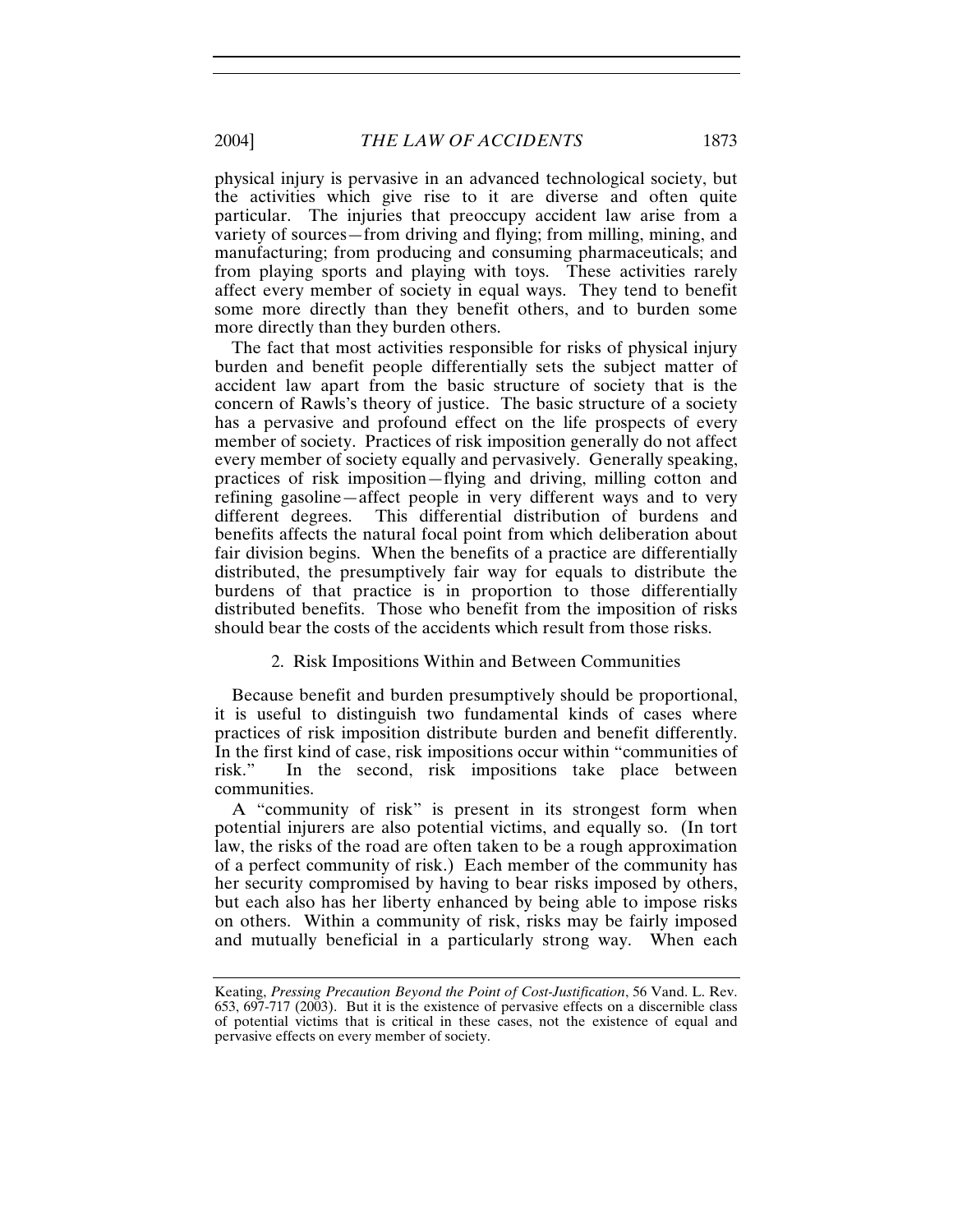1874 *FORDHAM LAW REVIEW* [Vol. 72]

member of a community is equally a potential injurer and a potential victim, risks will be fairly imposed: Each member of the community will be exposed to equal risks by each other member of the community, and will impose equivalent risks on each other member of the community. (In an idealized community of the highway, for instance, each driver will be equally at risk and equally putting others at risk.) If the risks imposed are reasonable ones—if the freedom to impose the risks is worth more than the foregone security that is its price—then each member of the community will also benefit from the right to impose those risks. (Each driver will gain more from the mundane freedom to take his or her car on the road, for example, than he or she loses from having to bear the risks created by the presence of other cars on the road.) Within a perfect community of risk, the burdens and benefits of accidental risk imposition are fairly distributed because they are equally distributed. In a community of equals, equal division is prima facie fair—prima facie reasonable.

Risks are imposed by members of one community on members of another community when potential injurers and potential victims engage in distinct activities, which do not impose equivalent risks on one another. When potential injurers play cricket and potential victims walk through their yards, $33$  members of one community (cricket players) are imposing greater risks on members of the other community (homeowners or pedestrians), and bearing less in the way of exposure to risk. When one party mills and the other party mines,  $34$ because water is a resource for milling and a detriment to mining, the milling party is imposing greater risk on the mining party and bearing less in the way of exposure to risk. Even if the risks that the cricket players and the millers impose are reasonable, the burdens and benefits of those risks are not fairly distributed.

Practices of risk imposition which are intermediate between these two poles are both easy to conjure up and common. For example, given the importance that driving has to our daily lives (this from someone who lives in Los Angeles), we may all stand to benefit from the practice of transporting large quantities of gasoline over the roads in tanker trucks, even though this method of transport creates risks of massive explosion, and even though most of us never expect to make use of the legal right to transport gasoline in this manner.<sup>35</sup> Residents of Manhattan, for example, generally gain nothing of value from the right to haul gasoline by tanker truck. Indeed, they may drive so infrequently that they gain far less than Angelenos do from this

 <sup>33.</sup> Bolton v. Stone, 1951 A.C. 850 (appeal taken from C.A.).

 <sup>34.</sup> Fletcher v. Rylands, 159 Eng. Rep. 737 (Ex. 1866), *aff'd* 3 L.R.-E. & I. App. 330 (H.L. 1868) (appeal taken from Ex.).

 <sup>35.</sup> The transport of gasoline in this manner precipitated the death of the victim in *Siegler v. Kuhlman*, 502 P.2d 1181, 1182 (Wash. 1972).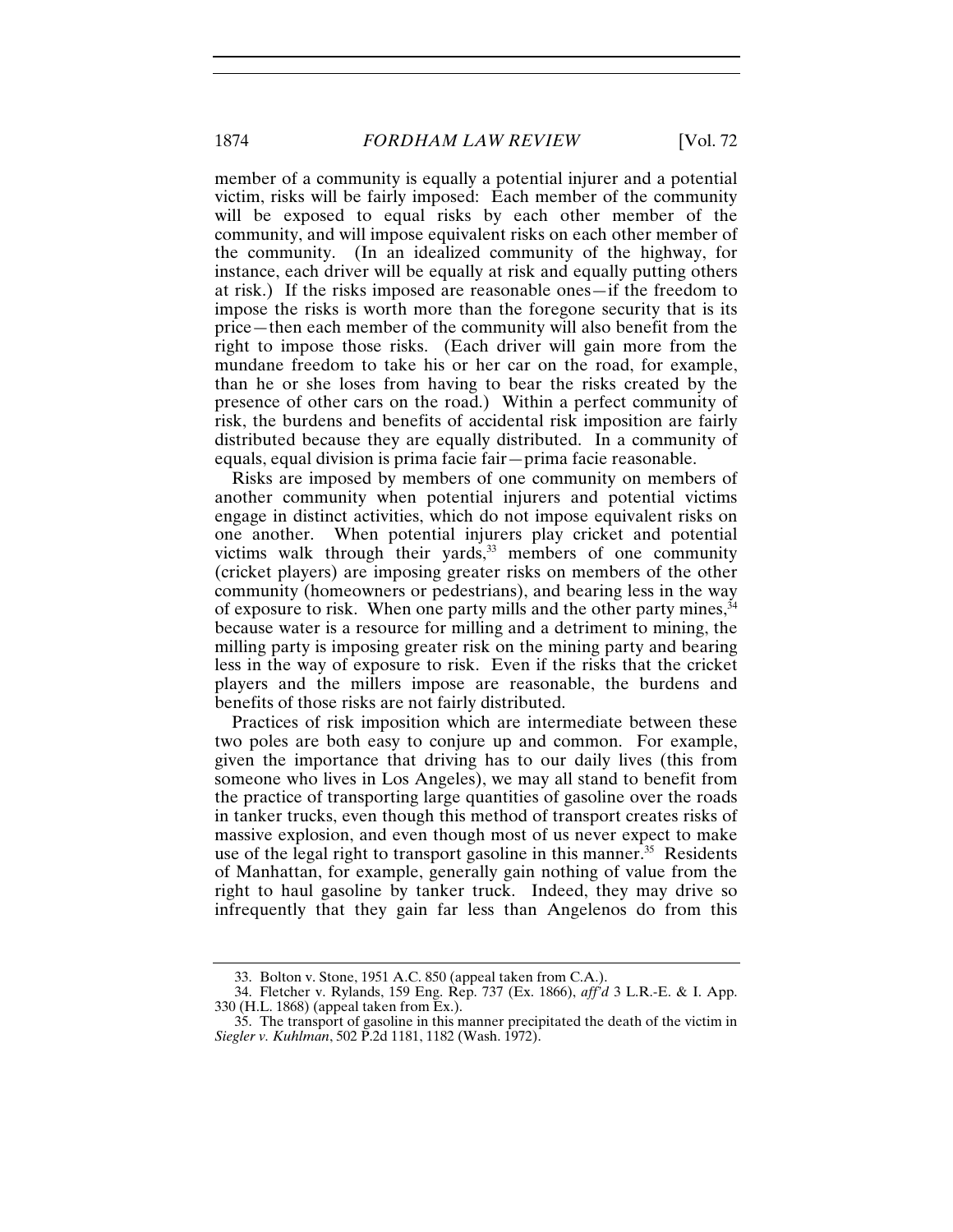method of transporting gasoline.<sup>36</sup> But even Manhattanites may benefit indirectly from the enterprise of transporting gasoline by tanker trucks, even if they do not impose risks on gasoline tankers equivalent to the risks that gasoline tankers impose on them, and even if they benefit less than Angelenos. Their life prospects may be improved by virtue of the prosperity created and sustained by the practice of transporting gasoline by tanker trucks, and even Manhattanites may benefit from the use of private automobiles that the practice enables.

In all of these cases, the fairest—most reasonable—distribution of the costs of accidents is open to argument. But the antecedent distribution of burdens and benefits by a practice of risk imposition bears on deliberations of fairness in an important way. The antecedent distribution of burdens and benefits by a practice of risk imposition sets the benchmark or focal point from which deliberations about fair distribution begin. It is presumptively reasonable presumptively fair—for the burdens of a risky activity to be borne by those who benefit from it. Prima facie, burden and benefit should be proportional. Prima facie, losses should be shifted if their shifting would improve the distribution of burden and benefit. And this is (prima facie) true even if the risks which resulted in those losses were reasonably imposed.

Let us retrace our steps. Reasonableness requires (1) taking the impact of one's conduct on other people into account as a circumstance capable of influencing one's decisions; and (2) being prepared to govern one's conduct on a basis acceptable to others affected by one's conduct. Reasonable people seek to cooperate on fair terms with other equal, independent, and reasonable people. Fair terms enable each person to pursue his or her own aims and ends on terms that all those affected can accept. When risks of physical injury are at issue, the terms on which risks are permissibly imposed and accident costs distributed reconcile competing claims of liberty and security. Liberty and security are institutional conditions which enable people with diverse aims and ends to realize those ends, whatever they happen to be. A substantial measure of each is necessary for people to realize their particular plans and aspirations. The predicament of accident law is that, when risks of physical injury are at stake, liberty and security conflict and the task of accident law is

 <sup>36.</sup> It is tempting to think that they are also exposed to proportionately less risk from this practice of transporting gasoline, so that their lesser benefit is matched by lesser burden. But it is not clear to me that they are at much less risk from the practice. Tractor trailers towing gasoline may create risks of especially great harm in the confined quarters and crowded spaces of Manhattan, even if there are fewer trucks traveling through this area. The risks posed by tractor trailers hauling gasoline may not diminish commensurately with the frequency of tractor trailer trips.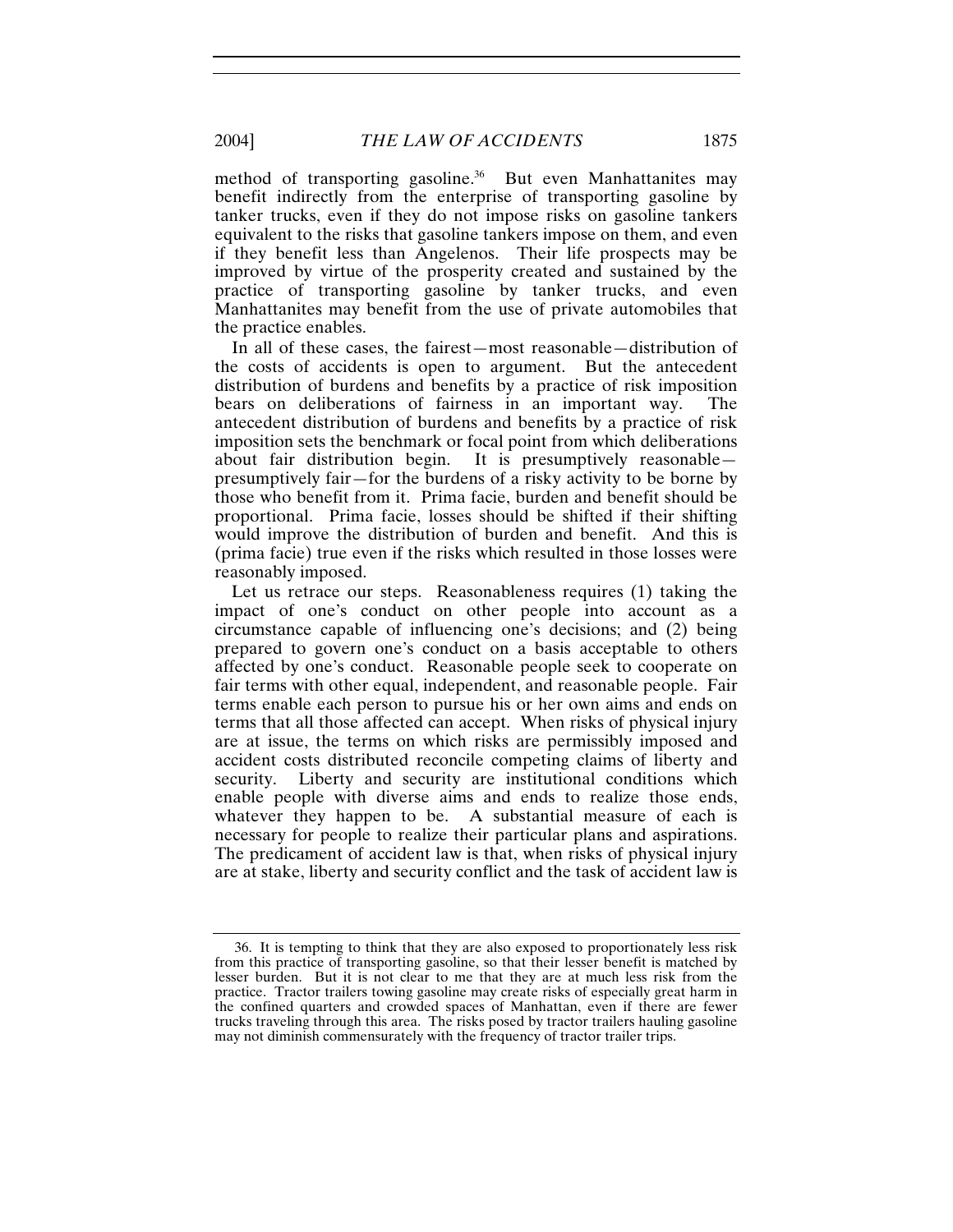1876 *FORDHAM LAW REVIEW* [Vol. 72

to reconcile liberty and security on terms that are fair and therefore acceptable to those they affect.

Presumptively, fair terms of cooperation are equal terms. In a cooperative venture among equal persons, it is prima facie fair to distribute burdens and benefits equally. Equal persons should be entitled to impose equal risks on one another, and to share equally in the benefits and burdens of risk impositions. Deliberation about the fair terms of cooperation begins from this starting point. Deliberation about the fair distribution of accident costs, however, moves away from the benchmark of equal division, because practices of risk imposition generally benefit and burden those they affect differentially. When burden and benefit are distributed differentially by a practice of risk imposition, proportionality of benefit and burden—not equality of benefit and burden—is the natural focal point or benchmark from which deliberation over fairness begins. Prima facie, burdens should be shared in proportion to benefits.

When accident law chooses between regimes of negligence and strict liability, it is primarily choosing between alternative distributions of the costs of accidents which arise from reasonable risk impositions and therefore should not be prevented. Strict liability and negligence differ primarily in their allocation of the costs of nonnegligent accidents—or so I shall assume for purposes of this Article. Strict liability shifts those costs back onto injurers; negligence leaves those costs on the victims of nonnegligent accidents. *Prima facie*, the fairness of these regimes depends on whether they bring burden and benefit into alignment with one another.

The prima facie clause in the claim made in the last paragraph is important, for two reasons. First, the choice between negligence and strict liability does have precautionary effects, and those precautionary effects themselves raise questions of fairness. Indeed, in my view, the most pressing questions of fairness arise when risks threaten irreparable injury or death, so that fairness cannot be achieved after the fact by making reparation for harm done. When risk impositions threaten severe irreparable injury, it is therefore essential that strict liability induce appropriately great precaution. Irreparable injury cannot be made right after the fact. Justice must be done at the time risk is imposed, by taking sufficiently stringent precautions—or not at all.37

The "all things considered" fairness of a liability regime thus depends both on its precautionary effects and on the way that it distributes the costs of those accidents which should not be prevented. The assumption that I am making—that the precautionary effects of strict liability are, in general, at least as fair and as beneficial as those of negligence—is, I believe, a reasonable assumption. The rhetoric

 <sup>37.</sup> For a discussion of this, see generally Keating, *supra* note 32.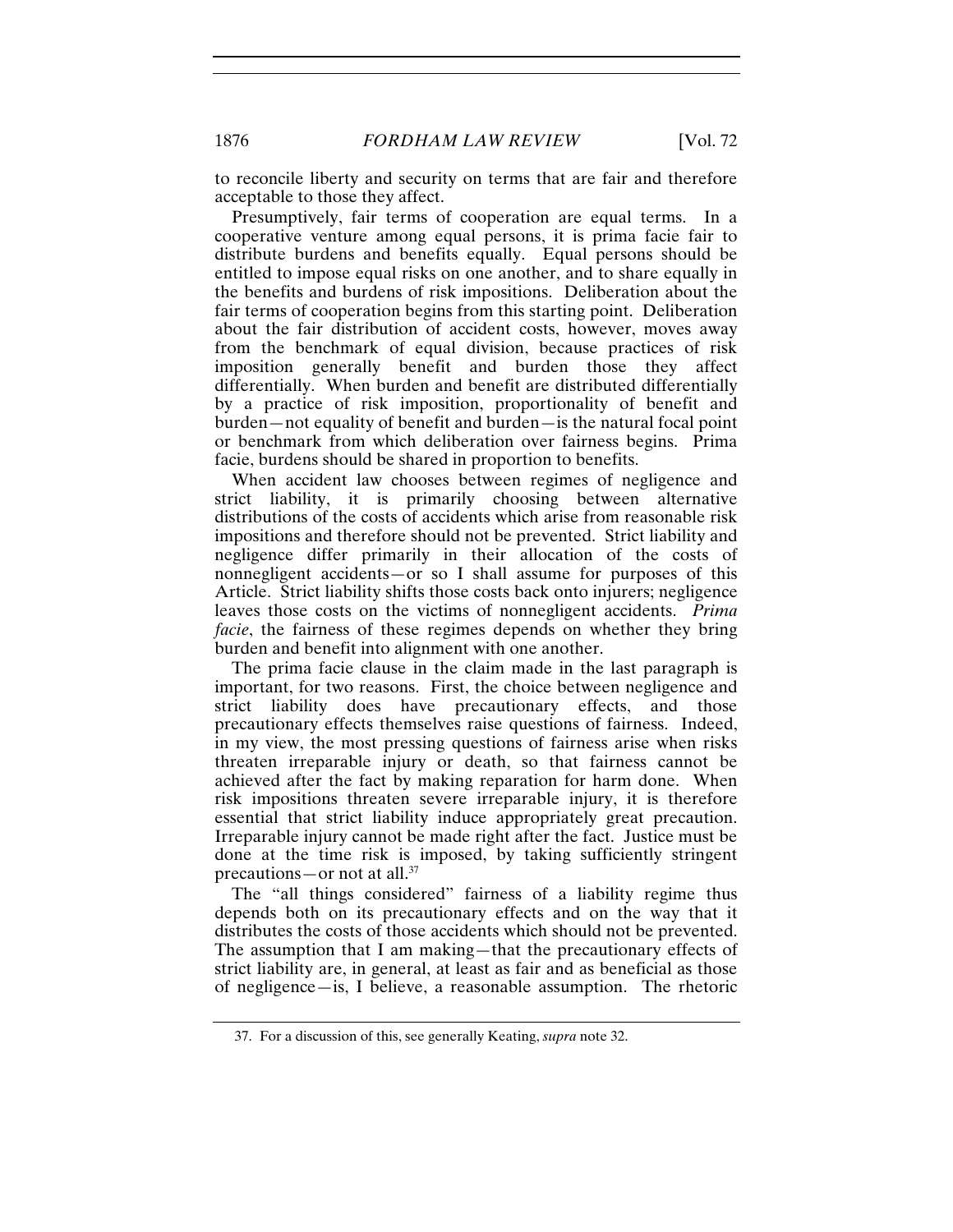2004] *THE LAW OF ACCIDENTS* 1877

and rationale of both statutory and common law strict liability generally makes the same assumption—that the risks being subjected to strict liability are ones which it is reasonable to impose.<sup>38</sup> There are, moreover, good reasons to think that common law rhetoric is right on this score. Economic analysis teaches us that strict liability generally induces greater precaution than negligence liability, because it induces potential injurers to adjust the frequency or intensity with which they conduct their activities, as well as the care with which they do so.39 The fact that strict liability places ultimate responsibility in the hands of potential injurers for choosing between letting accidents happen and preventing them from happening, whereas negligence liability places that responsibility in the hands of juries and judges, $40$  is further reason to think that strict liability will usually induce more effective precaution than negligence liability does. Potential injurers are likely to have greater expertise with respect to the risks of their activities, and so are likely to be better at devising and executing appropriate precautions. We therefore have good reason to suppose that strict liability will induce more stringent precaution against risks of devastating injury than negligence liability will.<sup>41</sup>

To be sure, the assumption that strict liability will generally induce appropriate precaution is an assumption, and it only holds true generally. In some circumstances, strict liability probably induces excessive precaution. The imposition of common law strict liability on recreational activities would most likely be undesirable for this reason.<sup>42</sup> In other circumstances, negligence liability may be In other circumstances, negligence liability may be appropriate because we have reason to induce more intense victim precaution. In yet other circumstances, strict liability may fail to induce sufficient precautions, and may induce less precaution than negligence liability. This is a recurring worry with respect to no-fault automobile insurance, a form of strict enterprise liability implemented by the mechanism of victim loss insurance.43 Even so—even acknowledging the existence of these exceptions—there is good reason to assume that common law rhetoric is right to suppose that strict liability is usually at least as effective as negligence in inducing appropriate precaution. We shall therefore proceed on that assumption.

 <sup>38.</sup> George Fletcher notes this as well. *See* Fletcher, *supra* note 4, at 543-44 (making this point and citing common law evidence in support of it).

<sup>39</sup>*. See* Steven Shavell, Economic Analysis of Accident Law 21-31 (1987) [hereinafter Shavell, Economic Analysis]. *See generally* Steven Shavell, *Strict Liability Versus Negligence*, 9 J. Legal Stud. 1 (1980) [hereinafter Shavell, *Strict Liability*].

<sup>40</sup>*. See* Guido Calabresi & Jon T. Hirschoff, *Toward a Test for Strict Liability in Torts*, 81 Yale L.J. 1055 (1972).

<sup>41</sup>*. See* Keating, *supra* note 32 (discussing the stringent precaution against significant risks of devastating injury that fairness requires).

<sup>42</sup>*. See infra* text accompanying note 137.

<sup>43</sup>*. See infra* note 96 and accompanying text.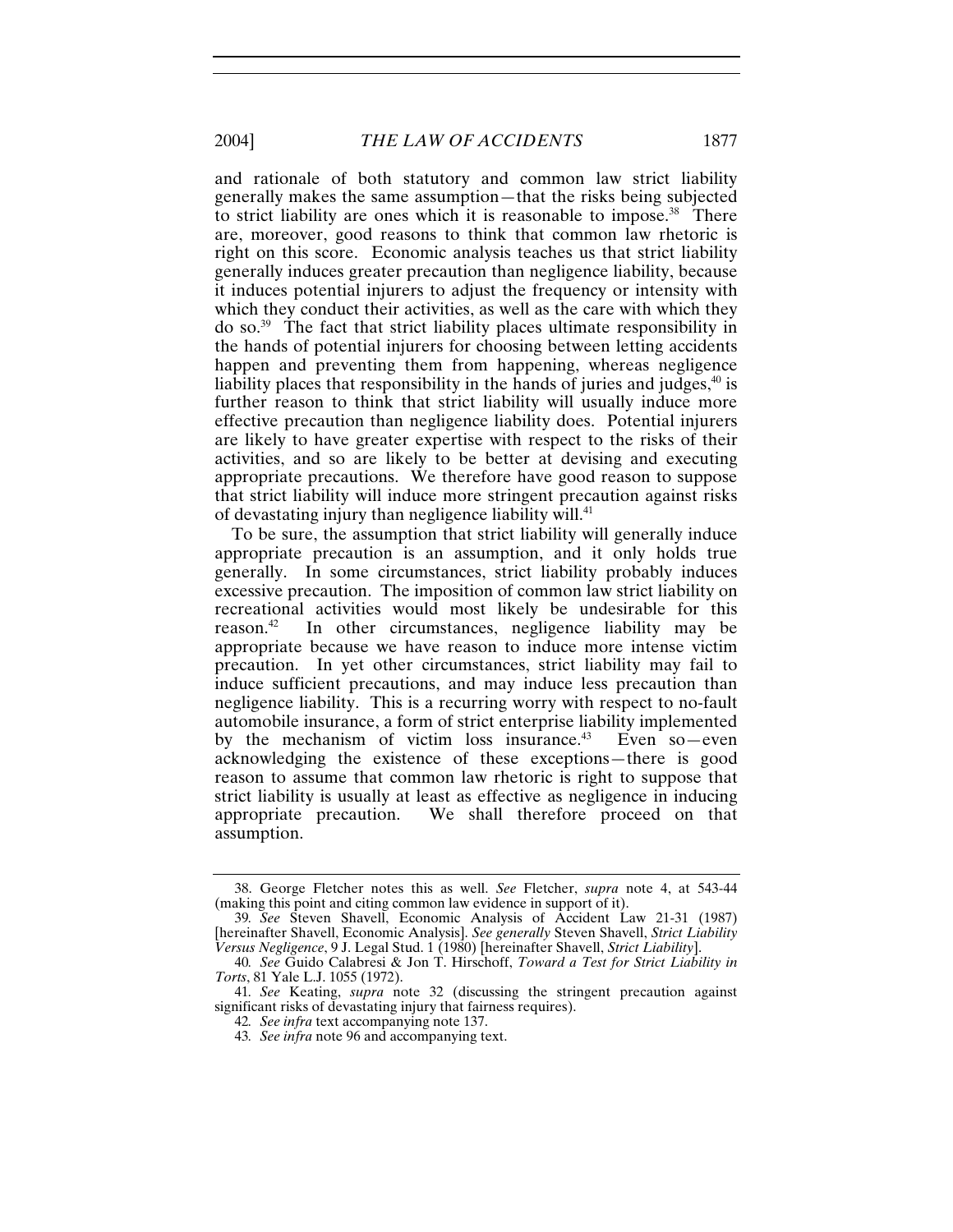There is, however, a second reason to recognize that the "all things considered" desirability of an accident law regime is not settled solely by the fairness of the way that it distributes the costs of accidents: Considerations of fairness in the distribution of accident costs do not have automatic priority over other normative considerations which bear on the law of accidents.

The basic reason that Rawls gives for the priority of the claims of justice over those of efficiency—that the choice of the principles and institutions for the basic structure of society has a pervasive effect on the life prospects of those persons who live under them—does not apply with comparable force to less encompassing institutions such as the institutions of accident law. Within the law of accidents, an analogous priority of fairness arises only when risks of severe, irreparable injury—risks of death or devastation—are at issue. Severe, irreparable injury has a pervasive and irreversible effect on the lives of those upon whom it lights, either ending their lives entirely or scarring them permanently. The power and pervasiveness of these effects make the claims of those put in peril of such harm especially urgent.44

When we are thinking about the general choice between regimes of strict liability and negligence, however, there is no class of persons whose claims have special urgency in the way that the claims of those least advantaged with respect to the basic structure of society or the claims of those whose lives stand to be devastated by risks of death or devastating injury have special urgency. The assumption behind strict enterprise liability is that fairness can generally be done after the fact by the payment of money damages to those physically injured at the hands of an enterprise's "characteristic risks." This assumes that the injuries inflicted are generally not severe and irreparable. When injuries are severe and irreparable, fair distribution cannot be fully realized after the fact. Death is the canonical case of a harm that cannot be dispersed and distributed across those who benefited from the risk responsible for it.

The case for the priority of fairness over competing values efficiency, for instance—therefore has a different source and strength. Whatever priority fairness has stems not from the special urgency of the claims of some of those affected by the risks at issue, but from what Martin Stone has felicitously called "the unity of doing and suffering."<sup>45</sup> When people act for their own advantage and benefit

<sup>44</sup>*. See generally* Keating, *supra* note 32.

<sup>45</sup>*. See* Martin Stone, *On the Idea of Private Law*, 9 Can. J.L. & Jurisprudence 235, 247 (1996). The "unity of doing and suffering" is often taken to argue against all forms of strict liability and in favor of negligence liability, with a very strict criterion of actual causation. *See* Weinrib, *supra* note 10, at 145-203; Ernest J. Weinrib, *The Insurance Justification and Private Law*, 14 J. Legal Stud. 681, 683 (1985) (arguing that insurance or cost-shifting rationales have no place in the justification of liability rules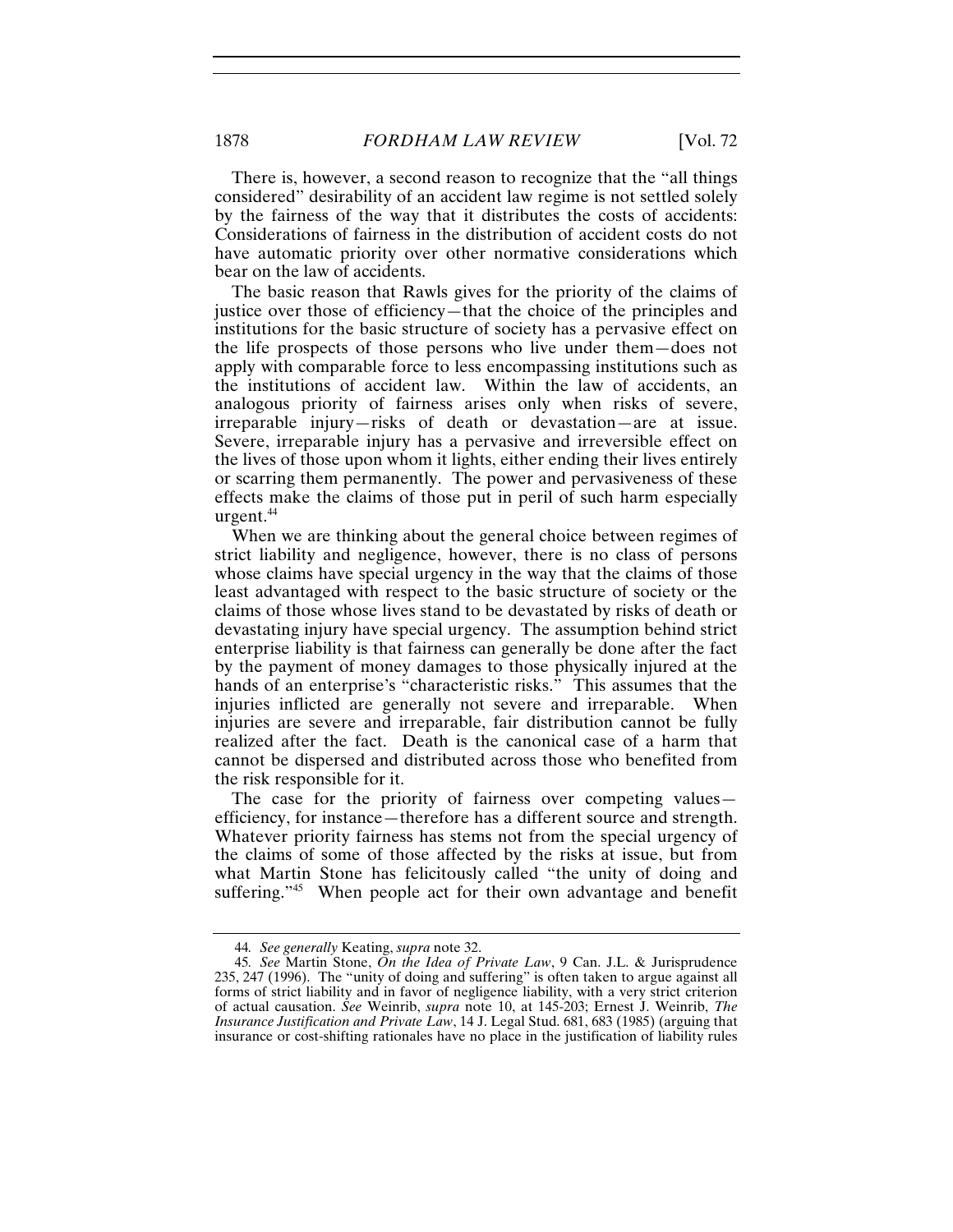2004] *THE LAW OF ACCIDENTS* 1879

from the impositions of risks which harm others, they single themselves out as specially responsible for the harm involved—both because they have acted and because they have benefited. The fact that someone who has neither acted to impose a risk on others, nor benefited from the imposition of that risk, might be the best party to disperse the costs of the harms arising out of that risk is a far more dubious and problematic basis of responsibility.46 People have reason to reject outright principles of responsibility for harm done which predicate responsibility simply on the ability of an agent to realize a socially desirable end. Principles of responsibility which turn on voluntary agency and receipt of benefit are, by contrast, prima facie candidates for reasonable acceptance.

Fairness thus has a strong claim to be—as Judge Friendly says in *Ira S. Bushey & Sons, Inc. v. United States*—an "overarching principle" which trumps the claims of efficiency when they transgress the bounds of fair responsibility. Within those boundaries, however, there is no reason to suppose that fairness has some absolute priority over other normative claims, be they claims of efficiency or of right. The final part of this Article considers how the competing normative claims of property rights, free choice, and even of intangible social goods may alter or displace the claims of fairness.<sup>47</sup> Lastly, it is also worth observing that within the outer boundaries fixed by considerations of agency and benefit, the claims of fairness and efficiency cooperate as well as compete. *Bushey* itself is a case in point. Two basic aspects of efficiency—accident avoidance and loss distribution—point in opposite directions so far as the imposition of liability is concerned. The end of efficient precaution is best furthered by leaving the loss on the plaintiff, whereas the end of efficient loss distribution is best furthered by pinning the loss on the defendant.<sup>48</sup> Fairness favors pinning the loss on the defendant, thereby converging on the same

because they do not grow out of the parties' relationship as doer and sufferer of the same harms). I believe this view mistaken, but I cannot discuss the matter here. In my view, what counts so far as the "unity of doing and suffering" is concerned is the moral relationship between injurer and victim—the relationships of agency and benefit described in the text.

 <sup>46.</sup> The great case law statement of this point is Judge Friendly's opinion in *Ira S. Bushey & Sons, Inc. v. United States*, 398 F.2d 167 (2d Cir. 1968):

It is true, of course, that in many cases the plaintiff will not be in a position to insure, and so expansion of liability will, at the very least, serve *respondeat superior'*s loss spreading function. But the fact that the defendant is better able to afford damages is not alone sufficient to justify legal responsibility, and this overarching principle must be taken into account in deciding whether to expand the reach of *respondeat superior*.

*Id.* at 171 (citations omitted); *see* Keeton, *supra* note 2 (arguing that loss-spreading concerns almost never account for the imposition of tort liability and distinguishing such concerns from the fair apportionment of burdens and benefits).

<sup>47</sup>*. See infra* Part IV.C.

 <sup>48.</sup> *Bushey*, 398 F.2d at 170-71.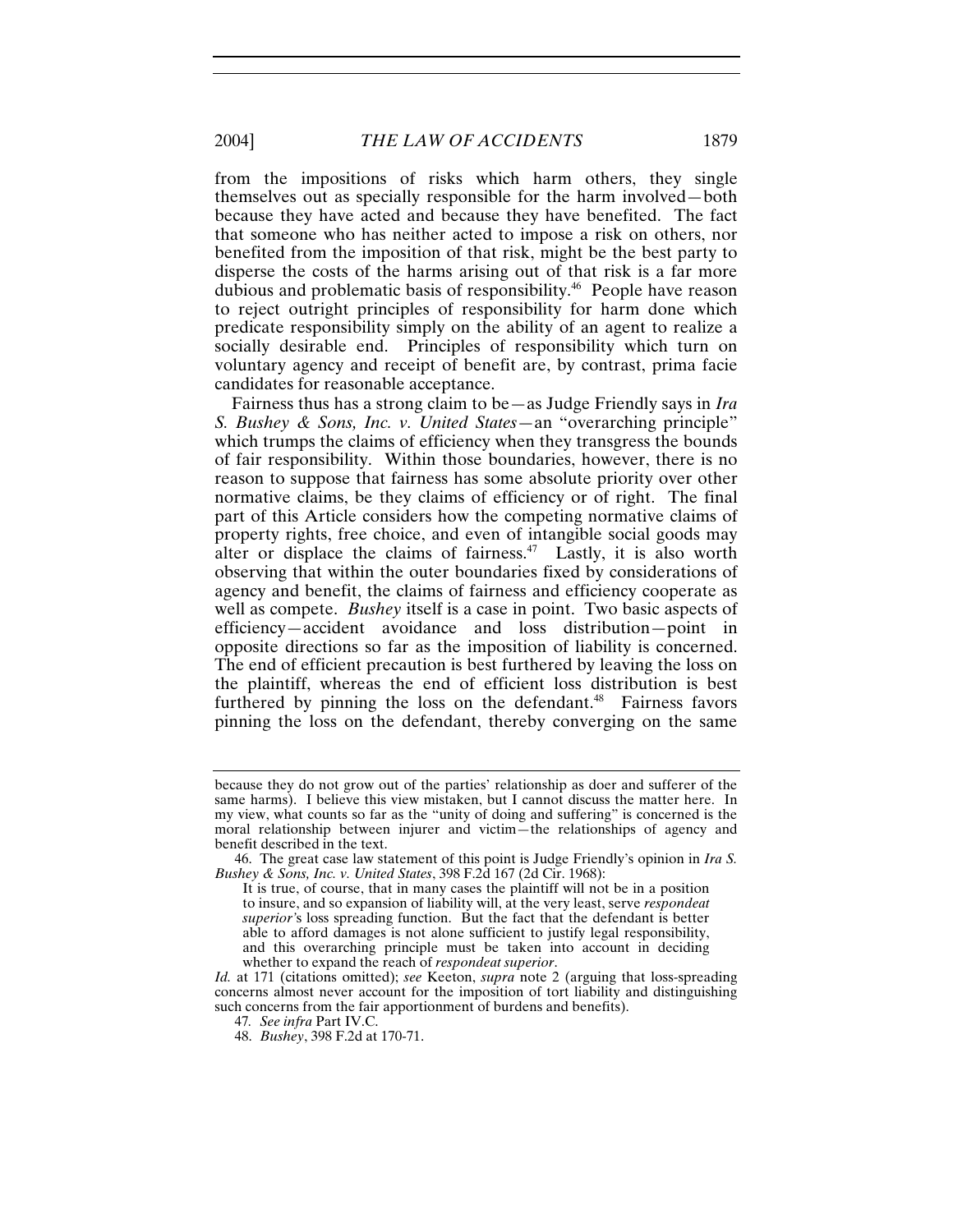conclusion as the policy of efficient loss distribution.<sup>49</sup> More generally, when risks are reparable by the payment of money damages—when the harm done can be undone by the payment of adequate compensation—efficient precaution complements fair reparation. When harm is fully compensable—fully rectifiable by the payment of money damages—fairness can be achieved after injury is inflicted by redistributing accident costs from victims to injurers. Efficient precaution—taking cost-justified precaution and *only* costjustified precaution—is both consistent with fairness and conducive to its realization. Efficient precaution is consistent with fairness because fairness can be done after the fact of injury by the payment of money damages. Efficient precaution is conducive to the realization of fairness because efficient precaution maximizes the resources available for reparation.

With this background in mind, let us reconstruct the reciprocity of risk criterion as a Rawlsian account of when negligence is more reasonable than strict liability, and vice-versa.

## II. THE RECIPROCITY OF RISK CRITERION

The basic claim of the reciprocity of risk criterion is that negligence is appropriate when risks are reciprocal once reasonable care is exercised, whereas strict liability is appropriate when risks are not reciprocal once reasonable care is exercised. Because strict liability and negligence express different judgments about the conduct to which they apply, this claim implicitly asserts that the payment of money damages to the victim of a risk is rightly conceived as redress for wrongful infringement of the victim's security by unreasonable conduct when the initial distribution of risk is reciprocal, and rightly conceived as a condition for the legitimate conduct of an activity (and paid whenever the activity issues in a "characteristic harm") when the initial distribution of risk is nonreciprocal.

## A. *Fairness as Reciprocity of Risk*

The central idea of the reciprocity of risk criterion is that negligence liability fairly apportions the burdens and benefits of risky activities within a community of reasonable risk imposition, whereas strict liability does so when risks are imposed by one community on

<sup>49</sup>*. Bushey* involved the flooding of a dry dock by a drunken sailor returning to his ship from shore leave. *Id.* at 169-70. The end of efficient precaution was best served by leaving the loss on the dry dock, because that would encourage the dry dock to install automatic locks on the valves controlling the flooding and draining of the dock. *See id.* at 170-71. The end of efficient loss distribution was best served by pinning the loss on the Coast Guard—the larger enterprise. *See id.* at 171. Fairness favored placing the loss on the Coast Guard because it benefitted from the practice shore leave—responsible for the accident. *See id.* at 171-72.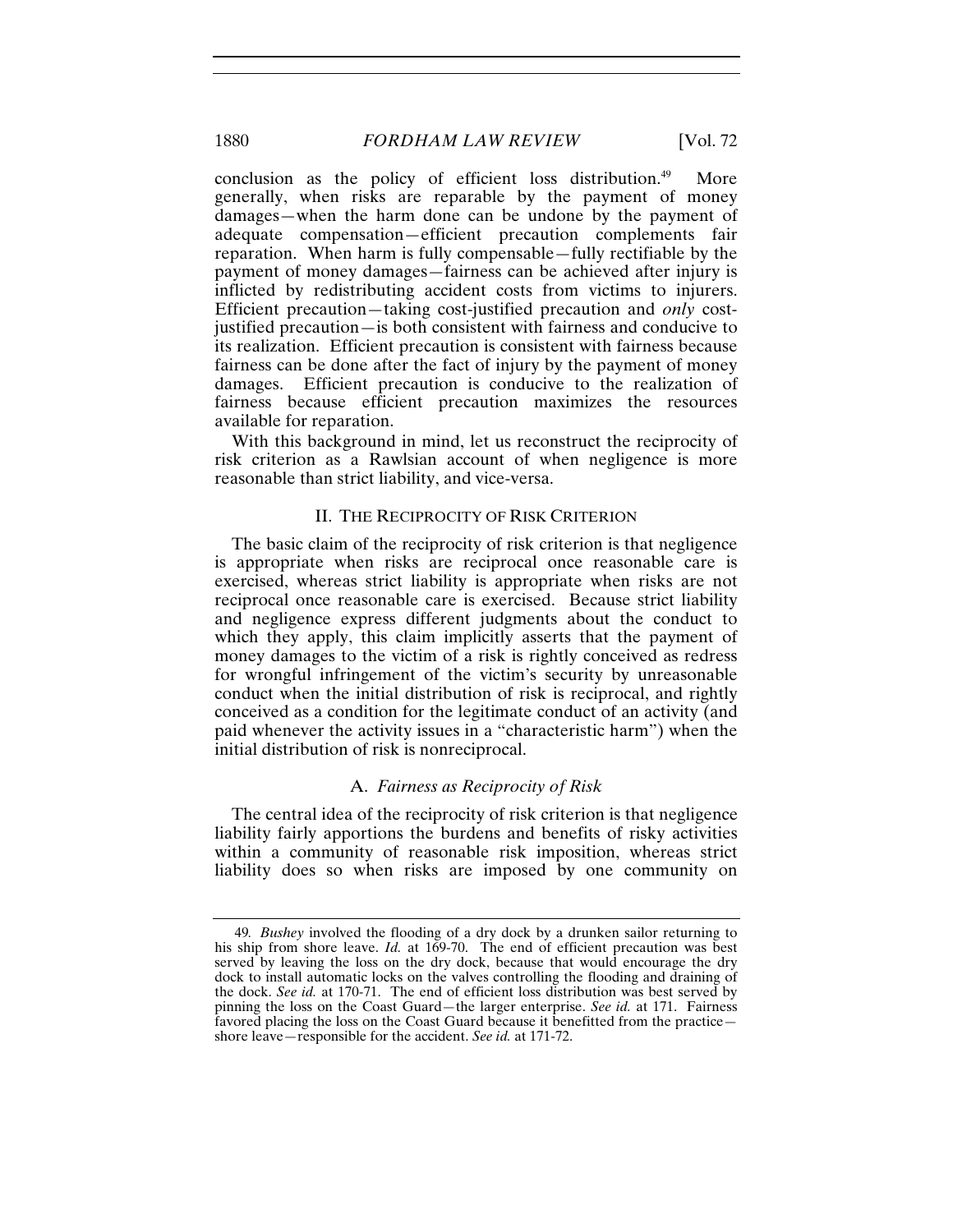another.50 Recall that a "community of risk," in its strongest form, is one whose members impose identical risks of harm on one another, thereby imposing and being exposed to equivalent risks. A community of *reasonable* risk imposition is one whose members impose only risks that confer more in the way of benefits on those who impose them than they inflict in the way of burdens on those who are exposed to them. A speed limit of sixty is more reasonable than a speed limit of thirty when—and only when—the freedom to drive thirty miles an hour faster is worth more than the increased risk of injury that accompanies that increase in speed. When risks are reciprocal, then, each person relinquishes an equal amount of security and gains an equal amount of freedom. When reasonable risks are reciprocal, each member of the community that imposes and is exposed to them: (1) relinquishes an equal amount of freedom; (2) gains an equal amount of security; and (3) gains more in the way of freedom than they lose in the way of security.

Once due care has been exercised, reciprocity of risk thus defines a community of equal freedom and mutual benefit. Reciprocity of risk defines a community of *equal freedom* because reciprocity exists when risks are equal in probability and gravity. When risks are equal in these respects, persons relinquish equal amounts of security and gain equal amounts of liberty. Reciprocity of risk defines a community of *mutual benefit* because each person gains more in freedom than she loses in security, and because—when risks are reasonable—each person's freedom of action is equally benefited and each person's security is equally burdened. Subjecting reasonable reciprocal risks to strict liability increases neither freedom nor fairness because strict liability bears only on the distribution of nonnegligent accident costs.<sup>51</sup> It does not improve the fairness of the distribution of the burdens and benefits of risk imposition because its adoption simply "substitute[s] one form of risk for another—the risk of liability for the risk of personal loss."52

Matters are different when risks remain nonreciprocal even though injurers exercise due care. Strict liability properly applies to risks that are reasonable but nonreciprocal. The imposition of nonreciprocal risks is appropriate when those risks are to the long run advantage of the prospective victims that they imperil, but not mutually beneficial in the strong sense that reciprocal risks are. The greater-than-normal risks imposed by transporting thousands of gallons of gasoline in  $t$ anker trucks<sup>53</sup> illustrate this circumstance. Given the importance of driving in our daily lives, each of us may benefit from the transport of

<sup>50</sup>*. See generally* Fletcher, *supra* note 4.

 <sup>51.</sup> Or so Fletcher's paper implies. *See id.* This is a legitimate simplifying assumption, which this Article also accepts.

 <sup>52.</sup> *Id.* at 547.

<sup>53</sup>*. See* Siegler v. Kuhlman, 502 P.2d 1181, 1185 (Wash. 1972).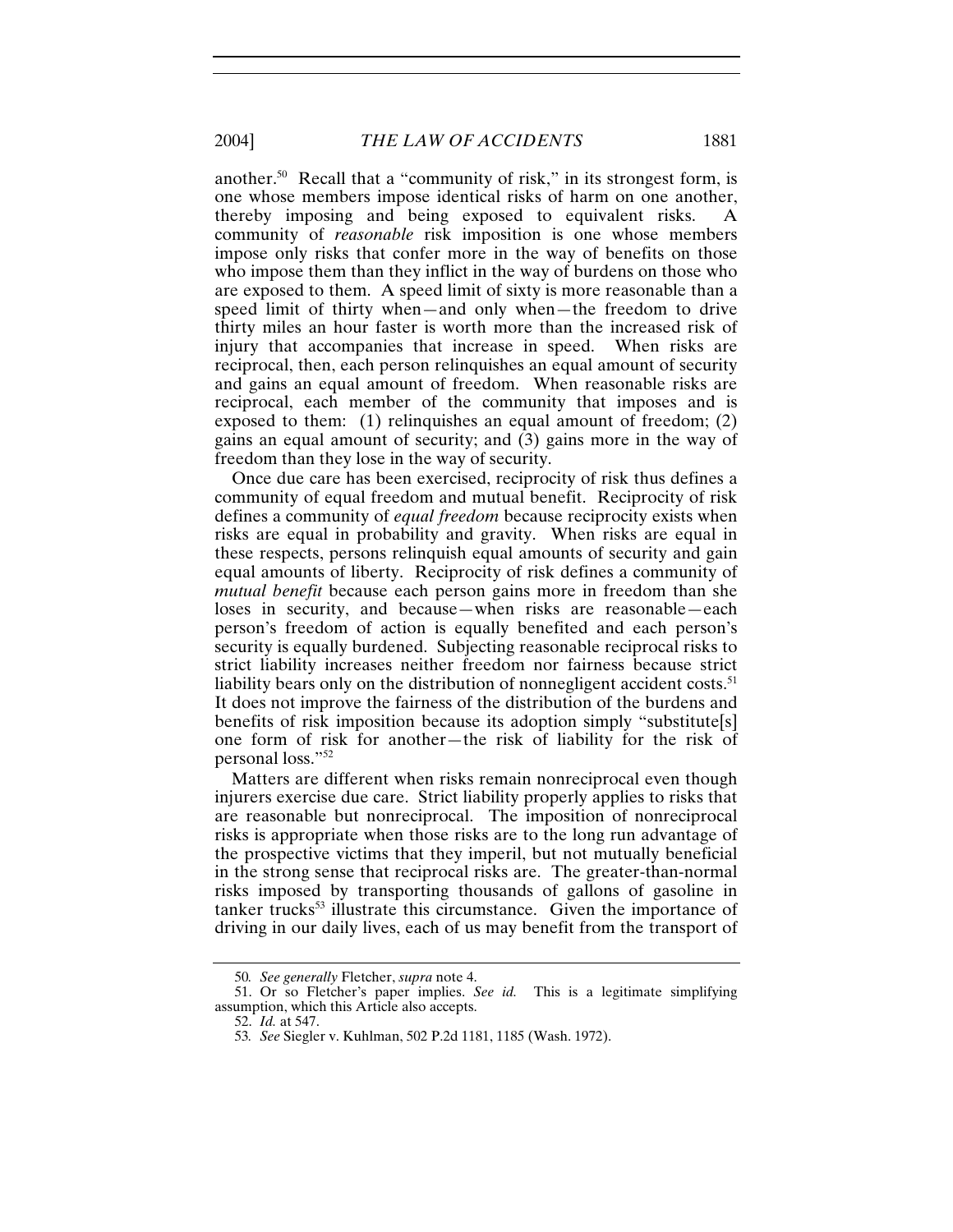thousands of gallons of gasoline over the roads in gasoline tanker trucks, even though this method of transporting gasoline creates risks of massive explosion, and even though most of us never expect to make use of the legal right to transport vast quantities of gasoline in this manner. But we are not benefited to the extent that we would be if we all routinely drove such vehicles ourselves. The right to impose the greater-than-normal risks of driving gasoline tankers is not one that most of us find valuable. It follows, therefore, that the prospective victims of nonreciprocal risk impositions are not fully compensated for bearing these risks by the right to impose equal risks in turn. The imposition of such nonreciprocal risks is not part of a normal life, and the value of the right to impose such risks does not offset the disvalue of being exposed to them.

Subjecting nonreciprocal risks to strict liability offsets this unfairness, insofar as ex post compensation can redress the harms that victims suffer. By ensuring that those injured by nonreciprocal risk impositions are—so far as possible—fully compensated for their injuries, strict liability effects a more robust mutuality of benefit. Risk is unfairly distributed ex ante, but the costs of accidents issuing from those risks are fairly distributed ex post. The damages paid under strict liability are, then, not redress for wrongful infringement of another's security, but a way of making the distribution of the burdens and benefits of nonreciprocal risks more fair than it would otherwise be. The payment of damages makes reasonable nonreciprocal risk impositions work to the greatest advantage of those who have most reason to object to them—namely, those who benefit only indirectly from them and whose lives, limbs, and property are injured by them. Without damages, victims would still be better off bearing reasonable nonreciprocal risks than forbidding them, because reasonable nonreciprocal risks are to the long run advantage of those they imperil. But they are better off yet if they are compensated in the event that the imposition of those risks injures them. Absent reparation by injurers, victims must, at best, draw on their own resources to repair the harm that they have suffered; reparation spares them this expense.

The payment of compensation to the victims of accidents issuing from reasonable but not reciprocal risk impositions is thus a condition for the legitimate conduct of activities whose reasonable risks are nonreciprocal, not redress for harm wrongly inflicted. Reasonable nonreciprocal risks are not mutually beneficial—are not fair—in the strong sense that reasonable reciprocal risks are, because the benefits of reasonable nonreciprocal risks are captured by many and their burdens borne by few. Negligence liability does nothing to rectify this unfairness, because it leaves nonnegligent accident costs concentrated on those unfortunate enough to have suffered them. Strict liability does rectify this unfairness by shifting the costs of nonreciprocal risks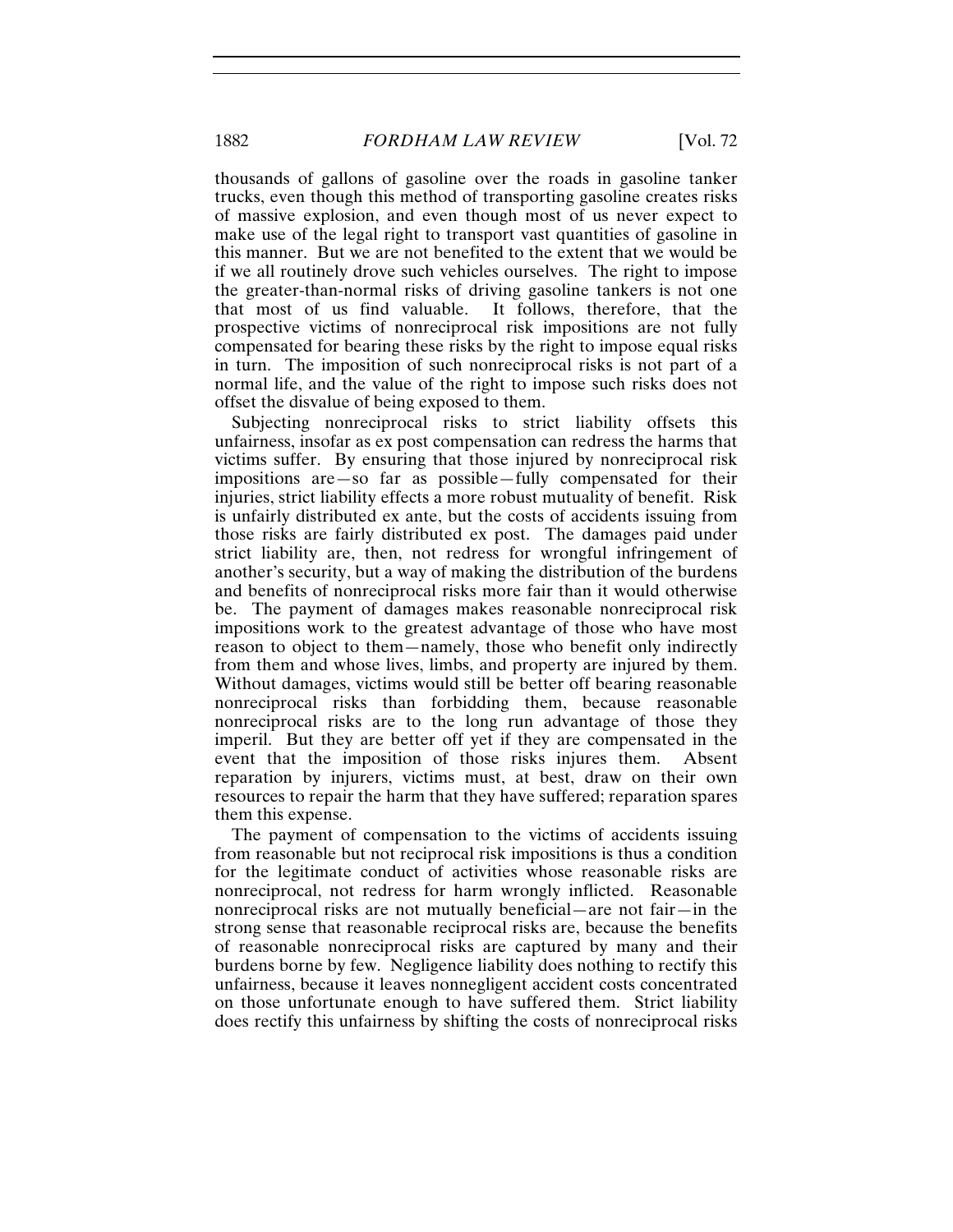2004] *THE LAW OF ACCIDENTS* 1883

of impositions back onto those who impose them and so benefit the most from imposing them.

This account of the proper division of labor between negligence and strict liability is appealing in part because it is both responsive to the fact that fault liability involves criticism of conduct, whereas nonfault liability criticizes only the failure to make reparation, and offers a justification for that distinction. When risks are reasonable and reciprocal, negligent conduct is objectionable for two reasons. First, because negligent conduct involves the imposition of a *nonreciprocal* risk, it disrupts the fair equilibrium of risk. Second, because negligent conduct involves the imposition of an *unreasonable* risk, negligent conduct is objectionable in a way that conduct whose benefits and burdens are unfairly distributed need not be. When a speed limit of sixty is taken to fix the upper boundary of reasonably safe driving so far as speed is concerned, the judgment being made is that hurtling down the road in a machine capable of inflicting great injury at a higher speed is a game not worth its candle. In this setting, the risks of driving seventy-five are not just nonreciprocal. They unjustifiably endanger, and would so even if they became reciprocal.

The conduct which gives rise to negligence liability is objectionable—unreasonable—because it does not show sufficient regard for the security of others. Negligence liability therefore involves the criticism of conduct; it *faults* conduct, and properly so. Negligence liability properly criticizes conduct because insufficiently careful conduct strikes an unreasonable balance between the injurer's own interest in being free to impose risk on others and the victim's security.

When risks are nonreciprocal in the way that the risks of transporting gasoline by tanker trucks are nonreciprocal, the underlying conduct is not unjustifiable or unreasonable. Quite the contrary, a society as dependent on private automobile transportation as ours needs gasoline, and thus needs to have it transported to gas stations. The practice of transporting it is justifiable. Strict liability is imposed not because the conduct is objectionable, but because negligence liability distributes the burdens and benefits of the conduct unfairly. Under negligence liability, the lion's share of the benefits are reaped by those who own and operate gasoline tankers, lesser benefits are reaped (in varying degrees) by the rest of us, and the burdens of the activity are borne by an unlucky few whose fate it is to be immolated by the infrequent explosions that are the inevitable cost of the practice. The only "fault" lies in the failure to make reparation to the unlucky few who bear the burdens of the activity. Strict liability restores mutuality of benefit, so far as possible. It makes those who suffer physical injury at the hands of the practice whole, to the extent that can be done. The payment of damages through strict liability does not express a condemnation of the conduct involved in the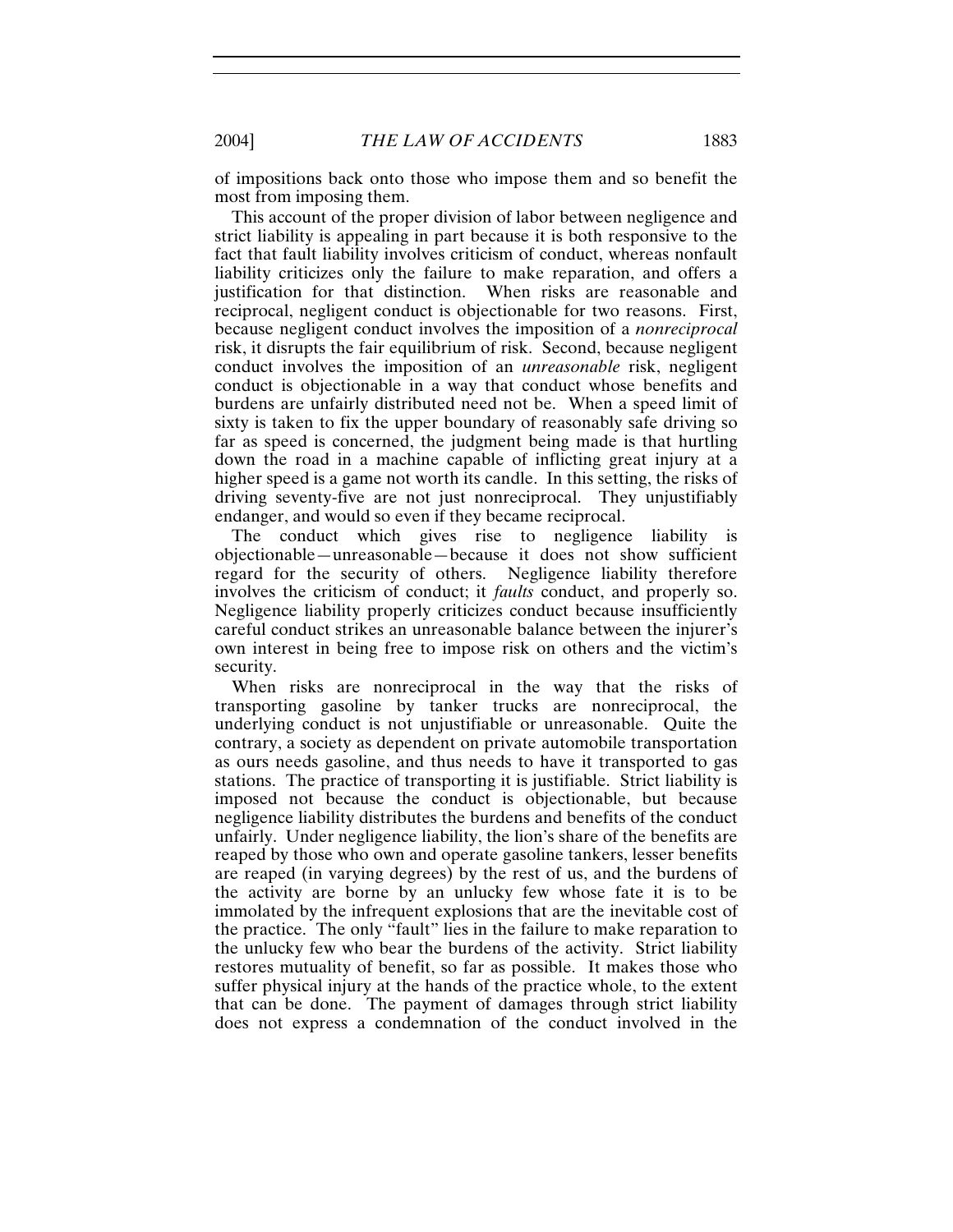infliction of injury, it merely ensures that the activity is conducted on fair terms.

## B. *Risk and Injury*

Is the reciprocity of risk criterion's claim to fairness convincing? For a liability rule to be prima facie fair, the rule must distribute the burdens of the risks that it regulates proportionately with the benefits of those risks. If, for example, every member of a community benefits equally from the right to impose a risk, every member of that community ought to bear an equal share of the burdens of that risk of the accidental injury and death it inflicts. Disproportionate distributions of burdens and benefits are presumptively unfair. Are fully reciprocal risks fair then? The answer is that perfect reciprocity of risk defines a fair situation with respect to the distribution of *risk*. When risks are fully reciprocal each member of the community of risk is equally benefited by the right to impose risks similar to those they must bear, and equally threatened by the risk impositions that they must bear. The reciprocity of risk criterion does not, however, define a fair distribution of *harm*, and the distribution of harm is more important than the distribution of risk. It is the ripening of risk into harm—not the chance of such ripening—that is the real burden of risk.

Risk rarely impairs the ability to pursue a conception of the good over the course of a complete life. It is harm—physical injury and death—that wreaks havoc with people's lives.<sup>54</sup> Risk can be fairly distributed, even when the costs of the accidental harm which results from that risk is unfairly concentrated, and the distribution of harm matters more than the distribution of risk. Fairness requires that those who benefit equally from the imposition of a risk share equally in the burden of that risk—the loss of life, limb, and property that is its cost. The presence of reciprocal risk thus does not ensure that harm is fairly distributed. For harm to be fairly distributed, *reciprocity of harm* must be present. Baron Bramwell's famous "live and let live" rule in nuisance law illustrates reciprocity of harm:

The instances put during the argument, of burning weeds, emptying cess-pools, making noises during repairs, and other instances which would be nuisances if done wantonly or maliciously, nevertheless may be lawfully done. It cannot be said that such acts are not nuisances, because, by the hypothesis, they are; and it cannot be

 <sup>54.</sup> To be sure, there are special cases where exposure to risk is itself a kind of harm. Exposure to carcinogenic toxins and radiation can result in risks of harm that persist long after the exposure ends, and this may count as a harm in itself. *See, e.g.*, *In re* TMI, 67 F.3d 1103 (3d Cir. 1995) (holding that exposure to radiation beyond a certain threshold fixed by regulation constitutes a harm regardless of subsequent personal injury). But these are exceptional, and distinctively modern, cases. Fletcher clearly has more typical (and traditional) cases in mind.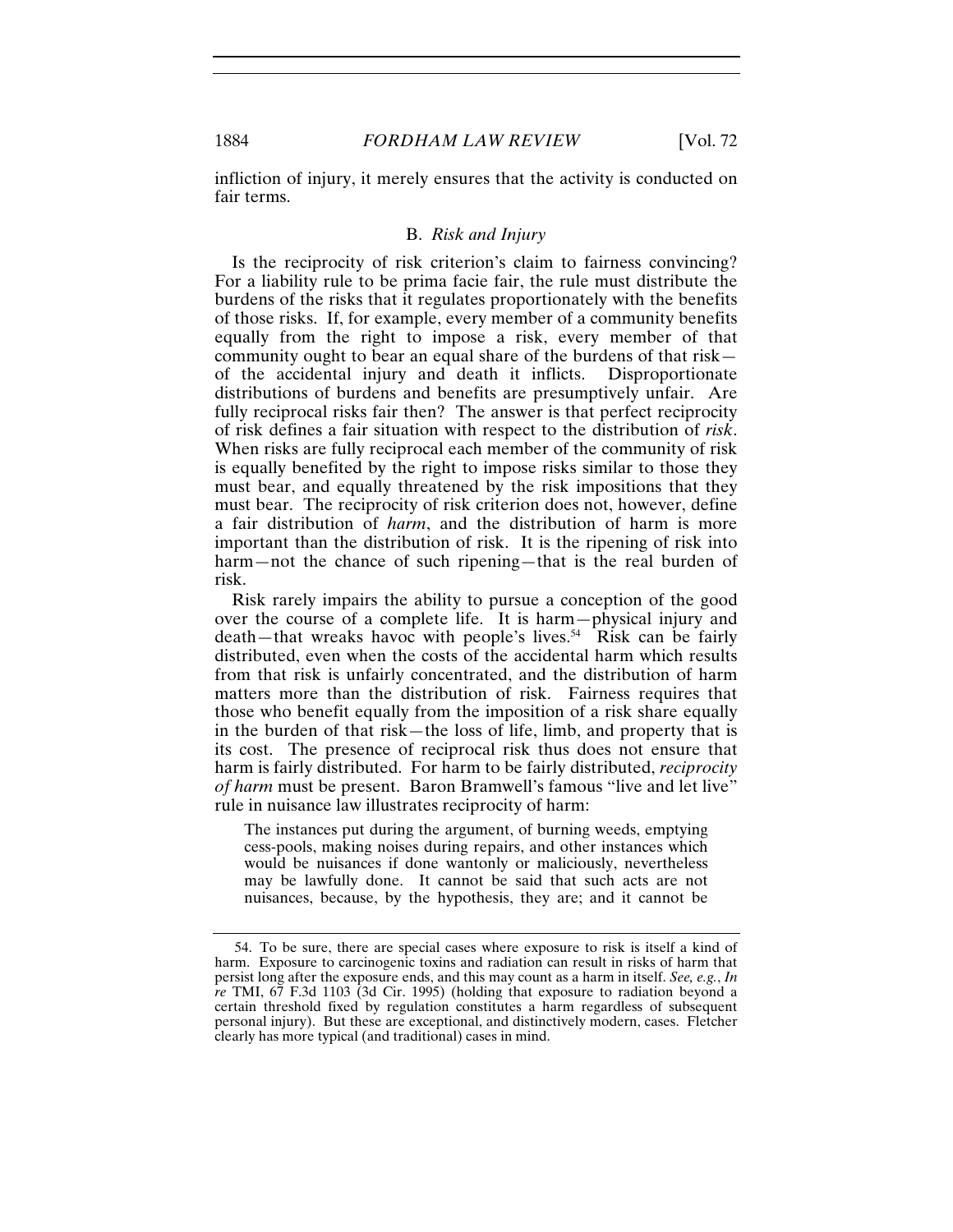doubted that, if a person maliciously and without cause made close to a dwelling-house the same offensive smells as may be made in emptying a cesspool, an action would lie. Nor can these cases be got rid of as extreme cases, because such cases properly test a principle. Nor can it be said that the jury settle such questions by finding there is no nuisance, though there is.... There must be, then, some principle on which such cases must be excepted. It seems to me that that principle may be deduced from the character of these cases, and is this, viz., that those acts necessary for the common and ordinary use and occupation of land and houses may be done, if conveniently done, without subjecting those who do them to an action. . . . There is an obvious necessity for such a principle as I have mentioned. It is as much for the advantage of one owner as of another; for the very nuisance the one complains of, as the result of the ordinary use of his neighbour's land, he himself will create in the ordinary use of his own, and the reciprocal nuisances are of a comparatively trifling character. The convenience of such a rule may be indicated by calling it a rule of give and take, live and let live  $\dots$ .<sup>55</sup>

When, in "the common and ordinary use and occupation" of the land and houses, neighbors expose each other to modest interferences with each others' use and enjoyment of property, harm is fairly distributed. When, however, in the ordinary use of the roads, drivers expose each other to similar risks of injury, harm is not likely to be fairly distributed. Fortunately, serious automobile accidents are not so frequent that drivers can routinely expect to be the victims of a nonnegligent accident issuing in serious physical injury one month and to precipitate a nonnegligent accident issuing in serious physical injury the next month. The risks of the road may be fairly distributed because they are reciprocal—but the nonnegligent harms that issue from those risks are not fairly distributed under a regime of negligence liability. Negligence liability lets those losses lie where they fall, and they fall unevenly.

The relative infrequency of serious automobile accidents appears to be a typical feature of the activities governed by the tort law of accidents. (The subject matter of accident law proper differs fundamentally from the subject matter of nuisance law in this respect. Nuisance law is centrally concerned with *continuous* invasions, with ongoing interferences with the use and enjoyment of property.56) Tort accident law addresses sudden explosions of standing risks into substantial physical injuries. The collapse of Rylands's reservoir in

 <sup>55.</sup> Bamford v. Turnley, 122 Eng. Rep. 27, 32-33 (Ex. Ch. 1862).

<sup>56</sup>*. See, e.g.*, Wheat v. Freeman Coal Mining Corp., 319 N.E.2d 290 (Ill. App. Ct. 1974) (concluding that constant invasion by coal dust and smoke from defendant's mining operation constituted a nuisance); O'Cain v. O'Cain, 473 S.E.2d 460 (S.C. Ct. App. 1996) (concluding that constant odors and flies from defendant's hog farming operation constituted a nuisance).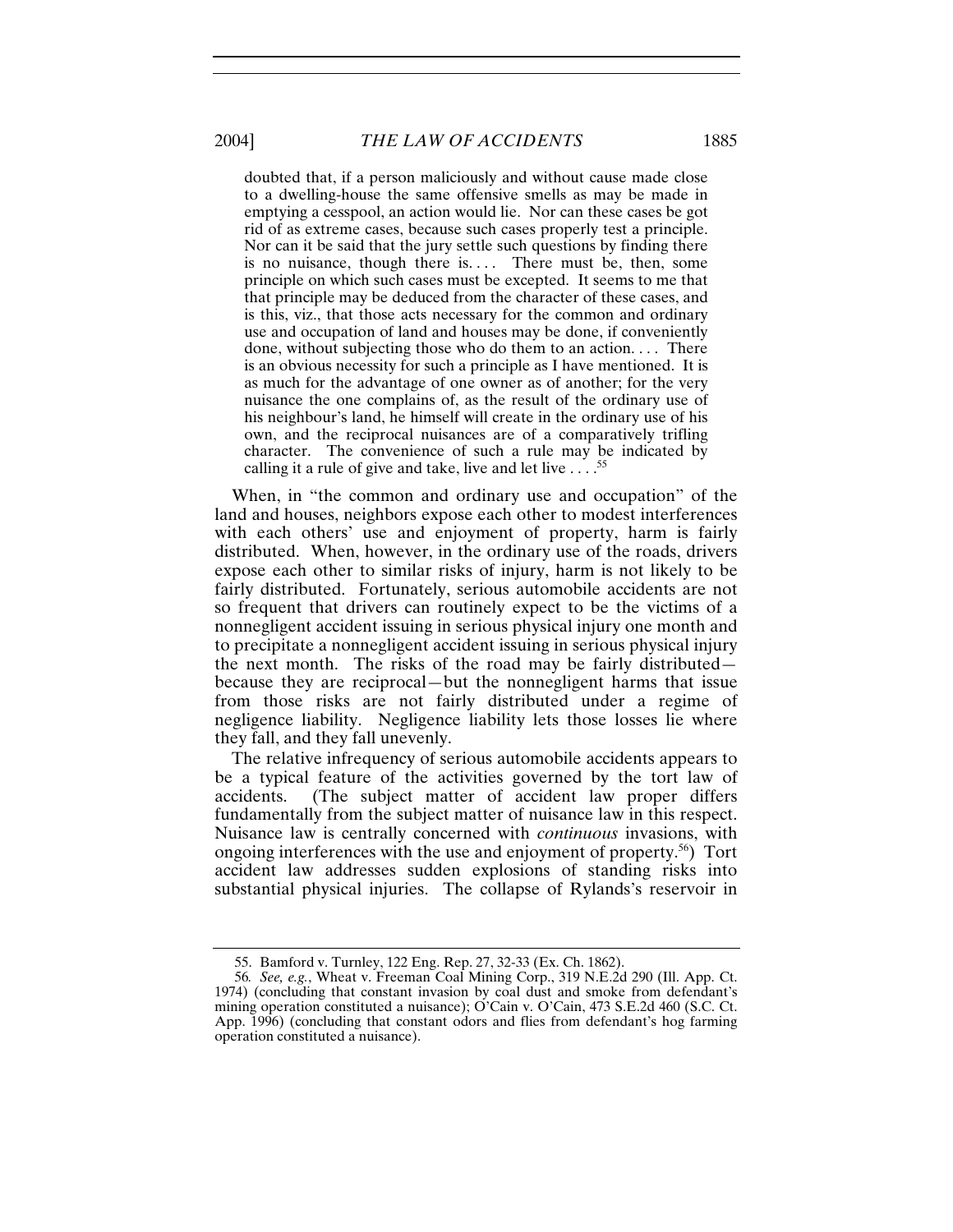*Rylands v. Fletcher*, 57 is a typical example; the severing of the plaintiff's leg and foot in *Davis v. Consolidated Rail Corp.*58 is another; the immolation of the plaintiff by the overturning of the gasoline tanker in *Siegler v. Kuhlman*<sup>59</sup> is a third. This relative infrequency of injury—especially of nonnegligent injury—undermines the argument that reciprocity of risk defines a fair situation. When harm is infrequent, the ordinary conduct of an activity will not ensure that those who suffer nonnegligent injuries at one point inflict them shortly thereafter, or vice-versa. Reciprocity of risk will not guarantee reciprocity of harm.

To be sure, the relative infrequency of injury responsible for making harm nonreciprocal even when risk is reciprocal is a good thing. A world in which people suffered serious physical injuries in automobile accidents one month, and inflicted them through automobile accidents the next month, would be a world in which life would be "nasty, brutish, and short."<sup>60</sup> What, then, is the fairer alternative to reciprocity of risk if reciprocity of harm is neither possible nor desirable? The law of accidents offers an answer and it is that answer—that the costs of harm, if not harm itself, may be fairly distributed by the enterprise form of strict liability—to which we must now turn.

#### III. DISTRIBUTING THE COSTS OF ACCIDENTAL HARM FAIRLY

#### A. *The Fairness of Enterprise Liability*

The theory of enterprise liability asserts that: (1) accident costs should be internalized by the activity responsible for them; and (2) accident costs should be dispersed and distributed among the participants in that activity. Within the law of torts, enterprise liability flowers most fully as a form of strict liability. It has ebbed and flowed throughout the course of the twentieth century but, even when it ebbs, its influence can be found in vicarious liability cases, in abnormally dangerous activity liability cases, and in product liability cases.<sup>61</sup> The core idea of fairness embodied by enterprise liability is an idea of fairness in the distribution of harm, namely, the idea that the burdens

 <sup>57. 3</sup> L.R.-E. & I. App. 330 (H.L. 1868) (appeal taken from Ex.).

 <sup>58. 788</sup> F.2d 1260 (7th Cir. 1986). Plaintiff, a railroad worker, had crawled underneath a parked train to inspect it and had one leg severed just below the knee, and most of the foot on the other leg sliced off when the train that he was inspecting moved without warning. *Id.* at 1262.

 <sup>59. 502</sup> P.2d 1181 (Wash. 1972).

 <sup>60.</sup> Thomas Hobbes, Leviathan 186 (C. B. Macpherson ed., Penguin Books 1968) (1651).

<sup>61</sup>*. See* Keating, *supra* note 30, at 1287-95. Enterprise liability conceptions do, however, sometimes surface within negligence law. *See* Gregory C. Keating, *The Theory of Enterprise Liability and Common Law Strict Liability*, 54 Vand. L. Rev. 1285, 1329-33 (2001).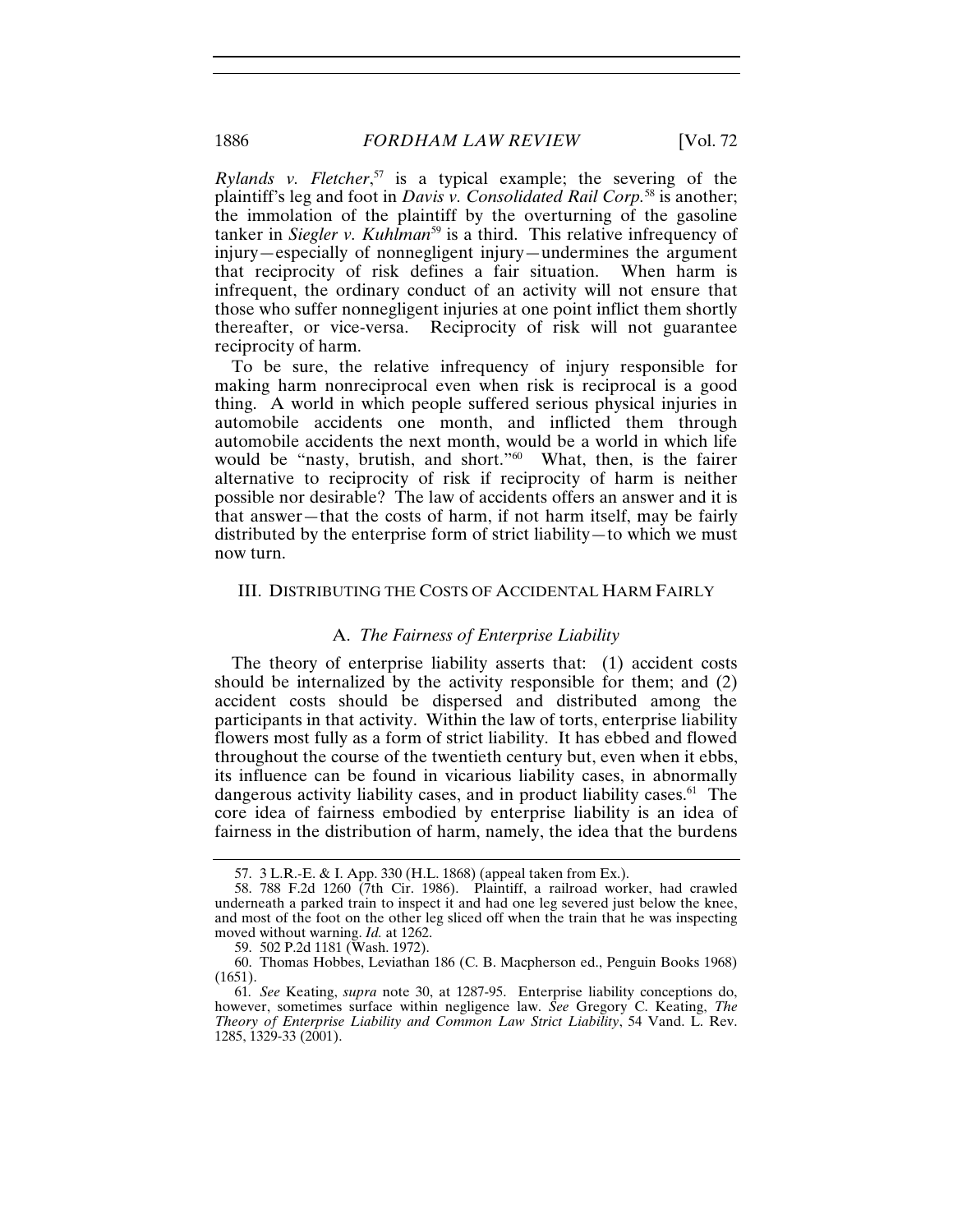2004] *THE LAW OF ACCIDENTS* 1887

of accidental injury should be distributed across those who benefit from the risks which result in those injuries.

Enterprise liability thus makes a claim that Fletcher rejects—that the imposition of strict liability on reciprocal risks will distribute the burdens and benefits of risky activities more fairly than negligence liability does. Fletcher remarks that "[w]here the risks are reciprocal among the relevant parties, . . . a rule of strict liability does no more than substitute one form of risk for another—the risk of liability for the risk of personal loss."62 The plain implication of this remark is that the fair distribution of losses arising out of reciprocal risks is beyond the reach of tort law; the imposition of strict liability on reciprocal risks merely shifts concentrated harm. Enterprise liability insists otherwise—that the imposition of strict liability distributes an otherwise concentrated loss fairly, by dispersing that loss across those who benefit from the activity out of which it arose. We are at an impasse. The roots of that impasse lie in unstated empirical assumptions: Fletcher's theory and the theory of enterprise liability assume different social worlds.63 Excavating the competing empirical assumptions is essential both to grasping the theories and to escaping the impasse in which we find ourselves.

## 1. Two Social Worlds

The assumption which divides Fletcher and enterprise liability is gestured at by one of Oliver Wendell Holmes's more famous turns of phrase. Writing in 1897, Holmes observed that "[o]ur law of torts comes from the old days of isolated, ungeneralized wrongs, assaults, slanders, and the like," whereas "the torts with which our courts are kept busy to-day are mainly the incidents of certain well known businesses . . . railroads, factories, and the like."64 Implicit in Holmes's remark is a distinction not just between two kinds of accidents, but between two kinds of social worlds. Stylizing and simplifying, we can call these two worlds the "world of acts" and the "world of activities," respectively. The "world of acts" is Holmes's world of "isolated, ungeneralized wrongs." The "world of activities" is the world in which accidents are the "incidents" of organized enterprises.

In the "world of acts," risks are discrete. The typical actor is an individual or a small firm which creates risk so infrequently that harm is not likely to materialize from any single actor's conduct. The typical accident materializes out of the activity of isolated, unrelated actors, acting independently (i.e., natural persons or small firms

 <sup>62.</sup> Fletcher, *supra* note 4, at 547.

 <sup>63.</sup> The importance of such assumptions is stressed in Henry J. Steiner, Moral Argument and Social Vision in the Courts (1987).

 <sup>64.</sup> Oliver Wendell Holmes, *The Path of the Law*, *in* Collected Legal Papers 167, 183 (1920). The paper itself was originally delivered in 1897.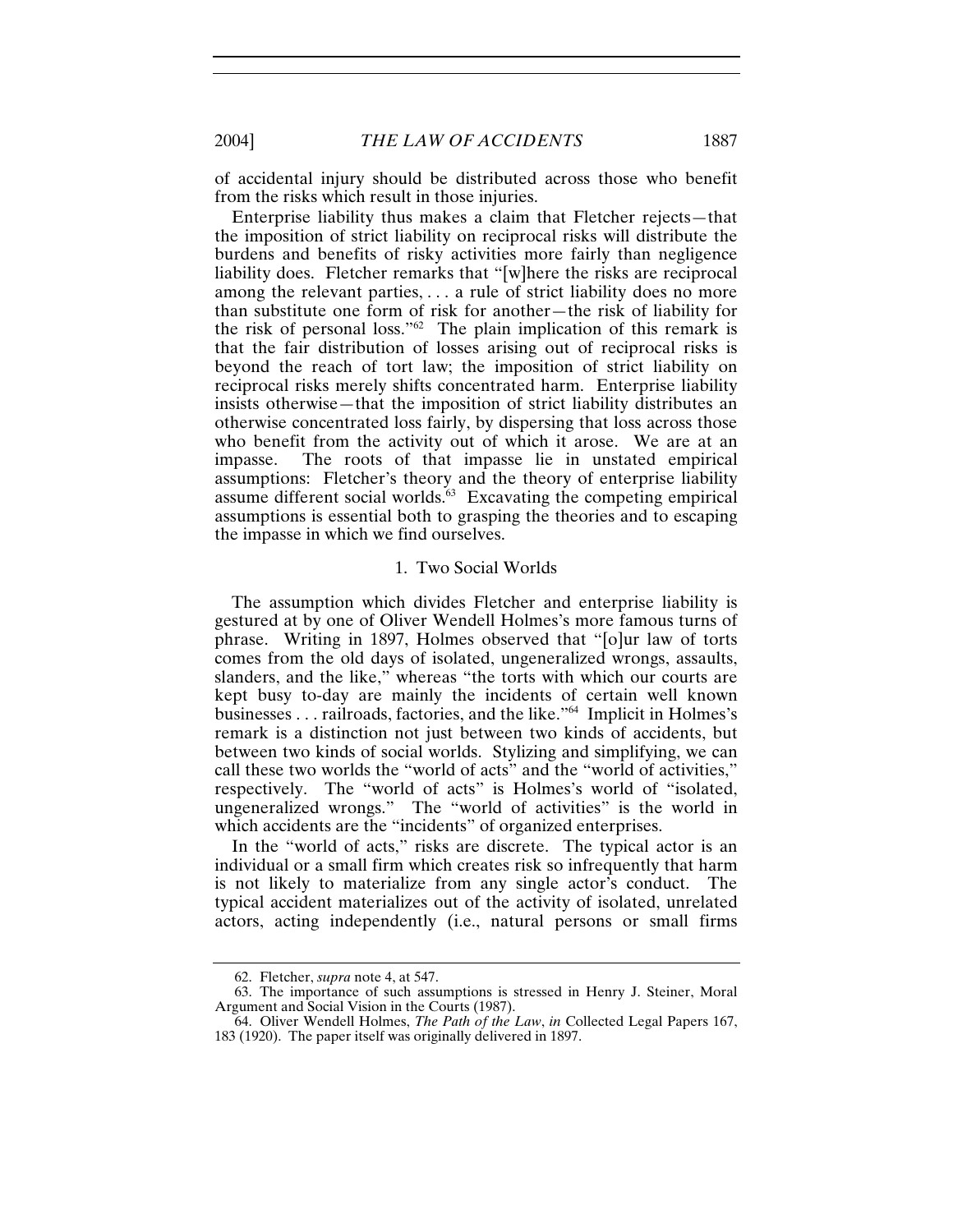1888 *FORDHAM LAW REVIEW* [Vol. 72]

separately engaging in activities on an occasional basis). Taken as a whole, the activities of these individual actors are diffuse and disorganized, and quite possibly actuarially small. The dogfight that precipitated *Brown v. Kendall<sup>65</sup>* is a representative tort in this world: It arose out of a chance encounter between unrelated parties, neither of whose activities were large enough to make such misfortunes commonplace and expected. In the "world of acts," then, risks are isolated, "one-shot" events. Harm, when it materializes, is an accidental misfortune. Because actors are small, and risks Because actors are small, and risks independent and uncorrelated, liability rules shift, but do not spread, losses. In this world, the imposition of strict liability on reciprocal risks merely "substitute[s] one form of risk for another—the risk of liability for the risk of personal loss," as Fletcher says.<sup>66</sup> A fair distribution of the costs of accidents—of harm—is hard to come by because the distribution of the costs of accidents across the activities that generate them depends upon the underlying activity satisfying basic criteria of insurability. Foremost among these criteria is the law of large numbers.<sup>67</sup> But, in the purest form of the "world of acts," both actors and activities are small.

At the opposite pole from the "world of acts" is the "world of activities." In the "world of activities," risks are generalized and systemic. Systemic risks arise out of a continuously repeated activity (the manufacturing of Coke bottles, the transportation of gasoline, the supplying of water by a utility) that is actuarially large. "Accidental" harm is statistically certain to result from such risks: If you make enough Coke bottles some are sure to rupture;<sup>68</sup> if you transport enough gasoline, some tankers are sure to explode; $69$  if you leave water mains uninspected in the ground long enough, some are sure to break;70 if you turn loose enough sailors on shore leave, some of them are bound to return to their ships drunk and wreak havoc.<sup>71</sup> In the "world of activities," both actors and activities are large. The cost of accidents can therefore be dispersed and distributed.

 <sup>65. 60</sup> Mass. (6 Cush.) 292 (1850).

 <sup>66.</sup> Fletcher, *supra* note 4, at 547.

<sup>67</sup>*. See* Tort and Accident Law, *supra* note 1, at 728-29.

<sup>68</sup>*. See* Escola v. Coca-Cola Bottling Co., 150 P.2d 436 (Cal. 1944).

<sup>69</sup>*. See* Siegler v. Kuhlman, 502 P.2d 1181 (Wash. 1972).

<sup>70</sup>*. See* Lubin v. Iowa City, 131 N.W.2d 765 (Iowa 1964). The waterworks chose not to replace mains until they broke because it was inefficient to inspect the mains for signs of incipient breakage and replace them before they broke.

 <sup>71.</sup> The suit in the *Bushey* case, 398 F.2d 167 (2d Cir. 1968), arose out of an incident in which a drunken sailor, returning from shore leave late at night to his Coast Guard ship, which was being overhauled in a floating dry dock, opened the valves and flooded the dry dock causing the dry dock to sink and the ship to partially sink. The court, in an opinion by Judge Friendly, affirmed that the conduct was within the scope of employment, because the risk of drunkenness was a risk increased by the Coast Guard's "long-run activity in spite of all reasonable precautions" on its part, and hence was fairly charged to the Coast Guard. *Id.* at 171.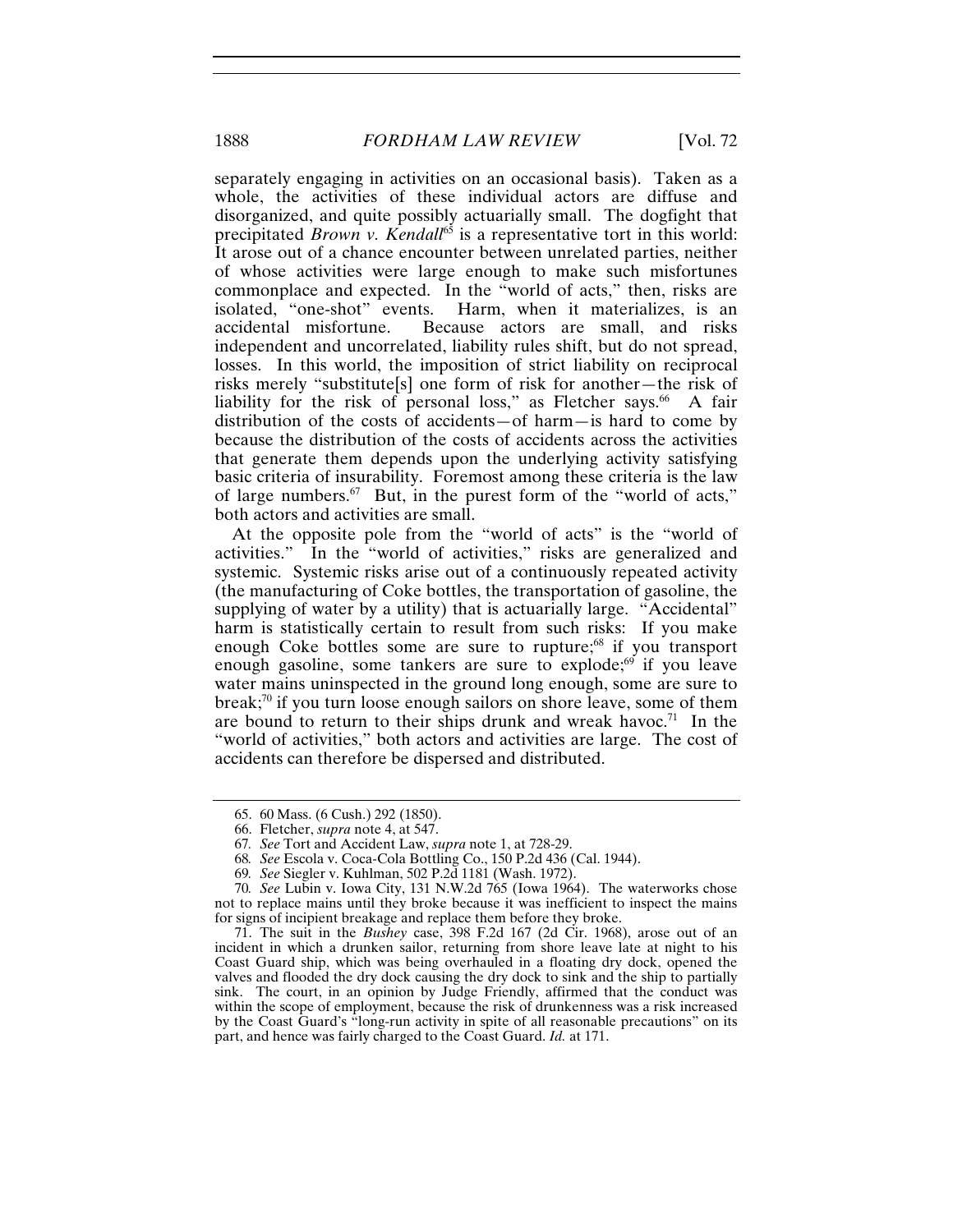In the "world of activities," the typical injury arises not out of the diffuse and disorganized acts of unrelated individuals or small firms, but out of the organized activities of firms that are either large themselves, or are small parts of relatively well-organized enterprises. The defendant in *Lubin v. Iowa City* (a case where a waterworks left water mains uninspected until they broke) is large in the first sense: A single entity is responsible for the piping of water through underground pipes throughout a city, for laying and maintaining those pipes, for charging consumers for the water so transported, and so on. The transportation of large quantities of gasoline in tanker trucks on highways is large in the second sense: The firms that do the transporting may (or may not be) small and specialized, but they are enmeshed in contractual relationships with those who manufacture and refine the gasoline, those who operate gasoline stations, those who manufacture tractor trailers, and so on.<sup>72</sup>

In the "world of activities," accidental harms can be spread across the enterprises that engender those harms. When the law of large numbers is met, risks are not only certain to issue in harms, they are also very likely to issue in harms with predictable regularity. When activities are actuarially large, the accidents that they engender will likewise be predictable and regular, and the costs of those accidents can be factored into the costs of conducting the enterprise. The costs of manufacturing and distributing Coke can include the costs of injuries from exploding Coke bottles; the costs of supplying water to households and businesses can include the costs of the damage caused by broken water mains.

The move from the "world of acts" to the "world of activities" thus changes the question of fairness presented by the imposition of strict liability on fairly distributed risks. In the "world of acts," strict liability, as Fletcher says, merely substitutes "the risk of liability for the risk of personal loss"<sup>73</sup> $-i$ t yields a different, but no fairer, distribution of the financial burdens and benefits of accidental harm. In the "world of acts," negligence is preferable to strict liability because negligence reconciles liberty and security equally fairly, and less expensively, than strict liability does. In the "world of activities," however, strict enterprise liability is fairer than negligence. Under enterprise liability, those who benefit from the imposition of particular systemic risks—from the risks of selling Coke in pressurized bottles, or the risks of leaving water mains undisturbed until they break—also bear the financial burdens of the accidents that issue from these risks. In the "world of activities," unlike the "world of acts," the extra burdens that strict liability places on the liberty of injurers are less than the extra burdens than negligence places on the security of

 <sup>72.</sup> The perception that the separate actors form a connected enterprise surfaces very explicitly in *Siegler*, 502 P.2d at 1181.

 <sup>73.</sup> Fletcher, *supra* note 4, at 547.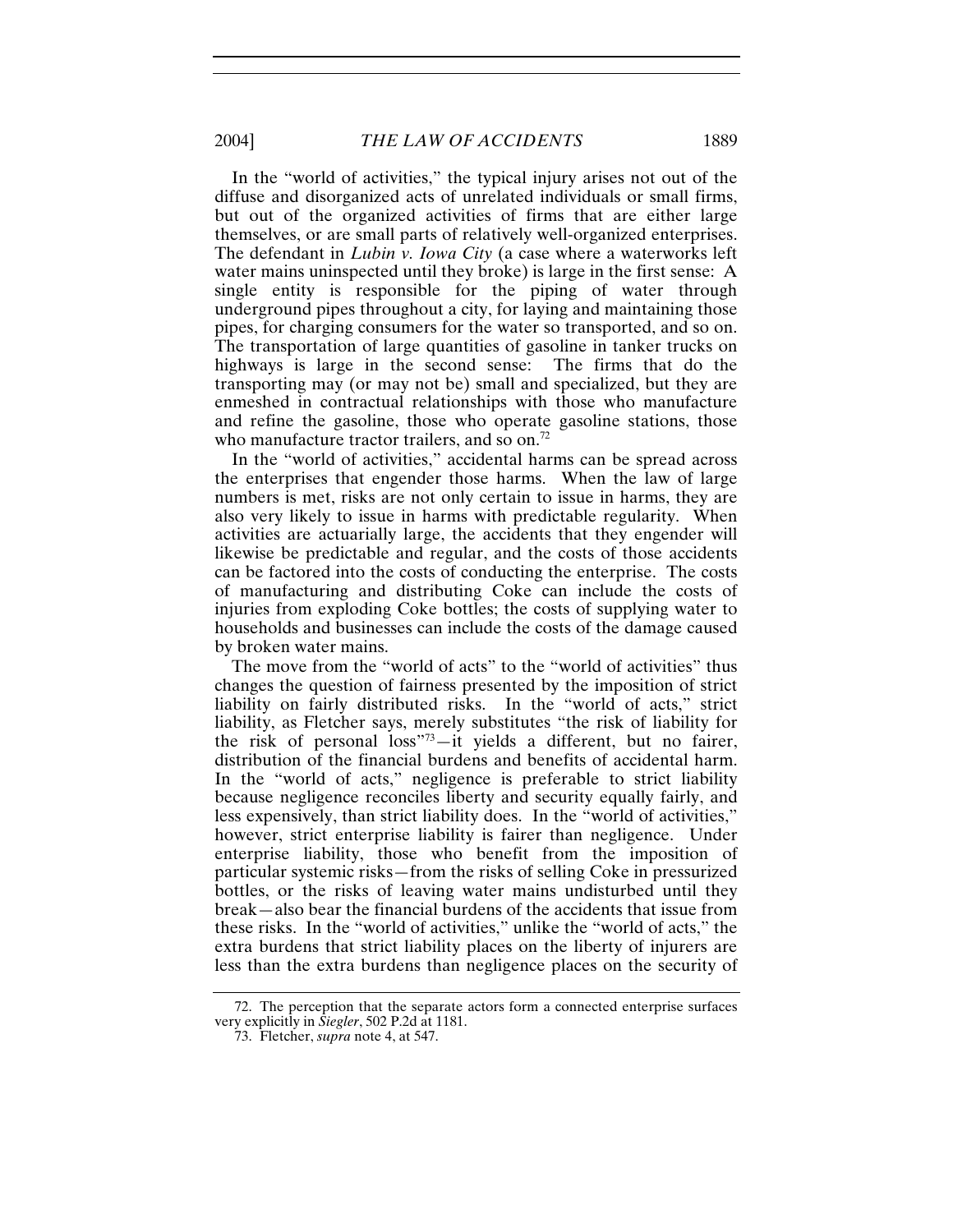victims. Negligence leaves concentrated harms on injurers; enterprise liability disperses concentrated loss and distributes it across all the beneficiaries of an enterprise.

In the "world of acts," it is reasonable to impose negligence liability on reciprocal risks. Reasonable injurers may object that the move to strict liability imposes as great a burden on their freedom of action as negligence imposes on the security of victims. Under negligence, the concentrated costs of nonnegligent accidents strike victims like lightning; under strict liability those costs strike injurers like lightning. Because strict liability yields a distribution of accident costs which is no fairer than the distribution under negligence liability, it is reasonable to maximize the size of the pie by preferring the cheaper liability regime. In the "world of activities," by contrast, the burdens are asymmetrical. By pinning an activity's accident costs on that activity, enterprise liability distributes the costs of nonnegligent accidents across those who benefit from the underlying risks. Negligence liability leaves the costs of those accidents concentrated on unlucky victims. Those victims have good reason to object: The burden that strict enterprise liability places on injurers is both less than the burden that negligence liability places on victims *and* more fairly distributed. The burden of strict enterprise liability on injurers is less than the burden of negligence liability on victims because negligence liability leaves concentrated costs on victims, whereas strict enterprise liability disperses those concentrated costs across the enterprise responsible for them. The burdens of enterprise liability are more fairly distributed because enterprise liability pins the costs of nonnegligent accidents on those who benefit from the activity responsible for them. Enterprise liability places the burden on those who benefit.

## 2. The Facets of Fairness and the Relaxation of Causation

The fairness case for enterprise liability, however, is not fully captured by the statement that it distributes the costs of accidents across those who benefit from the underlying risks. Indeed, four distinct facets of the fairness case for enterprise liability can be distinguished. These four elements combine to relax the fairly stiff requirement of causation characteristic of negligence liability in tort. The moral logic of enterprise liability inside tort law is important for two reasons. First, the exploration of that logic allows us to state the case for the fairness of enterprise liability more fully. Second, the exploration of that logic leads to the recognition that enterprise liability may also flourish outside of tort law—in nonfault, administrative accident plans—because it shows that enterprise liability in tort deemphasizes one of the traditional elements of tort liability.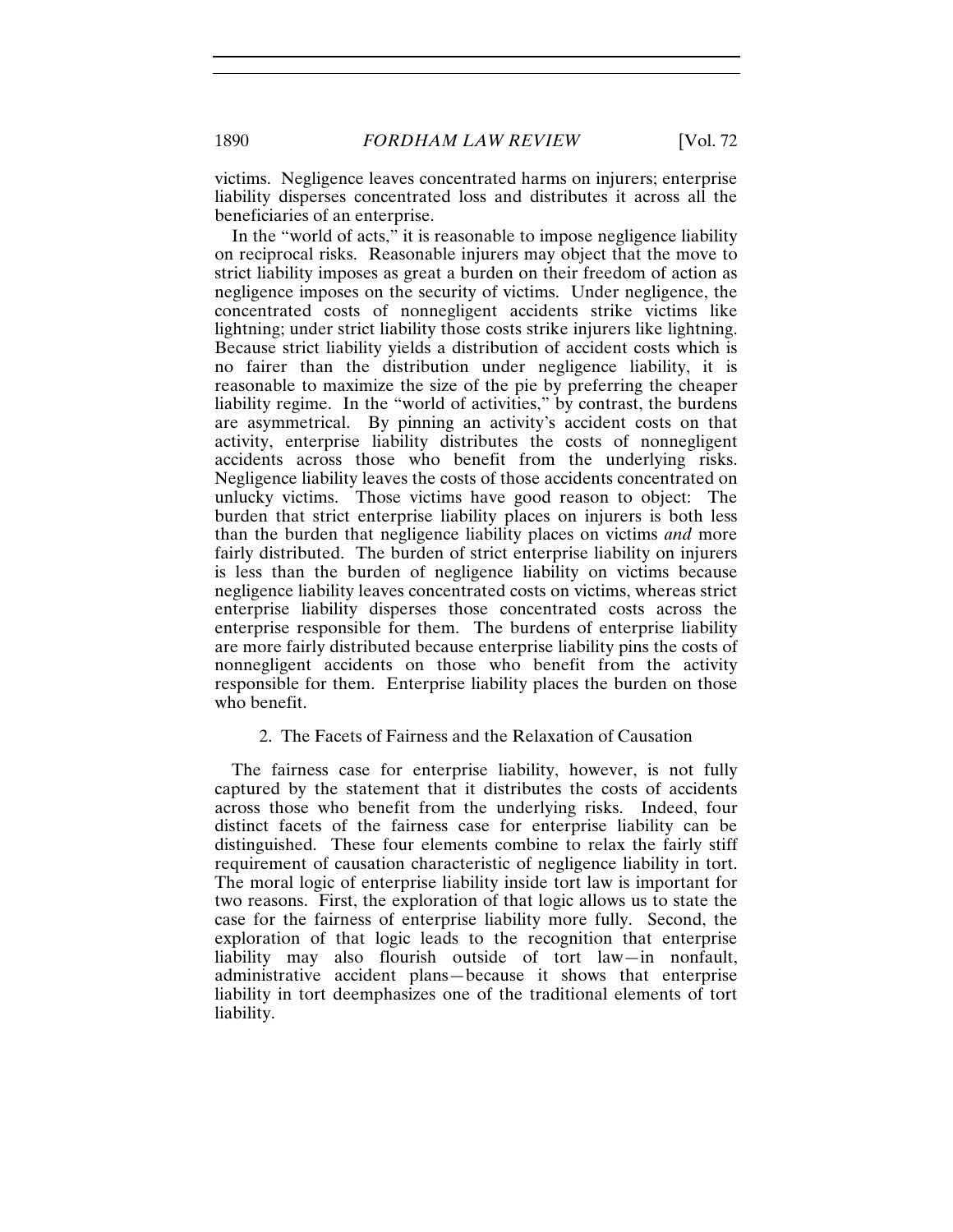The first of the four facets of enterprise liability fairness is one that we have already implicitly stressed—fairness to victims. It is unfair to concentrate the costs of characteristic risk on those who simply happen to suffer injury at the hands of such risk, when those costs might be absorbed by those who impose the characteristic risk. Fairness prescribes proportionality of burden and benefit. Victims who are strangers to the enterprise derive no benefit from it, and it is therefore unfair to ask them to bear a substantial loss when that loss might be dispersed across those who participate in the enterprise and therefore do benefit from it. Victims who are themselves participants in an enterprise share in its benefits, but not in proportion to the detriment they suffer when they are physically harmed by the enterprise. Here, too, enterprise liability is fairer than negligence. It disperses the costs of enterprise-related accidents and distributes them within the enterprise, so that each member of the enterprise bears a share.

Second, enterprise liability is fair to injurers because it simply asks them to accept the costs of their choices. Those who create characteristic risks do so for their own advantage, fully expecting to reap the benefits that accrue from imposing those risks. If those who impose characteristic risks choose wisely—if they put others at risk only when they stand to gain more than those they put in peril stand to lose—even under enterprise liability they will normally benefit from the characteristic risks that they impose. If they do not, they have only their poor judgment to blame, and society as a whole has reason to penalize their choices. The Coast Guard lets its sailors loose on shore leave for its own benefit (as well as for theirs) and it reaps the rewards of their shore leave. If the costs of shore leave are greater than the benefits, the Coast Guard has reason to reconsider the practice, and society has reason to discourage it.

The conception of responsibility invoked in the last paragraph is a familiar and widely accepted one. We take it for granted, for example, that:

the person to whom the income of property or a business will accrue if it does well has normally also to bear the risk of loss if it does badly. In the law of sales, when the right to income or fruits normally passes to the buyer, the risk of deterioration or destruction normally passes to him as well.<sup>74</sup>

The same point might be made about the purchase of stocks, or even lottery tickets. It is fair to ask agents who choose to act in pursuit of their own interests and stand to profit if things go well to bear the risk of loss when things go badly. Enterprise liability is fair to injurers.

Third, enterprise liability is fair because it exacts a just price from injurers for the freedom that tort law confers upon them. Tort law

 <sup>74.</sup> Tony Honoré, Responsibility and Fault 79 (1999).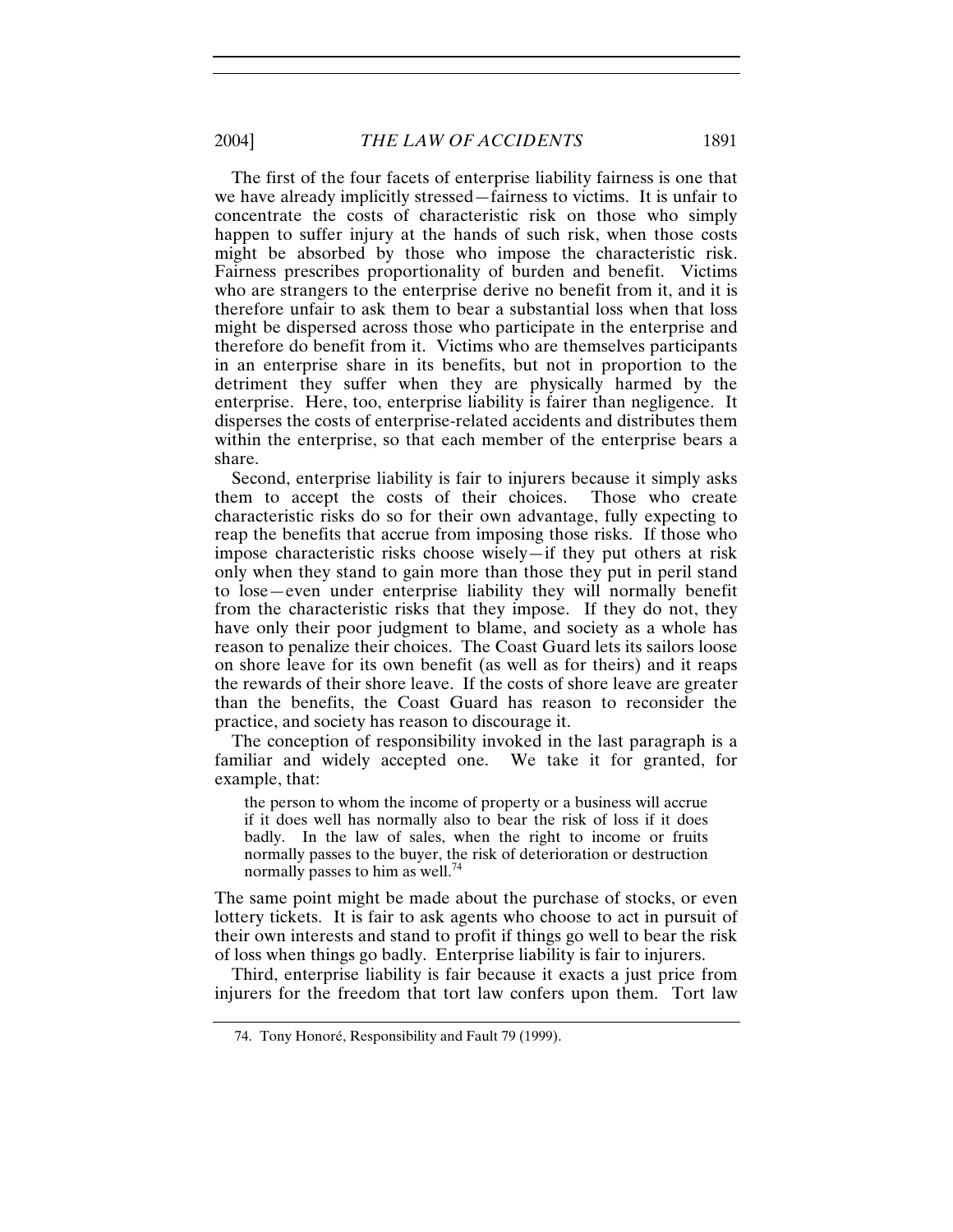permits potential injurers to put others at risk of physical injury without their knowledge or consent, simply because potential injurers believe that they stand to benefit from those risk impositions. Indeed, tort law *requires* potential victims to entrust their lives and limbs to persons and entities that stand to profit by imperiling them. This power is of great value to potential injurers: They stand to reap rewards by imposing risks in part because they can choose to impose those risks in circumstances that maximize the benefit they gain from doing so. The price that enterprise liability exacts for this freedom and power is financial responsibility for physical harm, occasioned by the exercise of that power. To induce potential injurers to exercise their power over others responsibly—and to safeguard the security of those others—enterprise liability taxes the exercise of the power to put others at risk when it goes awry and issues in physical harm.

Negligence liability taxes the exercise of the power to imperil others only when the injurer has exercised that power without sufficient care.75 Accidental harms attributable to activities that are conducted carefully but at an excessively high level of intensity, or without undertaking justified research that would yield safer ways of proceeding, tend to escape the reach of negligence liability. Strict accountability induces potential injurers—particularly large enterprises—to conduct their activities more carefully. By taxing every exercise of the power to imperil others that issues in an accident characteristic of the enterprise in question, enterprise liability induces injurers to comb through their activities in search of risk reducing precautions. Worthwhile precautions whose omission escapes the eye of negligence law may be induced by the imposition of enterprise liability.

Put differently, the freedom to imperil others when and as one sees fit is enormously valuable. Strict accountability for the harm that one does is a fair price to pay for that freedom, especially when paying that price helps to ensure that the power to imperil others is exercised with due regard for their safety. How do we know, though, that an appropriate level of safety—not an excessive one—is induced? Economists appeal to the idea of an optimal level of safety to answer such questions, but that idea is unavailable within a fairness framework.76 The answer it gives has both normative and empirical

 <sup>75.</sup> The ideas in this paragraph draw on the writings of Steve Shavell, Guido Calabresi, and Jon Hirschoff. *See* Calabresi & Hirschoff, *supra* note 40; Shavell, Economic Analysis, *supra* note 39; Shavell, *Strict Liability*, *supra* note 39.

 <sup>76.</sup> Much of the economic literature on the effects of enterprise liability is enormously relevant, however. It matters a great deal, for example, whether or not the expansion of liability under the influence of enterprise liability ideas triggered the insurance crisis of the late 1980s. The debate between scholars such as Richard Epstein and George Priest on the one hand, *see* Richard A. Epstein, *Products Liability as an Insurance Market*, 14 J. Legal Stud. 645 (1985); George L. Priest, *The Current Insurance Crisis and Modern Tort Law*, 96 Yale L.J. 1521 (1987) [hereinafter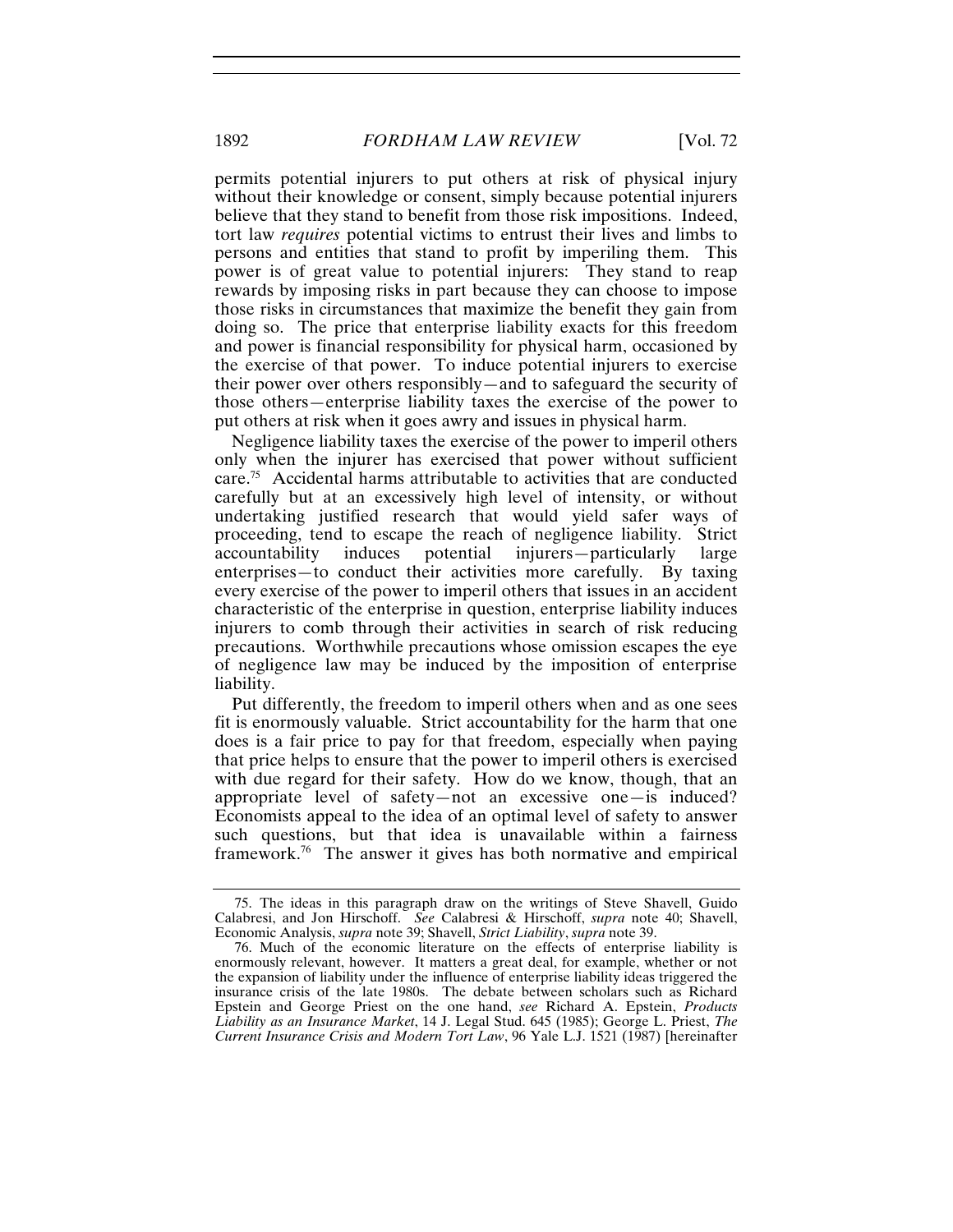2004] *THE LAW OF ACCIDENTS* 1893

dimensions. Normatively, we have good reason to regard risks of severe, irreparable injury as especially worth avoiding. Accidental physical injury that brings life to a premature close or irreversibly alters its normal course justifies especially stringent precaution. There is good reason to think that strict accountability induces potential injurers to conduct their activities more safely than fault liability does, and little reason to think that it induces too much safety.

There is good reason to believe that strict accountability induces potential injurers to conduct their activities more safely than negligence liability does precisely because strict accountability induces potential injurers to regulate the intensity as well as the carefulness with which they conduct their activities, and prompts potential injurers to comb through their practices in pursuit of superior precautions. There is little reason to think that strict accountability induces too much precaution because tort damages do not even attempt to exact a price for all of the harm that accidents wreak emotional, relational, and economic, as well as physical.<sup>77</sup> Indeed, the most grievous harm that accidents inflict generally goes uncompensated, because it is beyond compensation. Tort law does not generally award wrongful death damages for the value of the life that the victim lost.<sup>78</sup> The price that strict tort liability exacts therefore seems unlikely, absent special circumstances, to induce excessive precaution. This seems all the more true when we take into account the fact that only a small fraction of valid accident claims are ever pursued.<sup>79</sup>

Priest, *Insurance Crisis*]; George L. Priest, *Modern Tort Law and Its Reform*, 22 Val. U. L. Rev. 1 (1987) [hereinafter Priest, *Modern Tort Law*], and scholars such as Jon Hanson, Kyle Logue, and Steven Croley on the other hand, is enormously relevant here, *see* Steven P. Croley & Jon D. Hanson, *What Liability Crisis? An Alternative Explanation for Recent Events in Products Liability*, 8 Yale J. on Reg. 1 (1991); Jon D. Hanson & Kyle D. Logue, *The First-Party Insurance Externality: An Economic Justification for Enterprise Liability*, 76 Cornell L. Rev. 129 (1990). If enterprise liability precipitates uninsurability in some range of cases, and if the problem cannot be corrected by various revisions to enterprise liability schemes (e.g., reformulating damages to make them lower and more manageable), then the argument that enterprise liability distributes the benefits and burdens of accidental injury more fairly than negligence simply fails. *See infra* Part IV.B.

<sup>77</sup>*. See* Tort and Accident Law, *supra* note 1, at 657-76 (discussing recovery for pure emotional and pure economic harm); *id.* at 700-21 (discussing damages for relational harm); W. Page Keeton et al., Prosser & Keeton on the Law of Torts § 54, at 359-67 (5th ed. 1984) [hereinafter Prosser & Keeton on the Law of Torts] (discussing recovery for "mental disturbance"); *id.* § 125, at 931-36 (discussing recovery for relational harm).

<sup>78</sup>*. See* Tort and Accident Law, *supra* note 1, at 700-13 (discussing compensation for harm stemming from wrongful deaths); Prosser & Keeton on the Law of Torts, *supra* note 77, § 127, at 949-54 (discussing damages for wrongful death claims).

<sup>79</sup>*. See* Deborah R. Hensler et al., Compensation for Accidental Injuries: Research Design and Methods 110 (1991) ("[O]verall, about one injury in ten leads to an attempt to collect liability compensation.").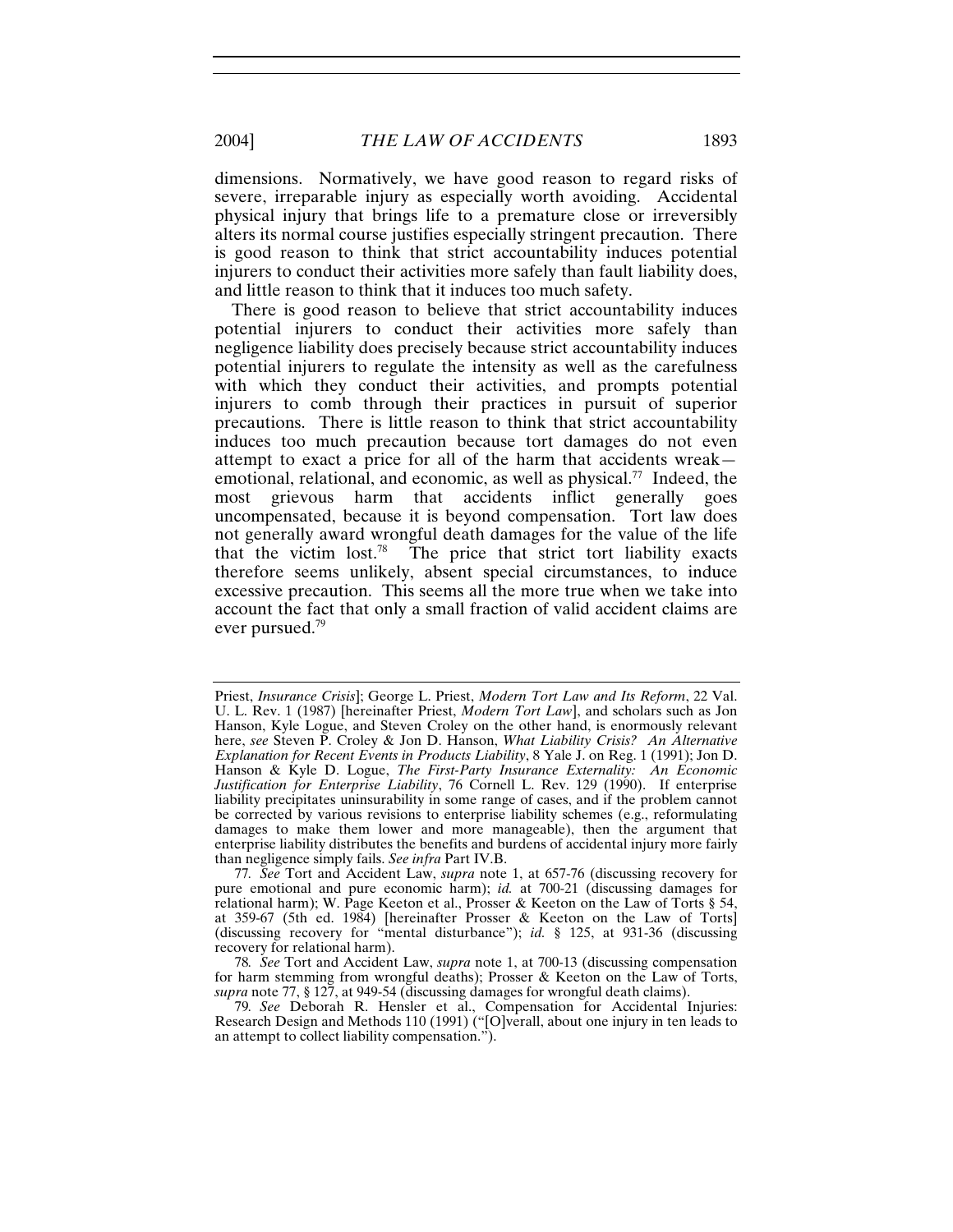The fourth facet of fairness returns us to the general idea of burdenbenefit proportionality: Enterprise liability distributes accident costs *among actual and potential injurers* more fairly than negligence does. Negligence liability does not require that the costs of accidents—even negligent accidents—be spread among those who create similar risks of harm, whereas enterprise liability does. Enterprise liability asserts: (1) that accident costs should be internalized by the enterprise whose costs they are; and (2) that those costs should be dispersed and distributed among those who constitute the enterprise, and who therefore benefit from its risk impositions. Negligence liability, by contrast, holds that injurers have a duty to make reparation when they injure others through their own carelessness. Negligence liability justifies *shifting* concentrated losses, whereas enterprise liability justifies *dispersing and distributing* concentrated losses. To be sure, nothing in negligence liability forbids injurers from insuring against potential liability, but nothing in negligence liability requires it, either. Insurance is not integral to negligence liability, even though insuring against negligence liability is standard modern practice.

It is, moreover, important in this regard that insuring against negligence liability makes negligence liability fairer precisely because it moves negligence towards enterprise liability. Negligence liability is often harsh, and problematically so. $80 \text{ In part}$ , negligence law is harsh because it justifies shifting potentially devastating losses from injurers to victims on the basis of relatively modest acts of wrongdoing. A moment's carelessness behind the wheel of a car can inflict millions of dollars of harm, and that is enough to bankrupt most drivers. The price that negligence liability exacts can thus seem quite disproportionate to the wrongfulness of the conduct whose blameworthiness justifies the exaction. The ordinary negligence of natural persons is a relatively innocent sort of wrongdoing: The failure to foresee a risk clearly enough, calculate its probability accurately enough, concentrate well enough, or execute a course of action precisely enough, are all instances of ordinary negligence. We are all prone to such mistakes, human frailty being what it is. Yet negligence law is unforgiving. Failures to act as a reasonable person would act in similar circumstances are enough to support liability, even if those failures are the product of ordinary imperfection. And the extent of the ensuing liability can be devastating.

So long as we restrict our gaze to the apportionment of costs between a particular injurer and the victim of her negligence,

 <sup>80. &</sup>quot;Average reasonable person" doctrine shows this side of negligence liability most clearly. *See* Tort and Accident Law, *supra* note 1, at 345-68; Prosser & Keeton on the Law of Torts, *supra* note 77, § 32, at 177 (noting that even people with severe mental disabilities are held to the standard of "a normal, prudent person"). Comparative negligence tends to mitigate some of this harshness, because it takes the particularities of the parties into account in apportioning fault.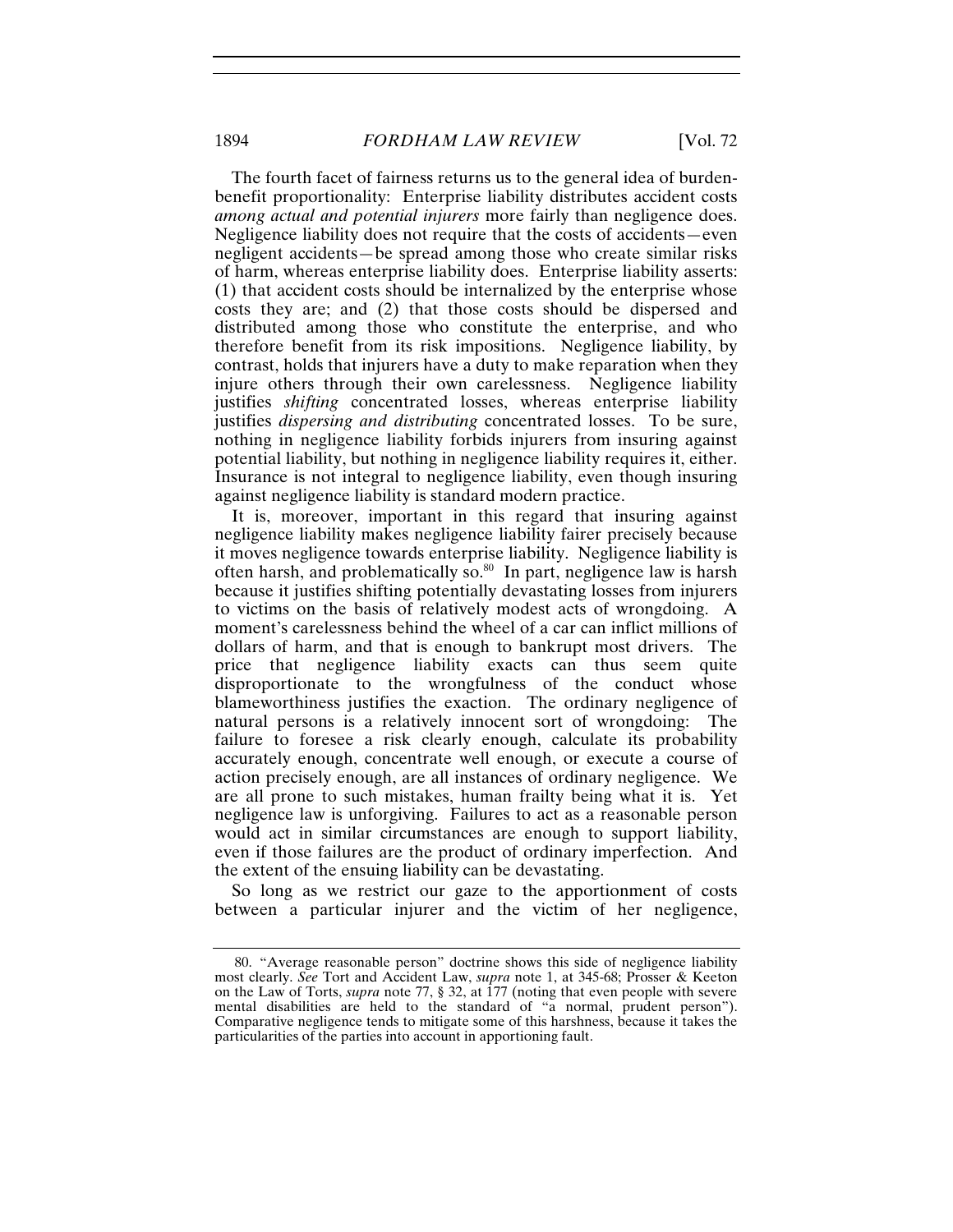negligence law is exacting and intolerant, but justifiably and fairly so. The activities that negligence liability regulates are unforgiving. Small mistakes can explode into serious injuries. Momentary lapses of attention behind the wheel of a car—or at the helm of a ship or the controls of a plane—can and do destroy human lives. The seriousness of the harm risked by ordinary negligence is good reason to hold actors to strict standards of conduct. And the failure to conform to a norm of reasonable care is a kind of wrongdoing, even if not a particularly egregious one. Wrongdoing fairly exposes wrongdoers to responsibility to repair the harm that they have done. Forgiving wrongful lapses in concentration and failures of foresight would allocate the losses these frailties cause even more unfairly. Why should injured victims absorb the costs of the carelessness that harmed them? Shifting the costs of a negligent injury to the wrongdoer whose inadvertence caused it may be harsh, but it is fairer than letting the loss lie where it fell. Finally, forgiving lapses in concentration and failures of foresight might well encourage carelessness. Forbearance tends to foster the objects of its indulgence.

Holding actors accountable for the harmful consequences of their understandable errors is, then, fairer than excusing them. But this does not settle all questions of fairness, nor undermine the argument that enterprise liability is fairer still. The small lapses that very occasionally precipitate large injuries are common indeed. Most of us occasionally let our minds wander while behind the wheel of our cars, give some small risk insufficient consideration, or fail to execute some all too familiar precaution with the precision that it requires. Most of us also usually escape without injuring anyone else. Yet the luck of the draw is all that distinguishes those of us who get away without injuring anyone from those of us who inflict grievous injury. Fate singles out an unlucky few for liability—often massive liability—and fortune spares the rest.

Those unlucky few who inflict injury cannot, on balance, claim that they are unjustly held accountable for the harm that their wrongdoing has caused, but they might justly complain that a system under which they *alone* bear the costs of the injuries they inflict is less fair than one which pools those losses among all those who create similar negligent risks. $81$  Negligence mitigated by the institution of liability insurance is fairer than negligence detached from that institution. Liability insurance distributes the costs of negligence among all those who are, over the long run, similarly negligent, and that is fairer than leaving the costs of negligence on those whose misfortune it is to have their negligence issue in injury. Luck and luck alone separates the negligent who cause injury from the negligent who do not. It is fairer

 <sup>81.</sup> Jeremy Waldron makes this point forcefully in *Moments of Carelessness and Massive Loss*, *in* Philosophical Foundations of Tort Law 387 (David G. Owen ed., 1995).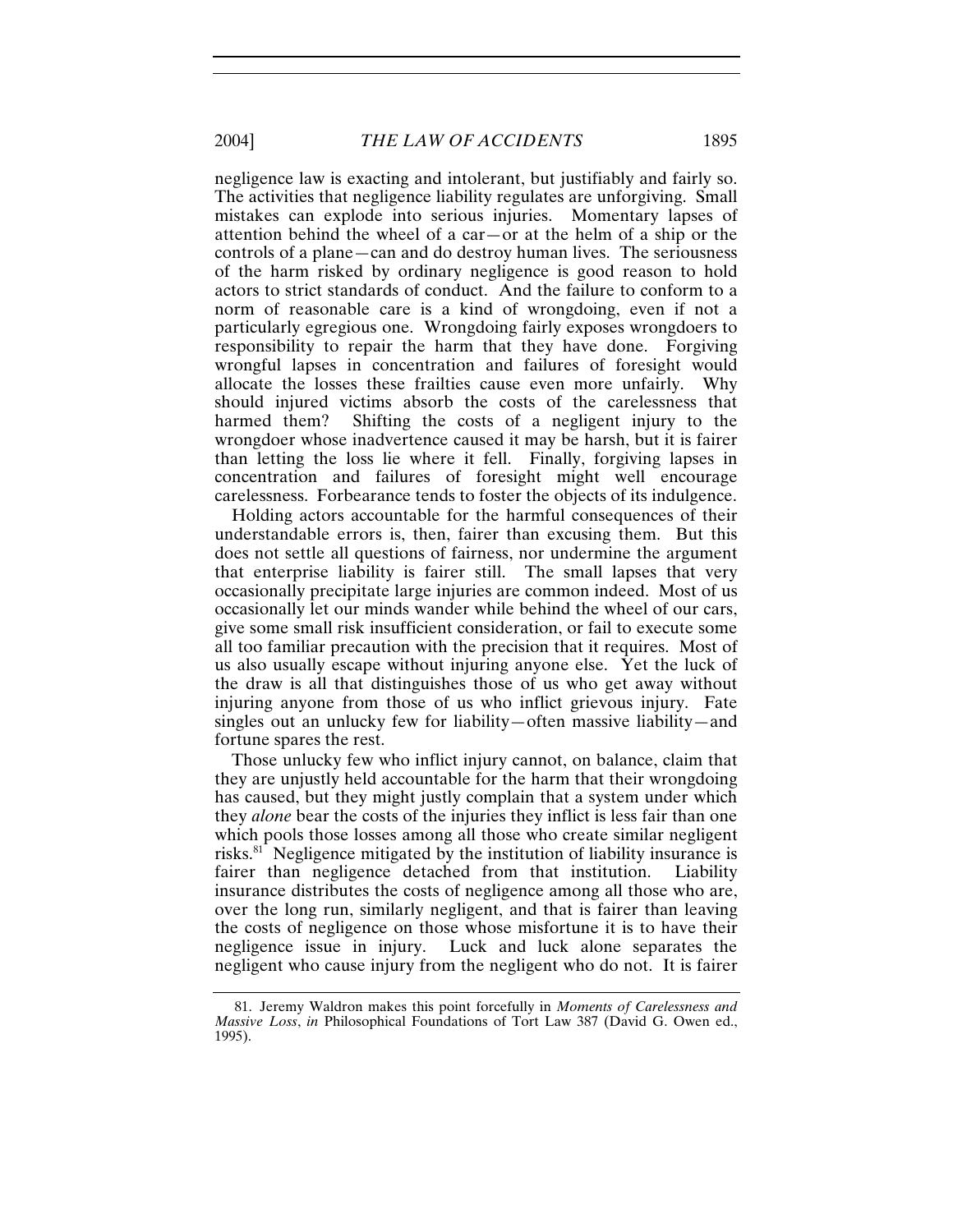to neutralize the arbitrary effects of luck than to let luck wreak havoc with people's lives.

Just as negligence liability with the institution of liability insurance is fairer among actual and potential victims than is negligence liability without that institution, so too enterprise liability is fairer than negligence liability with insurance. Once negligence liability operates against the background of liability insurance, all that divides it from enterprise liability is its treatment of those accident costs that flow from reasonable risk impositions. Both negligence liability and enterprise liability pool the accident costs that issue from negligent risk impositions among those who are similarly negligent. Negligence liability, however, leaves the nonnegligent accident costs of an activity on the activity's victims, whereas enterprise liability distributes those costs across the enterprise—across all those who impose the characteristic risks that lead to such accidents. Under negligence liability, victims may disperse the costs of an activity's nonnegligent accidents by purchasing loss insurance, but victim loss insurance will not generally distribute those costs across those who impose similar risks. Loss insurance will disperse accident costs across an actuarially similar pool of insureds, and the premium will be paid out of the insured's pocket. Absent special circumstances, $82$  it will be a matter of mere coincidence if the pool of actuarially similar insureds somehow benefits from the activity responsible for the harm. Demanding that victims insure themselves against accidental losses inflicted upon them by the activities of others and so shoulder the burden of realizing the socially desirable end of loss-dispersion adds "institutional insult to personal injury."83

When reasonable risk results in accidental harm, chance and chance alone separates those who injure and are injured from those who do not and are not. To leave nonnegligent losses on those whose misfortune it is to suffer them, when we might readily spread these losses among all those who create similar risks of injury, is unfair. When the concentrated costs of nonnegligent accidents might easily be dispersed and distributed across those who benefit from the creation of the relevant risks, the victims of such accidents might reasonably object to a principle of responsibility that leaves the costs of those nonnegligent accidents concentrated on victims. Those who benefit from the imposition of the relevant risks but escape injury at the hand of those risks, by contrast, cannot reasonably object to having nonnegligent accident costs dispersed and distributed across all those who benefit from the imposition of the relevant risks. It may be rational to seek to appropriate the benefits of recurring risk

 <sup>82.</sup> The principal special circumstance is the use of compulsory loss insurance to effect enterprise liability under no-fault automobile insurance. *See infra* Part III.B.1.

 <sup>83.</sup> The felicitous expression is Jules Coleman's. Jules L. Coleman, *Adding Institutional Insult to Personal Injury*, 8 Yale J. on Reg. 223, 230 (1991).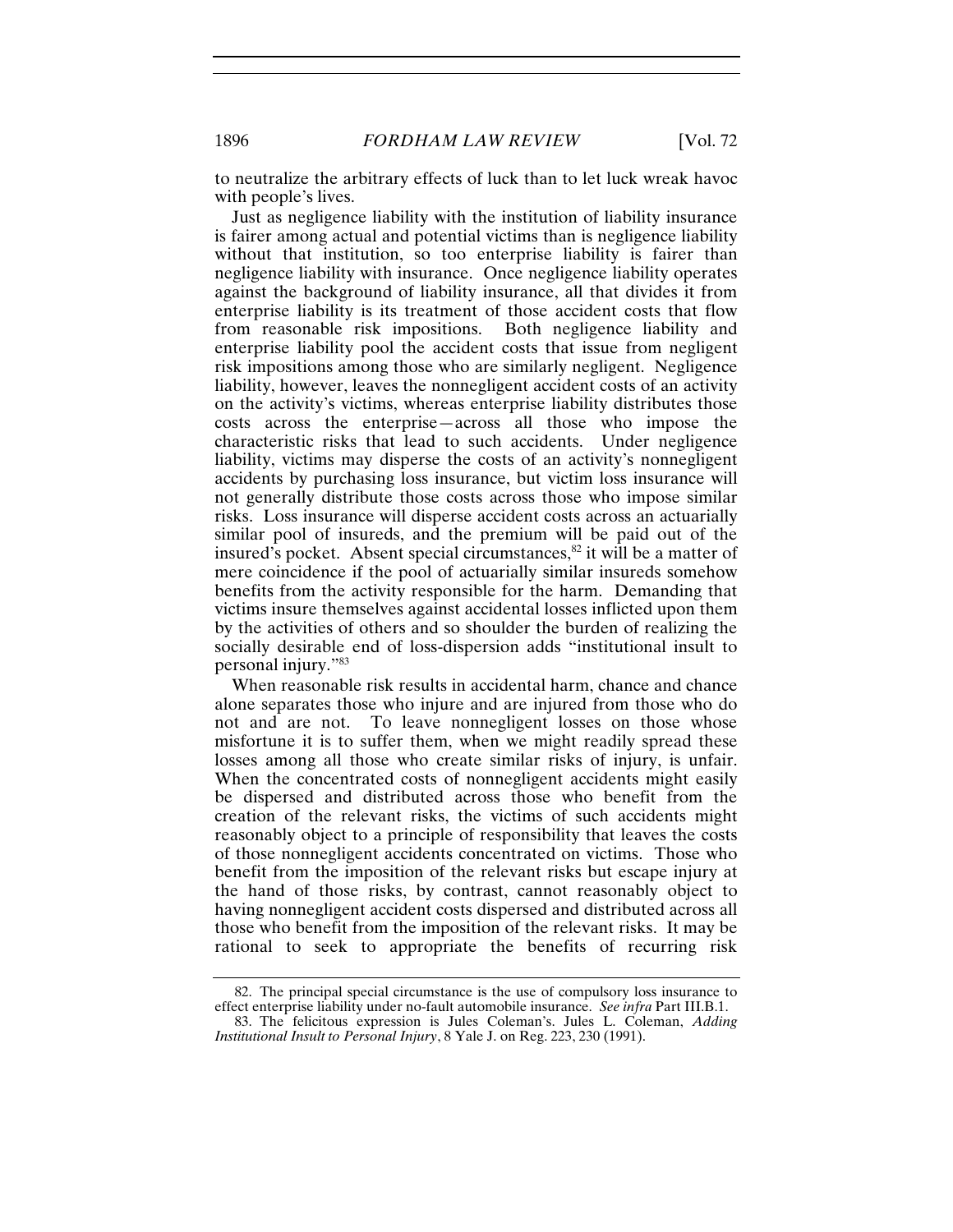2004] *THE LAW OF ACCIDENTS* 1897

imposition for oneself and to thrust the burdens of those risk impositions onto others, but it is not reasonable to do so.

Dispersing the nonnegligent accident costs characteristic of an activity across pools of victims who are bound together only by their actuarial similarity is likewise less reasonable than dispersing them across the injurers who create similar risks and benefit from doing so. People who do not benefit from an activity may reasonably object to bearing its costs when those who do benefit might be made to bear its costs with equal ease. In short: Fairness favors dispersing the costs of blameless accidents among all those who create similar risks of such accidents, just as much as it favors dispersing the costs of accidents precipitated by wrongdoing among lucky and unlucky wrongdoers. Pooling the risks of negligent accidents, but not the risks of nonnegligent accidents, is presumptively less fair than pooling both sets of risks.

This last argument of fairness highlights both the fact that enterprise liability relaxes the requirement of causation, and also the fact that the logic of fairness at work in enterprise liability criticizes as arbitrary and unfair—the traditional tort insistence on a fairly rigid sort of causation. When cause and cause alone distinguishes those who injure from those who do not, luck and luck alone distinguishes those who bear liability from those who escape it. Insisting on actual causation of harm as a necessary condition of liability when luck and luck alone determines who causes harm is arbitrary and unjustifiable. There is no good reason why a person unfortunate enough to have her carelessness issue in massive injury should bear massive loss, while many others who have been identically culpable are spared all responsibility.84

Within the law of torts, the basic thrust of enterprise liability is to press for the expansion of liability within traditional domains of strict liability, and to expand the domain of strict liability relative to negligence. Just how far it does and should press in this direction are deeply contested matters in torts scholarship. But the matter cannot be said to be understudied.<sup>85</sup> The same cannot be said, however, for

 <sup>84.</sup> With small numbers, this is the lesson of *Summers v. Tice*, 199 P.2d 1 (Cal. 1948).

 <sup>85.</sup> From the mid-1980s to the mid-1990s, there was a vigorous debate among economically inclined tort scholars over the merits of enterprise liability. For criticism of enterprise liability, see Epstein, *supra* note 76, at 648-53 (arguing that modern products liability law frustrates the tripartite insurance ideals of diversifying risk, ameliorating adverse selection, and limiting moral hazard); Priest, *Insurance Crisis*, *supra* note 76, at 1553 (arguing that first-party insurance is preferable to thirdparty insurance through tort liability because the former can incorporate copayments, whereas the latter cannot); Priest, *Modern Tort Law*, *supra* note 76, at 17 (arguing that product manufacturers are in a poor position to acquire adequate information about the riskiness of insureds and cannot charge higher product prices to higher risk purchasers and users); Alan Schwartz, *The Case Against Strict Liability*, 60 Fordham L. Rev. 819, 820, 832-40 (1992) (arguing that product defects should be subject to a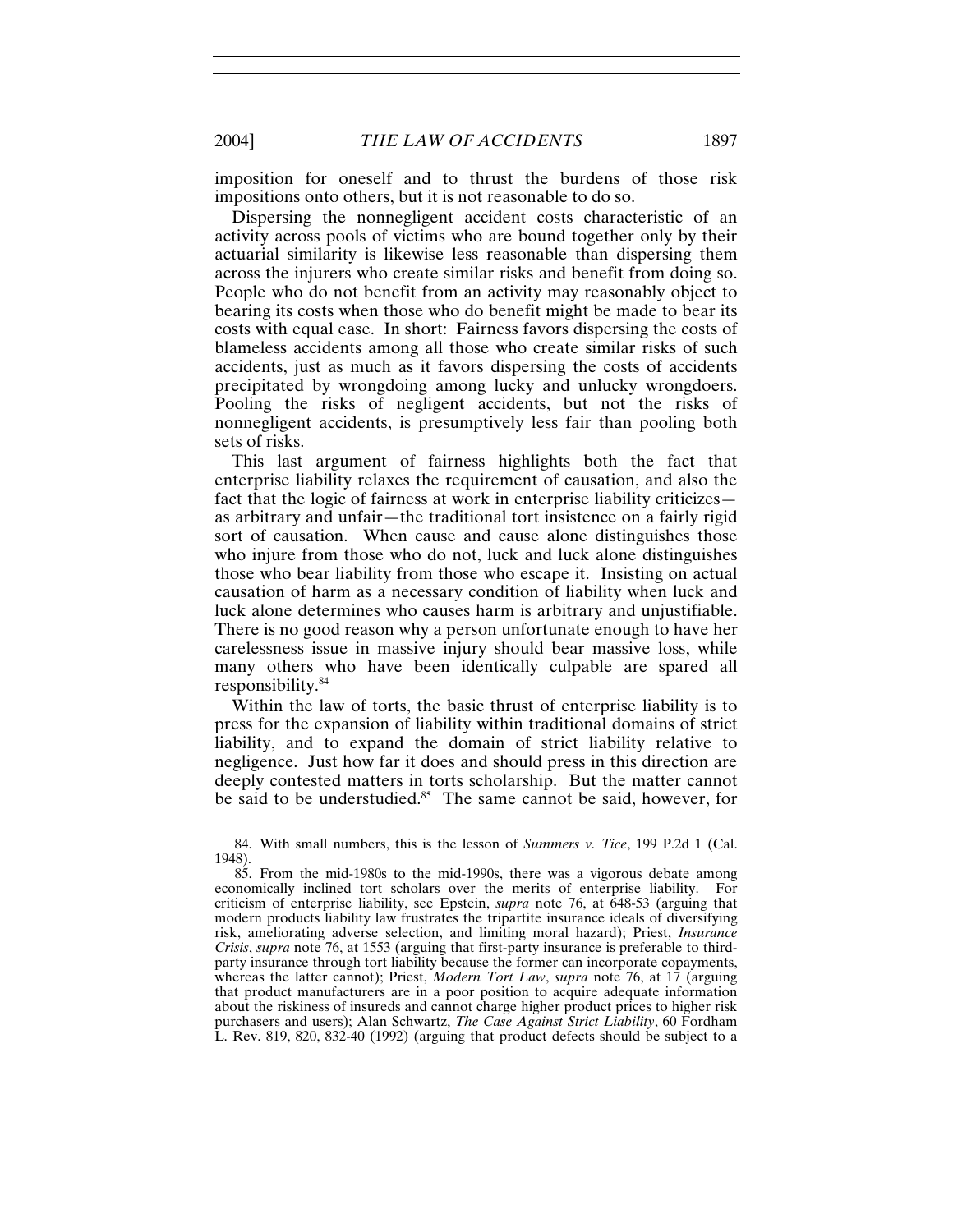the way in which enterprise liability and its aspiration to distribute the costs of accidents fairly make themselves felt beyond the law of torts. It is to that subject, therefore, that we shall now turn.

#### B. *Enterprise Liability Beyond Tort*

If considerations of fairness favor enterprise liability within tort, they also favor enterprise liability beyond tort. Administrative alternatives to the law of torts—workers' compensation schemes, nofault automobile insurance, statutory schemes for the compensation of certain kinds of injuries (e.g., ones inflicted by vaccination)—are often thought to express loss-spreading or insurance ideas which have little or nothing in common with the law of torts.<sup>86</sup> The claim that these schemes embody the idea that it is better to spread a loss across many people than to leave it concentrated on one person seems correct. But it is unpersuasive to claim that these schemes embody loss-spreading aims *to the exclusion* of fairness concerns. The idea of fairness that enterprise liability expresses is evident in the law of torts, but it also is evident beyond that law, in administrative schemes that displace the

<sup>&</sup>quot;market" regime of "free contract" with compulsory disclosure, because strict liability forces consumers to purchase excessive amounts of insurance and inefficiently depresses demand by forcing manufacturers to insure for nonpecuniary harm).

The vigorous criticism voiced by Epstein, Priest, Schwartz, and others prompted an equally vigorous defense of enterprise liability by a younger generation of scholars. These scholars argued that third-party insurance is generally more efficient than first-party insurance, especially in the case of product-related accidents, and especially at sorting insureds into suitably narrow risk pools. *See* Croley & Hanson, *supra* note 76, at 109-10 (arguing that enterprise liability is stimulating the rise of mutual insurance companies, which are constructing more homogeneous and thus more efficient risk pools); Hanson & Logue, *supra* note 76, at 137 (arguing that first-party insurers fail to adjust premiums according to consumption choices and that a negligence regime therefore induces manufacturers to make suboptimal investments in product safety, whereas enterprise liability optimizes manufacture care and activity levels). Croley and Hanson have also challenged the argument that the award of nonpecuniary damages is inefficient. *See* Steven P. Croley & Jon D. Hanson, *The Nonpecuniary Costs of Accidents: Pain-and-Suffering Damages in Tort Law*, 108 Harv. L. Rev. 1787, 1791-93 (1995) (arguing that proposals to reform the tort system by reducing compensation are not efficient from a deterrence perspective and that tort law may show the existence of otherwise unmet consumer demand for insurance against pain and suffering).

 <sup>86.</sup> Corrective justice theorists in particular often see these schemes as expressing only an insurance ideal that losses should be distributed, and widely so. They see this ideal as entirely different from the conception of responsibility that they find in tort law. An essential element of this claims that these schemes do not embody corrective justice conceptions of responsibility because they drastically de-emphasize causation of harm as a condition of liability. *See, e.g.*, Coleman, *supra* note 10, at 395-406; Weinrib, *supra* note 10, at 38-42. If the argument of this section is correct, corrective justice theorists are wrong to believe that insurance justifications alone are capable of justifying these schemes. But they are right to believe that the attenuation of causation is characteristic of these schemes and, indeed, of enterprise liability itself. The logic of fairness supports this attenuation. In criticizing the attenuation of causation, collective justice theorists thus highlight a fundamental difference between the idea of fairness and the idea of corrective justice.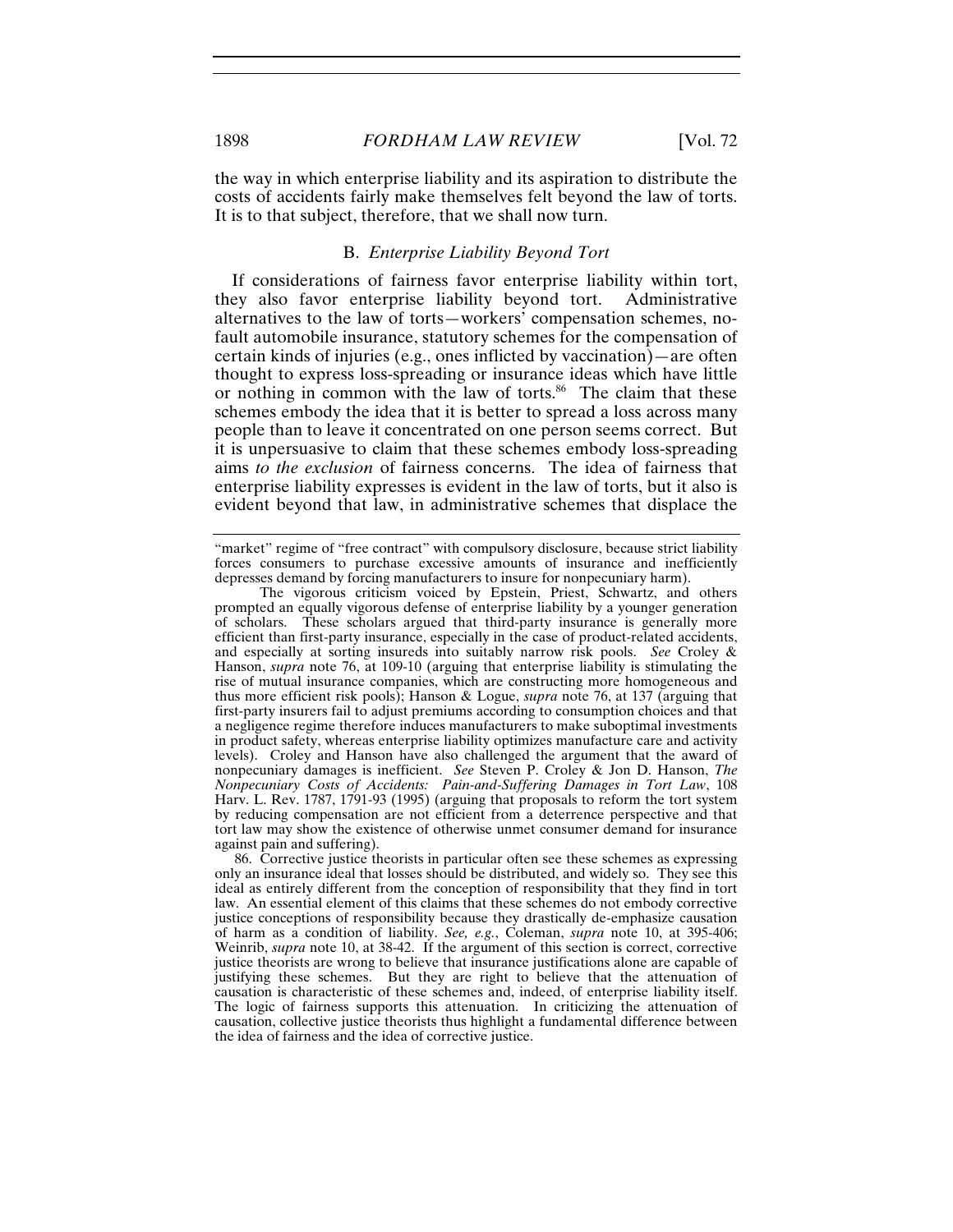2004] *THE LAW OF ACCIDENTS* 1899

law of torts proper. Indeed, the idea of enterprise liability found its first full expression not in the law of torts, but in one of these schemes—namely, workers' compensation law.87

Administrative versions of enterprise liability warrant our attention for three reasons. First, their continuity with the law of torts is worth establishing, in light of contemporary claims of radical discontinuity. Second, administrative schemes are important because they are capable of instituting the idea of fairness that animates enterprise liability in circumstances where tort law cannot. Third, administrative schemes shed light on the idea of fairness that animates enterprise liability. Nonfault administrative schemes both accentuate the attenuation of causation—the de-emphasis of the causal connection between injurer and victim—that characterizes enterprise liability as a whole, and highlight the elasticity of the idea of "enterprise" itself.

#### 1. Advantages of Administrative Alternatives

The most familiar administrative alternatives to tort are workers' compensation schemes and no-fault automobile insurance. The latter is a particularly illuminating case in point. First, the very idea that nofault automobile insurance institutes a form of enterprise liability may come as a surprise. Enterprise liability in tort is a form of strict injurer liability, associated with liability insurance. No-fault automobile insurance, by contrast, is a form of loss insurance which displaces negligence liability in tort. And loss insurance itself is usually thought of as an alternative to tort liability. Even within the tort law of accidents, the availability of loss insurance has long been conceived as a reason to bound tort liability.88 Loss insurance disperses the costs of a loss that would otherwise be concentrated on its victim. That, indeed, is its very point. In tort cases, loss insurance is less likely than liability insurance to disperse injury costs across those who benefit from the creation of the relevant risk. When victims and injurers are strangers to one another, strict liability coupled with liability

<sup>87</sup>*. See, e.g.*, Jeremiah Smith, *Sequel to Workmen's Compensation Acts*, 27 Harv. L. Rev. 235, 344 (1914); Young B. Smith, *Frolic and Detour*, 23 Colum. L. Rev. 444, 456 (1923) (addressing the idea that accident costs should be distributed among those who benefit from the enterprise that creates them as a distinctive conception of strict liability, and tracing that idea to the Workmen's Compensation Acts adopted around the turn of the twentieth century). I discuss the contribution of workers' compensation schemes to enterprise liability in tort in Gregory C. Keating, *The Theory of Enterprise Liability and Common Law Strict Liability*, *supra* note 61.

<sup>88</sup>*. See, e.g.*, Ryan v. N.Y. Cent. R.R. Co., 35 N.Y. 209, 216 (1866) (holding that negligence liability for starting a fire should not extend beyond the house immediately set afire by the defendant's negligence, in part because "each man" is "enabled to obtain a reasonable security" by insuring against loss). In the same vein, modern critics of enterprise liability in tort have often favored (victim) loss insurance as an alternative to (injurer) enterprise liability. *See* Epstein, *supra* note 76; Priest, *Insurance Crisis*, *supra* note 76; Priest, *Modern Tort Law*, *supra* note 76.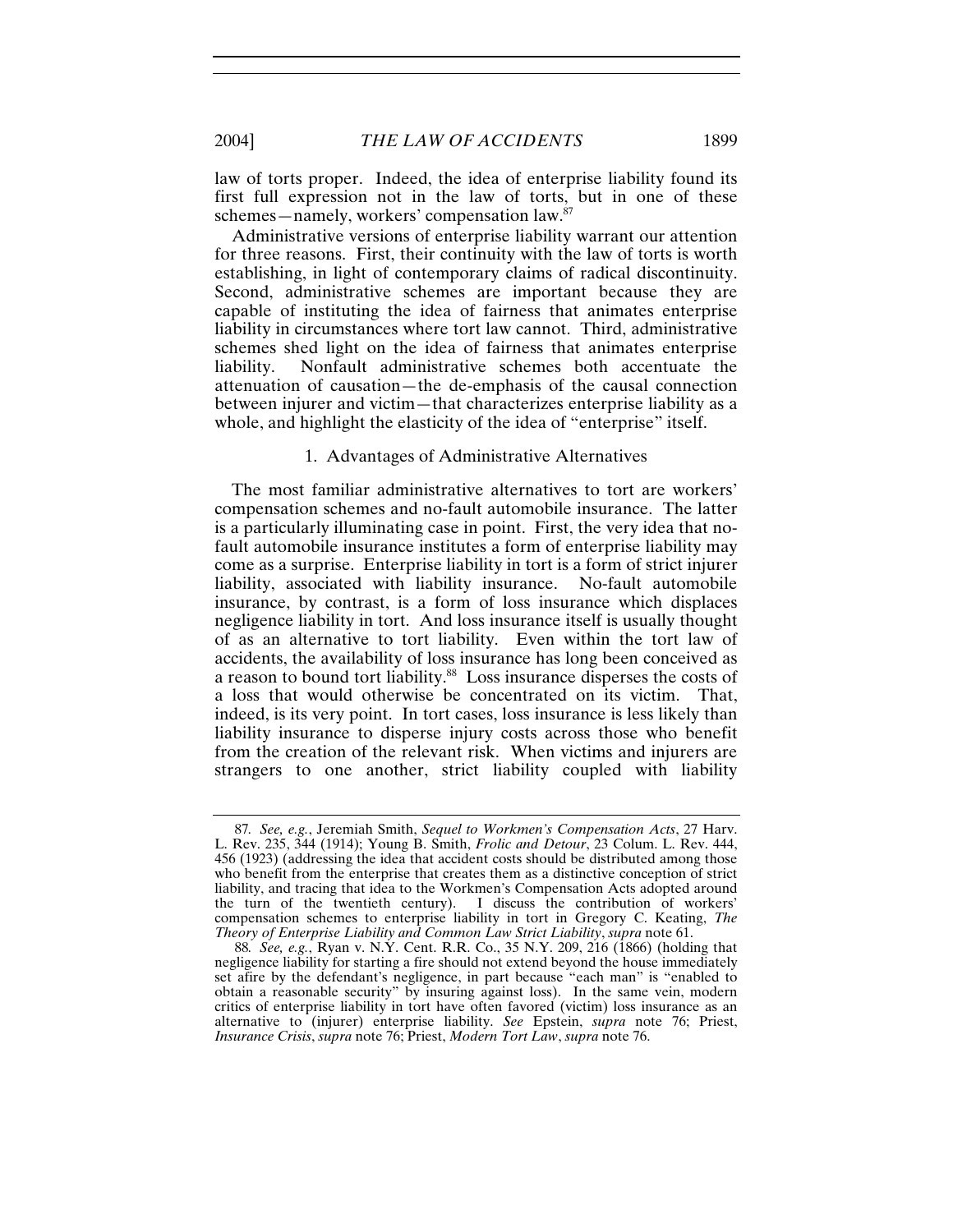1900 *FORDHAM LAW REVIEW* [Vol. 72

insurance will tend to disperse the costs of characteristic risks across those who benefit from their creation because efficient risk-pooling requires pooling injurers who impose similar risks of injury. This tends to disperse the costs of any given type of nonnegligent accident across those who create similar risks of such accidents. Loss insurance does not have an equally strong tendency to disperse losses across those who benefit from the risks that cause those losses because efficient loss insurance only requires dispersing accident costs across some pool of actuarially similar victims. It pools victims who suffer similar injuries, not injurers who impose similar risks.

When injurers and victims are members of the same closed community of risk, however, loss insurance can distribute the costs of that community's characteristic risks as fairly as liability insurance does. (Among other things, no-fault automobile insurance shows that reciprocity theorists are right to point to the practice of driving as a canonical instance of a "community of risk.") Under compulsory loss insurance, each member of such a community of risk bears his or her fair share of its characteristic accident costs in the form of a loss insurance premium. Under liability insurance, they bear it in the form of a liability insurance premium. When potential victims are also and equally potential injurers, loss insurance internalizes accident costs as much as strict injurer liability does. No-fault automobile insurance exploits this fact, using mandatory loss insurance to create a kind of enterprise liability.

Within a community of risk, then, it may be possible to use either compulsory loss insurance or strict liability to institute enterprise liability and thereby distribute the costs of characteristic risk fairly across those who benefit from its creation. When compulsory loss insurance or strict liability can both distribute accident costs fairly, the choice between them turns on considerations of administrability, cost, and risk reduction. In the automobile accident context, for instance, no-fault insurance appears cheaper and easier to administer. Cheaper, because it does not require transferring the costs of nonnegligent accidents from victims to injurers. Easier to administer, because in the absence of fault it is hard to attribute automobile related accidents to one party as the "injurer." This attribution problem is, in fact, so acute that strict liability in its usual form holding injurers liable for all the physical harms that issue from the characteristic risks of their activity—is not a live alternative to negligence.89 By contrast, it is easy to identify an injury suffered in the course of an automobile accident, and thus easy to implement no-fault automobile insurance.

 <sup>89.</sup> Recall Baron Bramwell: "Where two carriages come in collision, if there is no negligence in either it is as much the act of the one driver as of the other that they meet." Fletcher v. Rylands, 159 Eng. Rep. 737, 744 (Ex. 1865) (Bramwell, J., dissenting), *aff'd* 3 L.R.-E. & I. App. 330 (H.L. 1868) (appeal taken from Ex.).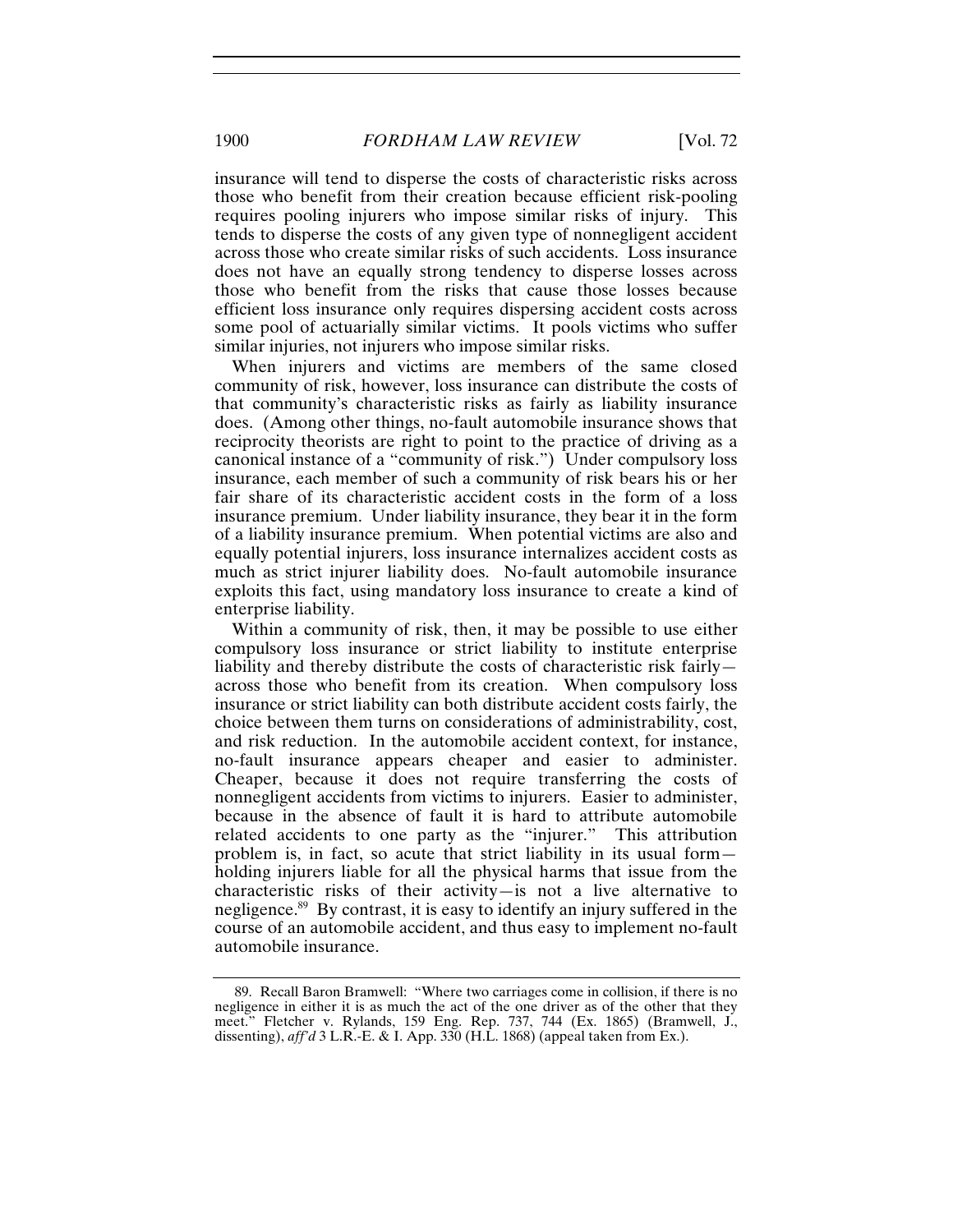No-fault automobile insurance illustrates two general advantages that nontort administrative schemes have over enterprise liability in tort. First, such schemes are often able to solve attribution problems that common law incarnations of enterprise liability cannot. Causal problems—the inability to distinguish injurer from victim in the absence of some fault criterion—prevent the law of torts from imposing strict liability in tort on highway accidents.<sup>90</sup> No-fault insurance circumvents this problem. By requiring victims to insure against nonnegligent losses (as well as negligent ones), no-fault insurance is capable of attributing the nonnegligent accident costs of driving to the activity. Compulsory loss insurance attributes the costs of automobile accidents to the activity of driving without requiring us to sort injurers from victims in cases of nonnegligent injury. Tort law is unable to tap the mechanism of compulsory first-party insurance against loss in a similar way.

Other administrative schemes solve attribution problems which would bedevil, if not defeat, the common law of torts, by specifying in detail which injuries are to be attributed to a particular activity. The National Childhood Vaccination Act, for example, incorporates a "Vaccine Injury Table," listing illnesses associated with various vaccines and time periods following the administration of a vaccination within which the first symptom or manifestation of an illness may occur. Proof that an illness occurred within a specific time period creates a rebuttable presumption that the vaccination was its cause. Aggregate statistical connections between exposure and illness establish causation.

The second advantage of administrative schemes is that they often can effect enterprise liability in circumstances where the common law cannot, because administrative schemes can exert more control over the mechanisms and institutions of insurance. Enterprise liability in tort must, for the most part, hope that the imposition of strict liability will stimulate the provision of appropriate self or third-party insurance against liability. Administrative schemes, by contrast, can compel the purchase of insurance. $91$  Compelling insurance against some class of accidents both stimulates the demand for insurance and facilitates its provision. Other things equal, the larger the pool of insureds, the easier it is to spread risk among them.<sup>92</sup> Administrative

<sup>90</sup>*. See infra* Part IV.A.

 <sup>91.</sup> Compelled insurance is a universal feature of workers' compensation schemes, for example. *See* 3 Arthur Larson & Lex K. Larson, Larson's Workers' Compensation Law § 150.01 (2003) ("All states require that compensation liability be secured." (citation omitted)).

<sup>92</sup>*. See* Robert I. Mehr et al., Principles of Insurance 35 (8th ed. 1985) (listing "a large group of homogeneous exposure units" as the first of seven criteria that "need to be considered before attempting to operate a successful insurance plan"). Note that a pool of insureds that is larger but less homogenous is not necessarily easier to insure. It depends on whether size dominates homogeneity in the context at hand.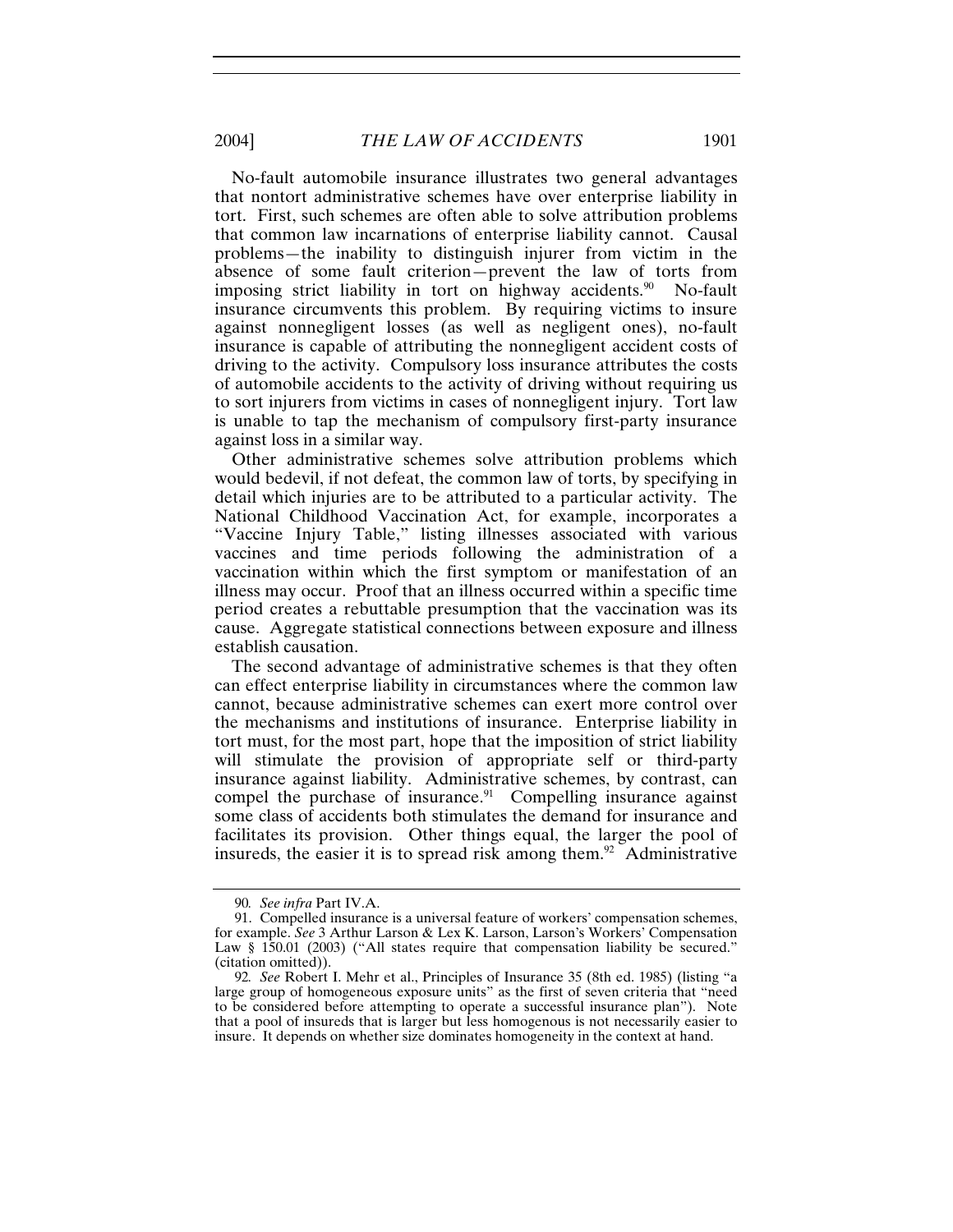schemes can also compel the use of particular insurance mechanisms, as no-fault automobile liability schemes compel the use of first-party insurance against loss. Indeed, administrative schemes can foster the provision of insurance even more directly. Legislatures and administrative agencies can construct appropriate insurance mechanisms, and require the provision of insurance to parties who are either unable to self-insure or unable to purchase private insurance in the marketplace. State-sponsored insurance funds are a familiar part of workers' compensation law, for example, as is the practice of providing for assignment of rejected risks.<sup>93</sup>

Nontort administrative schemes raise a host of questions. Some of these raise important issues about the logic of fair distribution of accident costs. What, for example, are we to make of the reduced damages typically found in such schemes?<sup>94</sup> Is it fair to trade size of recovery for certainty of recovery? Is it more fair to key damages solely to the kind or severity of injury, as workers' compensation schemes typically do? Or is it more fair to peg them at the level necessary to restore the particular victim to the level of well-being that she enjoyed prior to her injury, as tort liability generally does? Other questions raise important issues about the role of enterprise liability in reducing risk to a reasonable level. What effect does reducing damages, but making their payment more certain, have on the level of risk-reduction?95 What effect does instituting enterprise liability by victim insurance—instead of by injurer strict liability have on the level of risk associated with an activity?

These are important questions. Making the case for an administrative alternative to negligence liability in tort—for no-fault automobile insurance instead of negligence liability, say—requires addressing these questions. It is not enough to make the case that the administrative scheme distributes accident costs more fairly. The greater fairness of an administrative scheme—when it exists—has only prima facie force. If no-fault automobile insurance, for example, were to distribute accident costs more fairly than negligence but precipitate more fatal automobile accidents,<sup>96</sup> it seems likely that its failure as a

<sup>93</sup>*. See* Larson & Larson, *supra* note 91, § 150.01 ("Six states require insurance in an exclusive state fund. Fourteen states have competitive state funds." (citations omitted)); *see also id.* § 150.05 (discussing Assigned Risk Practice). In a similar vein, the National Childhood Vaccination Act, 42 U.S.C. §§ 300aa-10 to 300aa-34 (2000), creates a trust fund to pay compensation to those eligible to recover under the Act.

<sup>94</sup>*. See* Tort and Accident Law, *supra* note 1, at 1159-64, 1203-06.

 <sup>95.</sup> For a recent attempt to investigate an aspect of this problem, see Yu-Ping Liao & Michelle J. White, *No-fault for Motor Vehicles: An Economic Analysis*, 4 Am. L. & Econ. Rev. 258 (2002).

<sup>96</sup>*. See* Gary T. Schwartz, *Reality in the Economic Analysis of Tort Law: Does Tort Law Really Deter?*, 42 UCLA L. Rev. 377, 393-97 (1994) (surveying the literature addressing whether no-fault automobile insurance increases the incidence and/or the severity of automobile accidents). Schwartz discusses the effect of no-fault's guarantee of compensation to drivers injured through their own negligence on the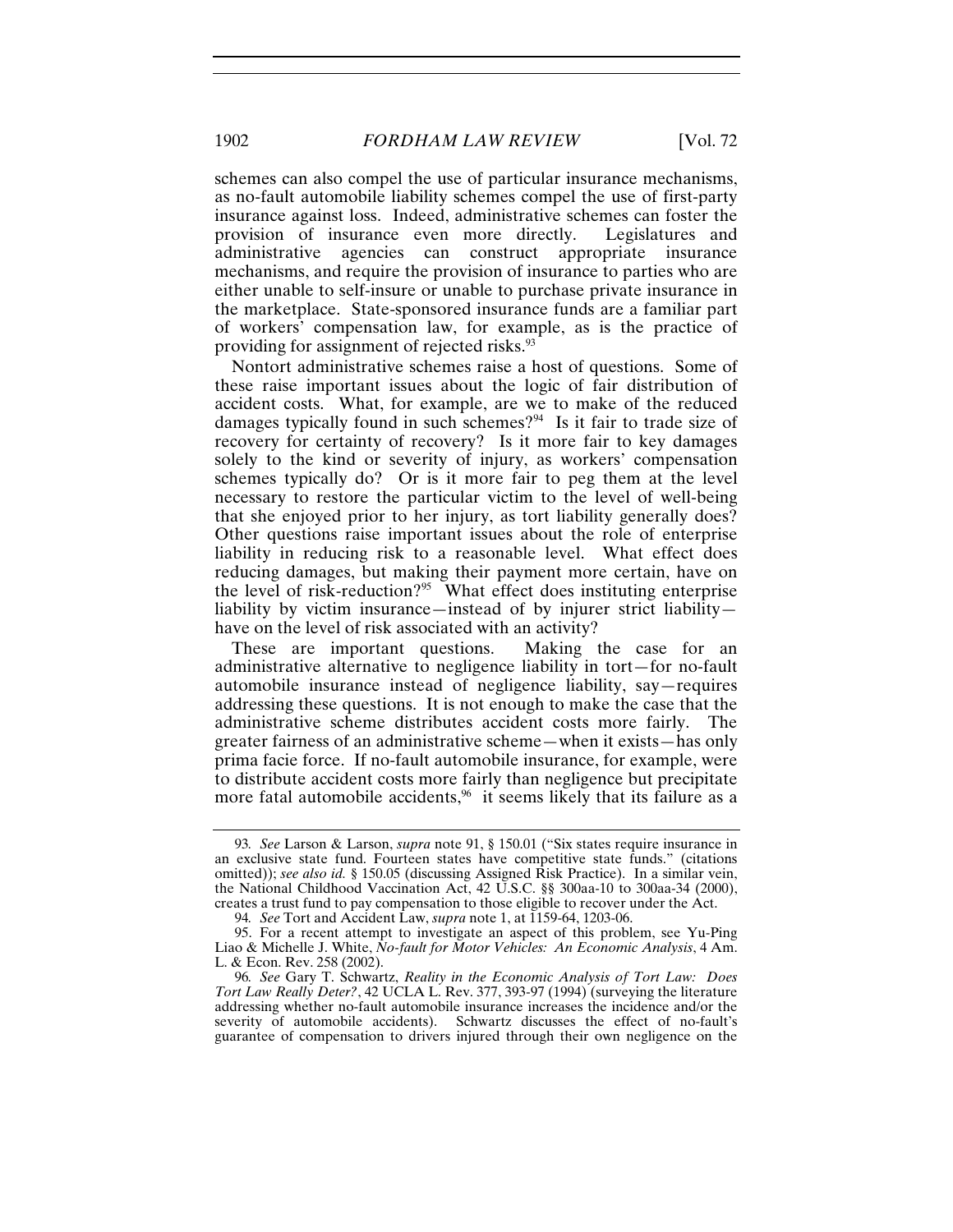system of reasonable risk reduction would trump its advantages as a system for the fair distribution of accident costs. But these questions, important as they are, are beyond the scope of our present concerns with the fundamental connections between the idea of fairness and forms of liability.

One feature of nontort administrative schemes which we have yet to discuss does, however, go to the fundamental question that concerns us. Administrative schemes sometimes reach beyond enterprise liability to industry-wide liability and even society-wide liability. In doing so, do they take the logic of fairness a step further, or do they expand the notion of "enterprise" so far that it breaks, leaving us with a different kind of liability? Do industry- and societywide nonfault administrative schemes express in whole or in part the ideal of fairness which animates enterprise liability, or do they simply express the ideal of insurance—the idea that losses should be dispersed? For anyone concerned with the inner logic and the limits of enterprise liability, this is an important question. To answer it, even tentatively, however, we need to specify the distinctive features of these forms of liability.

#### 2. Industry- and Society-Wide Liability

Industry-wide liability charges accident costs arising from the type of activity conducted by a particular industry to the industry as a whole. An industry-wide fund is established, financed by a flat assessment levied on all of the firms that are members of the industry. Someone injured by the pertinent type of activity recovers from the industry-wide fund—not from the particular firm that injured her—on a nonfault basis. The National Childhood Vaccination Act imposes industry-wide liability, as does the federal scheme for compensating the victims of black lung disease. $97$  Tort law itself reaches beyond enterprise liability toward industry-wide liability in the special case of market share liability. Under *Sindell v. Abbott Laboratories*, 98 for example, victims whose injuries are caused by generic products may sue every producer of the generic product that injured them, and may recover from each firm in proportion to that firm's share of the product market. Under this form of market share liability, all the firms that manufacture a particular product share collective responsibility for the product's accident costs, and each firm pays its proportionate share of those costs.

frequency and severity of accidents. *Id.* at 396.

 <sup>97.</sup> Title IV of the Federal Coal Mine Health and Safety Act of 1969, Pub. L. No. 91-173, 83 Stat. 742, 792-98, *amended by* The Black Lung Benefits Act of 1972, 30 U.S.C. §§ 901-945 (2000).

 <sup>98. 607</sup> P.2d 924 (Cal. 1980).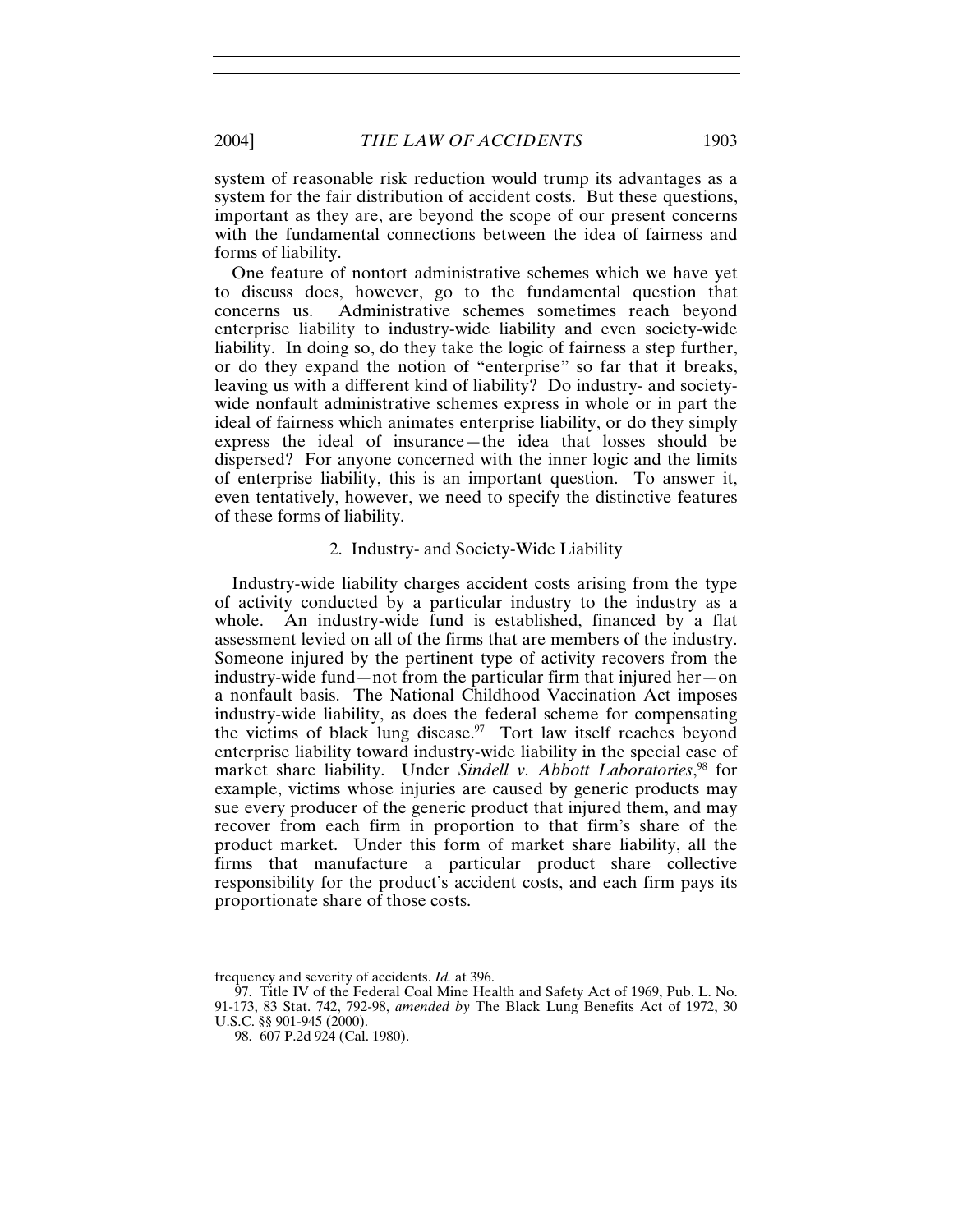Society-wide liability compensates victims out of general tax revenues: The whole society is the source of reparation. The New Zealand Accident Compensation Scheme is the most famous example, but administrative schemes such as the Price-Anderson Act<sup>99</sup>—which governs the liability of licensed private operators of nuclear power plants for nuclear accidents—also embodies the idea of societal responsibility. Under society-wide liability, reparation is made not by the firm and its insurer (as under enterprise liability), or by the industry as a whole (as under industry liability), but by society as a whole.

For our purposes, the fundamental question here is whether industry- and society-wide liability are simply expressions of the idea of social insurance, or if they also embody the enterprise liability idea of fairness. Social insurance embodies the idea of loss-spreading writ large—the idea that it is better to disperse the costs of significant injuries as widely as possible, rather than leave them concentrated on victims. Nothing in the idea of social insurance requires dispersing costs across those who benefit from their creation. Enterprise liability links loss-spreading to fairness: Accident costs should be internalized by—and distributed across—the enterprises that generate them so that burdens and benefits are fairly proportioned.

In important part, industry- and society-wide liability embody the same idea of fairness as enterprise liability. Market share liability holds individual firms responsible for that portion of a product's accident costs that corresponds to the firm's share of the product market. By so doing, it apportions financial responsibility in accordance not just with the harm caused by the firm, but in accordance with the benefit that the firm derived from the sale of the product, on one plausible measure of benefit. Market share liability thus institutes the principle of burden-benefit proportionality within an entire product market—or industry. When industry-wide liability is instituted by administrative scheme, it has essentially the same effect, though the extent to which burden-benefit proportionality is realized depends in part on the way the assessment is levied within the industry. Payments in proportion to risk imposed realize burdenbenefit proportionality more fully than a flat assessment on each firm.

Enterprise liability radiates out even further in the Price-Anderson Act, which limits the liability of nuclear power plants licensed by the federal government for nuclear accidents resulting from the operation of those plants, and further still in the New Zealand Accident Scheme. Considerations of fairness figure prominently in the justification of both schemes. The Price-Anderson Act illustrates both the establishment of industry-wide liability by administrative act, and the

 <sup>99.</sup> Pub. L. No. 85-256, 71 Stat. 576 (1957) (codified as amended in scattered sections of 42 U.S.C.).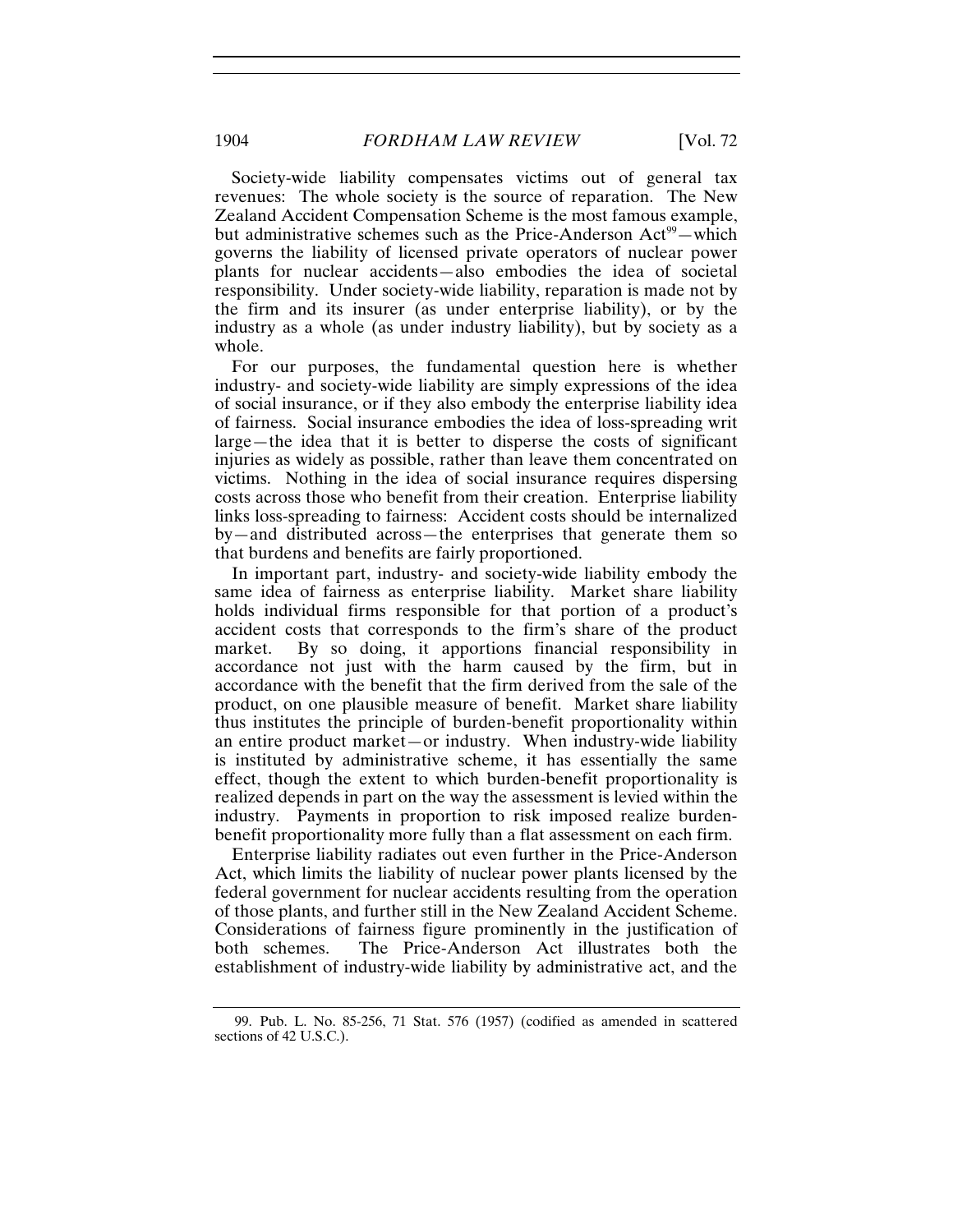movement beyond industry liability to society-wide liability. At the time that its constitutionality was litigated in *Duke Power Co. v. Carolina Environmental Study Group*, 100 the Price-Anderson Act included an industry-wide fund, albeit one that may not have been large enough to cover the full cost of a major nuclear accident. The district court opinion in the case explained the link between such a fund—between industry-wide liability—and the principle of burdenbenefit proportionality:

[A] liability pool . . . requiring either contributions in advance, or liability for assessment on a unit basis or otherwise, of all power companies building or operating nuclear generators . . . would effectively place the responsibility upon the group most directly profiting from any improvement in the costs or usefulness of electric power—the power company stockholders and the customers themselves.<sup>101</sup>

Can the idea of benefit-burden proportionality be linked to societywide liability? The court thought so:

Another rational alternative [to industry-wide liability] would be to make such accidents a national loss and to pay those damaged out of the federal treasury. This would spread the loss among those who benefited indirectly by having the nation's power supply increased as well as among those who presumably benefited directly.<sup>102</sup>

The force of this point—the fairness of society-wide liability—can be seen by considering the rationale of the Supreme Court decision upholding the constitutionality of the Price-Anderson Act, even though its ceiling on total recovery would leave some victims of a major nuclear accident unable to recover from the fund created by the Act. Liability limitation, the Court said, "is an acceptable method for Congress to utilize in encouraging the private development of electric energy by atomic power" when Congress reasonably concludes that the development of such power plants is in the public interest. $103$  If public benefit is the rationale for encouraging the private provision of nuclear power, it is fairer for society as a whole to share the costs of a nuclear accident, than it is to leave the loss on those unlucky enough to be harmed by such an accident. Benefit-burden proportionality fairness—favors placing an important share of the liability on the public.

The widest scheme of society-wide liability is the New Zealand Accident scheme, which covers all cases of "personal injury by accident." This scheme expresses a "principle of community

 <sup>100. 438</sup> U.S. 59 (1978).

 <sup>101.</sup> Carolina Envtl. Study Group, Inc. v. U.S. Atomic Energy Comm'n, 431 F. Supp. 203, 225 (W.D. N.C. 1977).

<sup>102</sup>*. Id.*

<sup>103</sup>*. Duke Power Co.*, 438 U.S. at 86.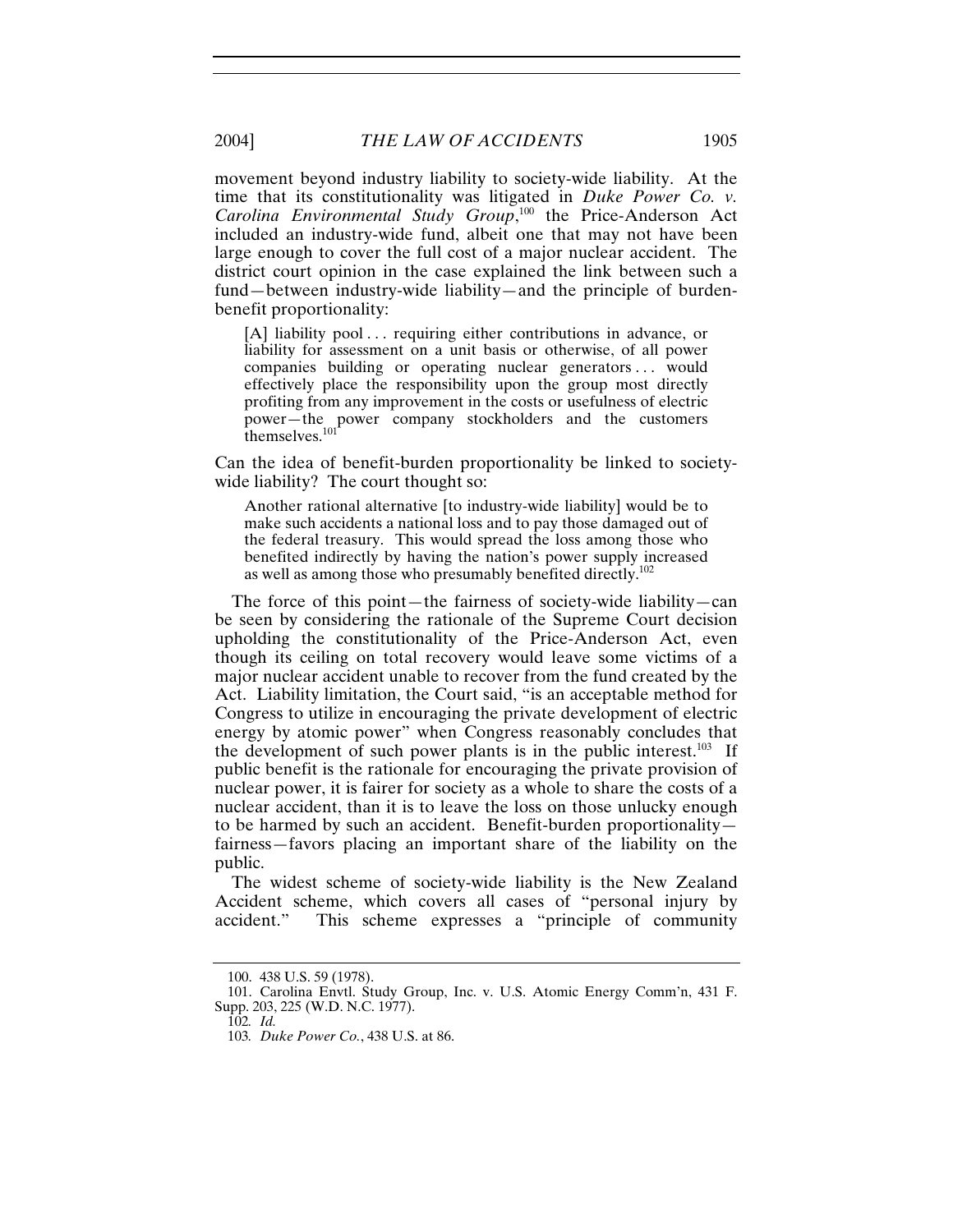responsibility." That principle involves a capacious interpretation of the idea of fairness as proportional sharing of burden and benefit:

[S]ince we all persist in following community activities, which year by year exact a predictable and inevitable price in bodily injury, so should we all share in sustaining those who become the random but statistically necessary victims. The inherent cost of these community purposes should be borne on a basis of equity by the community.104

 The first lesson here is that the ideal of fairness may animate industry- and society-wide liability as much or more than the ideal of loss-spreading. The contemporary inclination to see all invocation of insurance considerations in tort law simply as an expression of the idea that losses should be dispersed, not concentrated,<sup>105</sup> can blind us to the role being played by considerations of fairness. The idea of fairness that informs enterprise liability makes its presence felt even in the most expansive administrative schemes of accident law; even in schemes which appear, at first blush, to be pure expressions of insurance ideas. A second lesson has more to tell us about the idea of fairness itself. Identifying the relevant community of benefit and burden—the relevant enterprise—is a standing challenge for any form of enterprise liability. A common, and well-taken, criticism of burden-benefit proportionality has it roots in the difficulty of identifying the relevant enterprise. That criticism complains that the idea of burden-benefit proportionality is analytically obscure or incomplete: How can we tell who benefits and in what proportion?<sup>106</sup> Appeal to the economic notions of marginal and infra-marginal benefit is out of place here; we are discussing fairness, not efficiency.

The variety of forms of enterprise liability extant in our law provide an answer to this question. That answer reveals an analytic idea, but it also displays the role of controversial, contestable, and essentially political judgment. Why do these schemes claim that the characteristic accident costs of an activity may be fairly distributed by industry- and society-wide liability as well as by enterprise liability in tort? The analytic basis of their claim is that the benefits of risky activities radiate outward in concentric circles. Nuclear power most benefits those who produce and consume it, but it also benefits those of us who merely happen to live in a society made wealthier by its presence. This is not a peculiarity of nuclear power. The immediate

 <sup>104.</sup> Report of the Royal Commission of Inquiry, Compensation for Personal Injury in New Zealand para. 56, at 40 (1967).

 <sup>105.</sup> Dispositions in both economically oriented and corrective justice approaches to tort combine to support this tendency. Economically inclined scholarship supposes that accident law should pursue the twin ends of efficient accident avoidance and efficient insurance against accidental injuries whose prevention is inefficient. Corrective justice theories have been disposed to accept economic characterizations of the case for enterprise liability. *See supra* note 10.

 <sup>106.</sup> I am grateful to Ken Abraham for urging on me the importance of this criticism.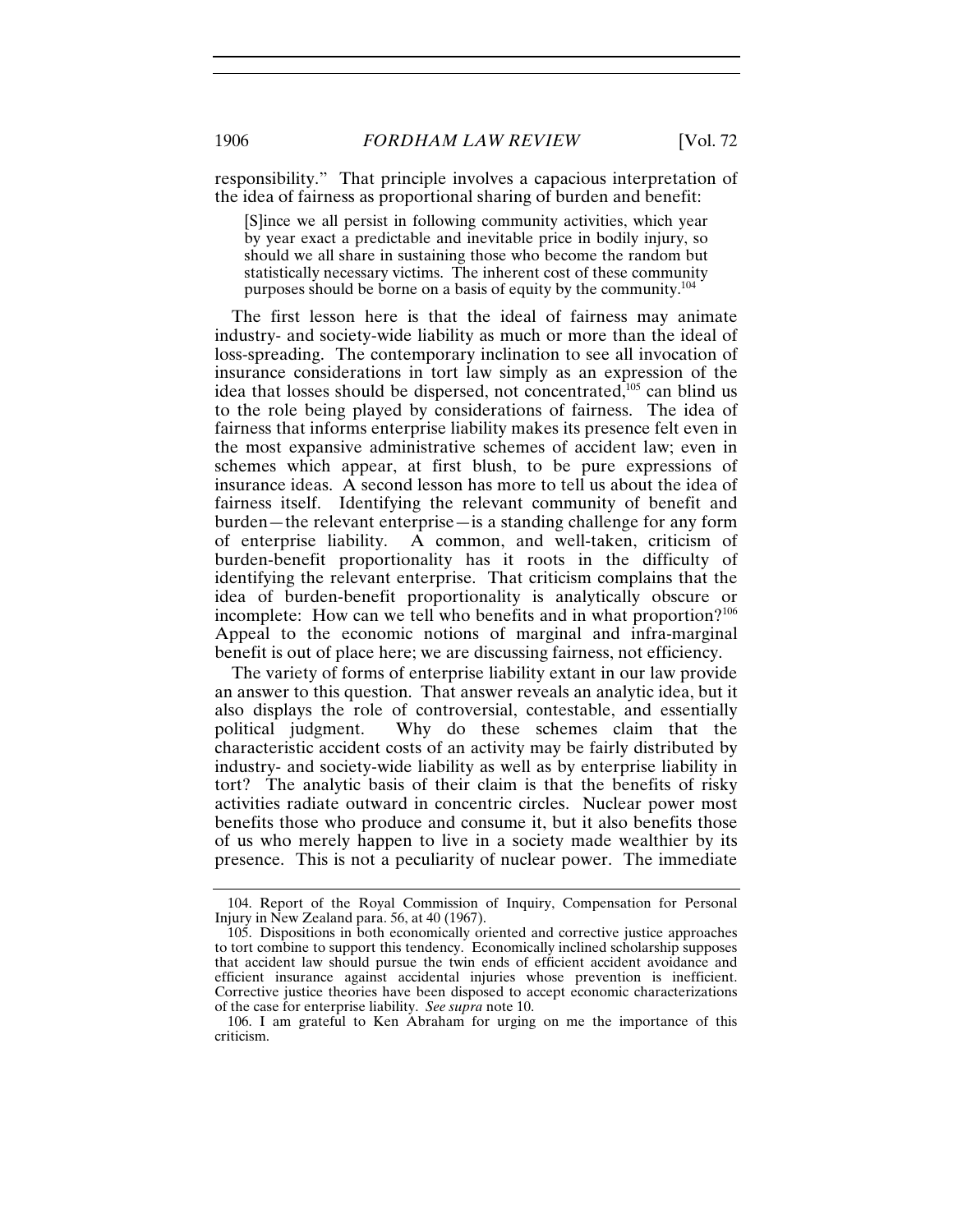2004] *THE LAW OF ACCIDENTS* 1907

benefits of transporting gasoline by tanker trucks accrue to those in the industry; less immediate but still substantial benefits accrue to those who use gasoline regularly; and still smaller benefits accrue to those who rarely or never drive themselves, but who benefit from the productive activity that driving enables. The benefits of activities radiate outward until they diminish to the point where they are no longer identifiable. The determination of who benefits—of what the relevant community of benefit is or ought to be for purposes of apportioning the costs of accidents—is an essentially contestable matter. Deciding whether we should, "all things considered," move to a regime of accident law with more industry-wide liability, more administrative plans, or even abolish tort law entirely and replace it with a New Zealand style scheme of society-wide liability is a vast undertaking, well beyond the scope of this Article. For our purposes, the main lesson lies in the fact that enterprise liability *can* be given such widely varying construction, so that fixing the proper scope of enterprise liability requires the exercise of normative and political judgment. Judgments about communities of benefit are eminently political judgments about how we should order our lives in common and properly so.<sup>107</sup>

Because risky activities radiate their benefits out across a variety of actors, and because the boundaries of communities of risk may be fixed in narrower and broader ways, the idea of fairness can give rise to industry- and society-wide liability as well as to enterprise liability in tort. Whether the idea of fairness that animates enterprise liability in tort is best embodied—either in general or in a particular instance—by enterprise liability in tort, or by an administrative incarnation of enterprise liability, or by an administrative scheme of industry- or society-wide liability, is a matter that can only be settled by detailed examination of the possibilities at hand.

Deciding whether enterprise liability should be instituted at the level of individual firms (as common law enterprise liability usually does), or at the level of a particular risky practice such as driving, or at an industry- or society-wide level, requires both an appraisal of the institutional mechanisms available *and* the reasons favoring broader and narrower specifications of the relevant community. The exercise of contestable, normative, and political judgment is cause for concern only insofar as it raises the worry that the idea of benefit-burden proportionality is empty or especially obscure.

<sup>107</sup>*. See* Honoré, *supra* note 74, at 91.

One can argue that the distribution of risks should, for example as regards motoring, take place at the level not of the individual but of the vehicleowning population or the whole community. The level at which risks should be distributed in a particular area of community life seems pre-eminently a matter of political judgment.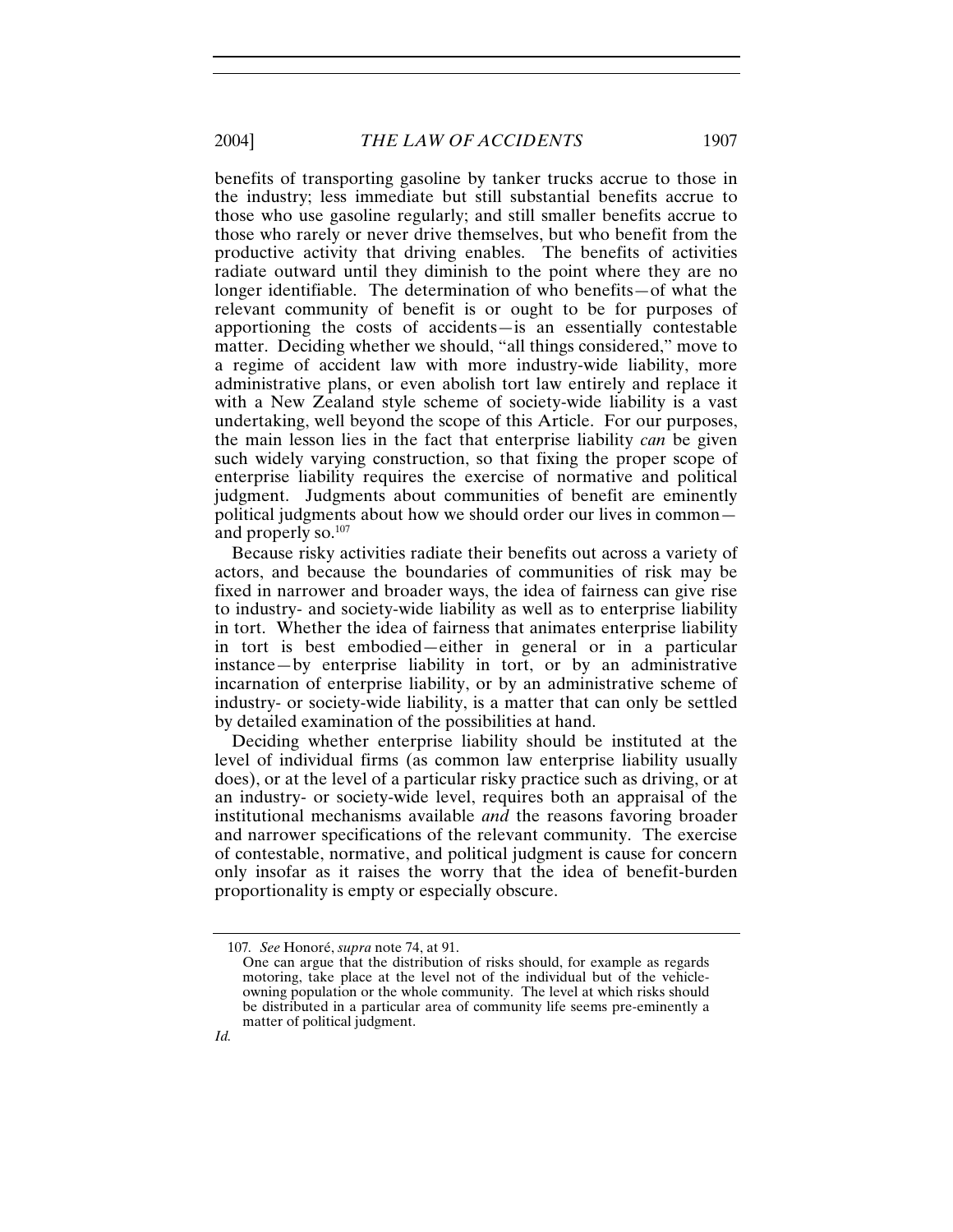The worry is unfounded. Questions about how to interpret burden and benefit arise in particular contexts. Those contexts provide structure and definition, so that the determination of the relevant community of benefit and burden becomes a classic interpretive question of the sort lawyers routinely confront.<sup>108</sup> Legislators constructing enterprise liability schemes begin with a pre-theoretic sense of the domain of burden and benefit—be it customers, employees, suppliers, and shareholders of a firm; members of an industry; or society at large—and specify the relevant community more precisely by their choice of liability rules and financing mechanisms. Courts applying and articulating enterprise liability ideas confront much more well-defined interpretive issues. The issues that courts must settle arise within statutory schemes or common law constructs specifying communities of burden and benefit fairly precisely. Drawing on an enterprise liability conception of fairness to fix the contours of the scope of employment rule in vicarious liability law—as Judge Friendly does in the *Bushey* opinion<sup>109</sup>—is a classic case in point.

In the vicarious liability context, enterprise liability ideas point us towards devising a test for scope of employment which locates the boundaries of a firm's activity. (Negligence ideas, by contrast, point us towards devising a test which identifies those firm-related accidents which the firm should have prevented.) Identifying the boundary of an activity (e.g., of driving) or of an industry's impact (e.g., of mining's health effects) is not a possibility before the court. Because this exercise is an interpretive one through and through, we do not need an independently specified account of burden and benefit.

## IV. LIMITS AND EXCEPTIONS: THE RESILIENCE OF NEGLIGENCE LIABILITY

The coin that we have been studying has a flip side. Even if the greater fairness of enterprise liability were widely accepted, and even if considerations of fairness were widely agreed to be decisive, enterprise liability would not expand to consume the *whole* of tort accident law. Within tort law, negligence liability would prove remarkably resilient, for at least three reasons. First, it may often be impossible for the common law to attribute accidents to activities without the benefit of a fault criterion. Second, risks may sometimes be uninsurable, in which case enterprise liability will not be able to realize its distinctive aspirations and the imposition of strict liability will be no fairer than the imposition of negligence liability. Third,

 <sup>108.</sup> I mean "interpretive" in the sense made famous by Ronald Dworkin. *See, e.g.*, Ronald Dworkin, Law's Empire (1986).

 <sup>109.</sup> Ira S. Bushey & Sons, Inc. v. United States, 398 F.2d 167, 171-72 (2d Cir. 1968).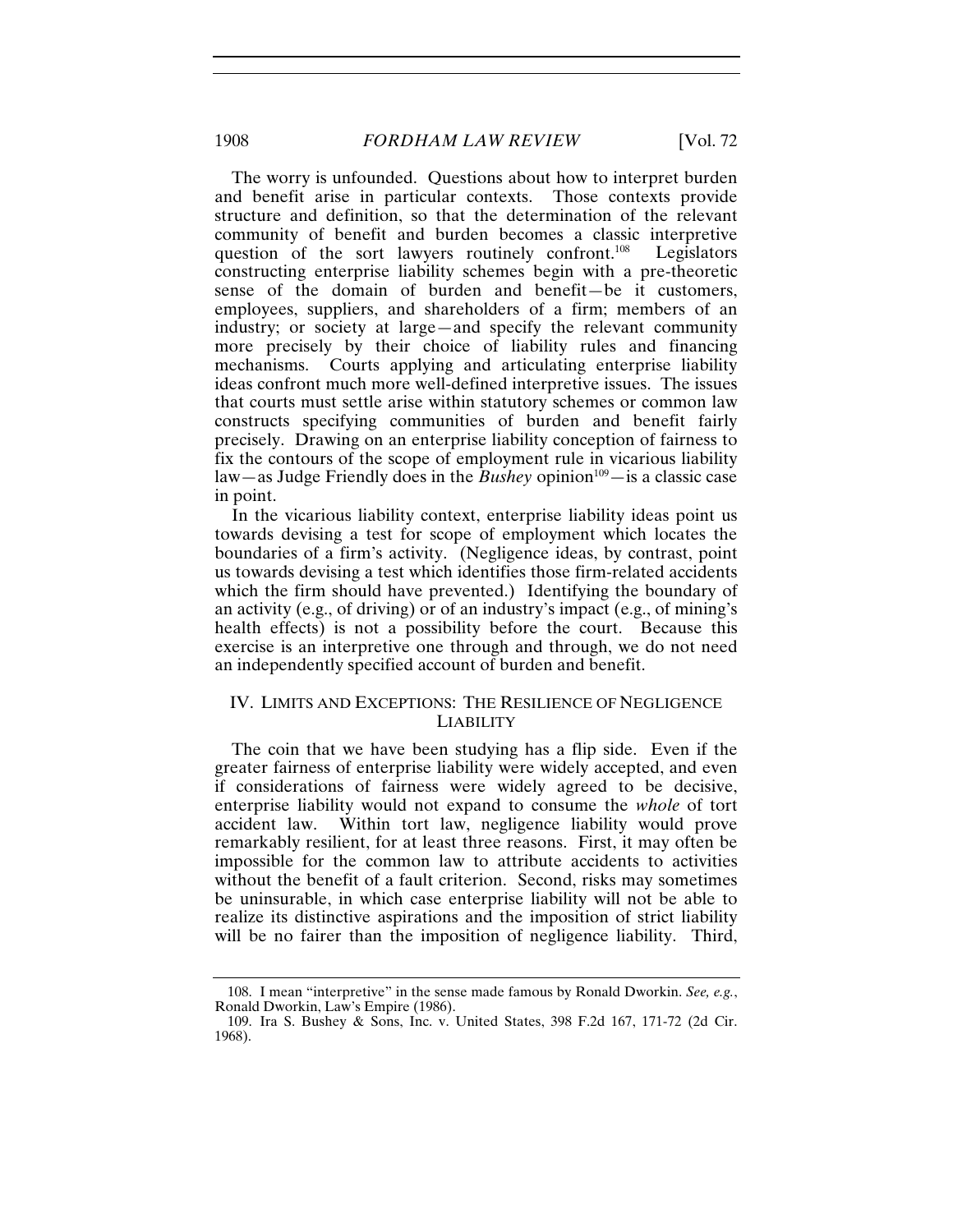competing normative considerations may overcome the presumption that fairness generates in favor of enterprise liability. Let us consider these in turn.

#### A. *Attributing Accidents to Activities*

The fact that enterprise liability relaxes traditional tort requirements of causation should not blind us to the fact that it requires attributing accidents to activities. Enterprise liability is liability for "characteristic risk." The common law is not always able to isolate the "characteristic" risks of certain activities.

## 1. "Characteristic Risk" and the Confluence of Activities

"Characteristic risks" are reasonable risks of a particular kind of injury which exceed the background level of risk, and flow from the long-run activity of an enterprise. These risks are reasonable because we are better off bearing them than preventing them—the "cost" of prevention exceeds the benefit. They "flow from [an enterprise's] long-run activity in spite of all reasonable precautions on [its] part."<sup>110</sup> They are characteristic of an enterprise because the enterprise's presence in the world increases the incidence of the risk above its normal, background level. The ill-fated drunken sailor whose trespass precipitated the flooding of the dry dock in *Bushey* is one justly famous case in point. Drunkenness, Judge Friendly remarked, is "the condition for which seamen are famed,"<sup>111</sup> and increased drunkenness in the vicinity of berthed Coast Guard vessels is something that reasonable people might take to be characteristic of the Coast Guard's enterprise. The long run effect of turning sailors loose on shore leave may well be to increase the incidence of drunkenness in the vicinity of the vessels from which they are dispatched.

What might be a parallel example of a background risk? The risk of increased traffic accidents created by turning sailors loose on shore leave on the docks of Brooklyn might be an example. Common sense suggests that sailors on shore leave *in Brooklyn* are not unusually prone to precipitate automobile accidents in the vicinity of the vessels from which they disembark. It seems unlikely that sailors discharged on the docks of Brooklyn will be *driving* back and forth between shore and ship with unusual intensity. Those who do rent cars seem likely to use them to travel a considerable distance from the waterfront, dispersing quickly so that the risks they create merge rapidly into the ordinary risks of the road. This, of course, is very much a contingent fact. In other settings—say, a military base located in Southern California, where driving is ubiquitous—military

<sup>110</sup>*. Id.* at 171.

<sup>111</sup>*. Id.* at 168.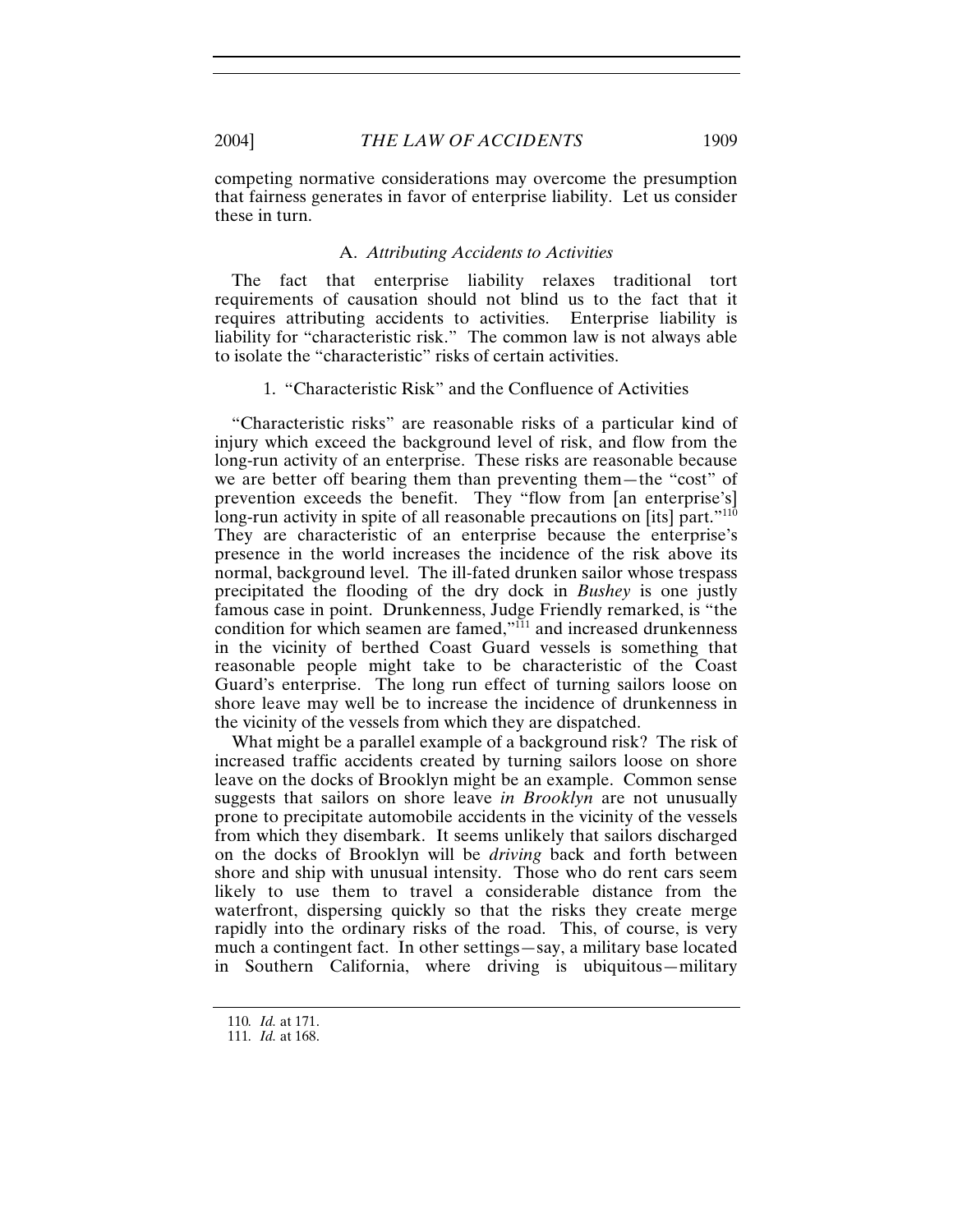personnel may well be prone to venture forth from their bases on leave in their own cars. In that setting, if leave continues to increase drunkenness, it should also lead to a characteristically greater risk of automobile accidents.112

The idea of an occupation's "characteristic risks" or of a firm's "characteristic risks" is a comprehensible one, relatively welldeveloped in the case law. Even so, hard cases are easy to conjure up. Suppose that members of particular occupations—salespeople of various kinds, perhaps—both drive and telephone a great deal in the course of their work. Suppose further that some such salesperson, commuting to work in the morning or back home in the evening, culpably causes an accident because she is talking on her phone. Should we consider her accident to be a characteristic risk of her employer's enterprise? Accidents that occur in the course of commuting are generally not counted as characteristic risks of particular employments.113 People are likely to commute to *some* job. If they weren't commuting to this particular job, they would be commuting to another one, so the connection between a particular job and a particular commute is generally coincidental not characteristic. Should this general rule apply to our talkative salesperson? Should it apply if the phone is fixed in the car and paid for by the business, but not if it is fully mobile and paid for by the salesperson? Should it matter if the call was a personal or a business one? Should it matter if the salesperson was leaving work late or going to work early because the press of business required her to put in a long day? Should the background level of risk—the prevalence of talking on the phone while driving—in this community be critical?

Cases plainly exist where it is hard to say if the negligence involved is a characteristic risk of the firm's activity, something peculiar to the life of the driver in question (she was distracted by a furious argument with her father-in-law who just happened to call while she was driving), or a feature of the entire community of drivers in the area where she lives and works (no social sanction is attached to talking on the phone while driving). Within a well-established enterprise liability doctrine such as the vicarious liability of employers for the torts of their employees, hard cases of this sort—close cases—are by and large manageable. But there are important classes of cases where common law efforts to construct adequate criteria of "characteristic risk" face

<sup>112</sup>*. See* Taber v. Maine, 45 F.3d 598, 600 (2d Cir. 1995) (applying the law of Guam and holding the United States Government vicariously liable for an automobile accident involving a navy serviceman who drove off base while on liberty after a "grueling 24 hour duty shift").

<sup>113</sup>*. See* Konradi v. United States, 919 F.2d 1207, 1209 (7th Cir. 1990) ("The general rule is that an employee is not within the scope of his employment when commuting to or from his job.").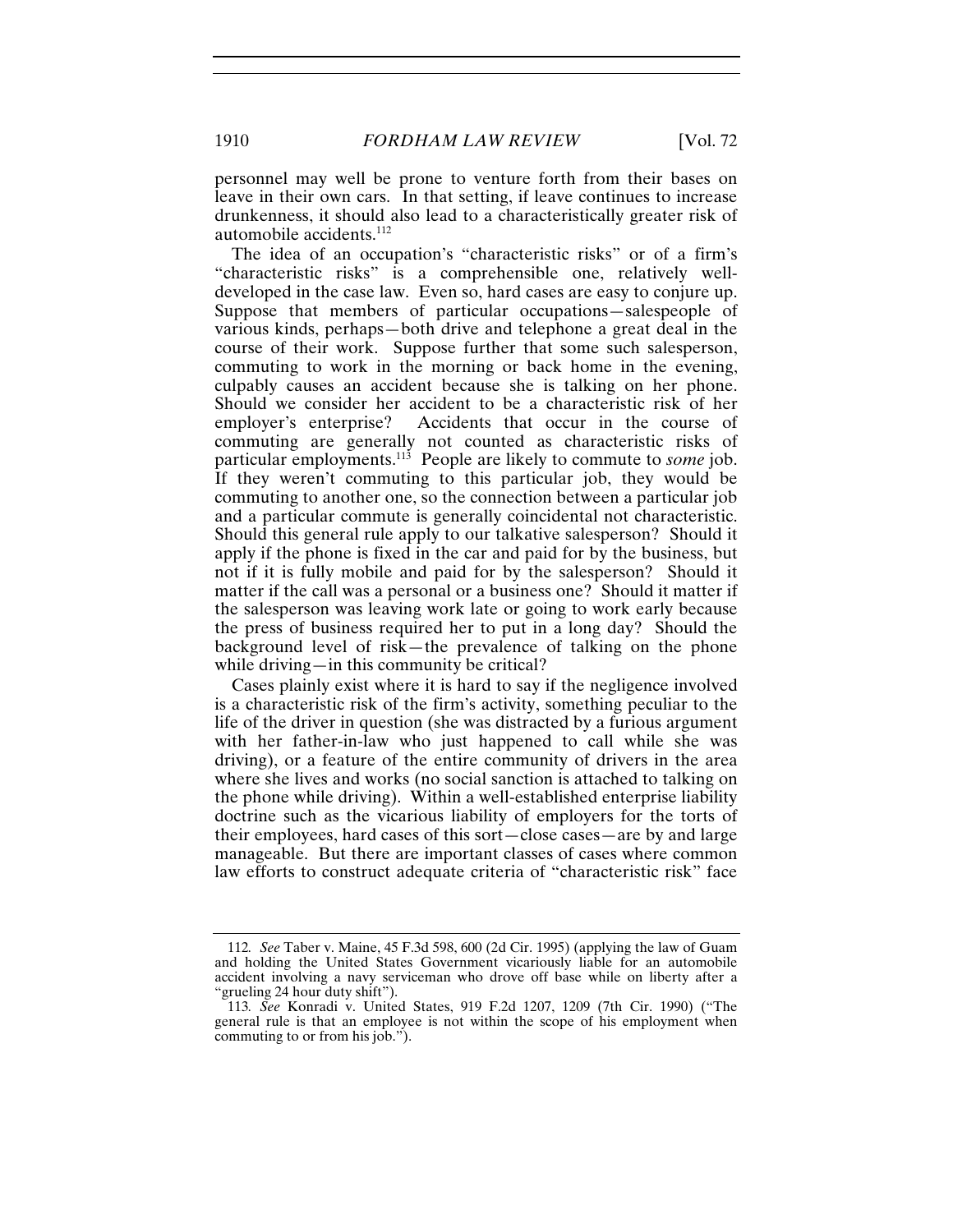great obstacles, because it is difficult to disentangle the long-run increase in accidents effected by a particular enterprise.

All accidents arise at the intersection of two or more activities. In some circumstances, it is impossible for the common law of torts to attribute responsibility for an accident to one of the parties to it without employing some criterion of fault.<sup>114</sup> Highway accidents are the canonical case.<sup>115</sup> In the absence of norms-usually statutesspecifying duties of precaution, rights of way, and so on, it is often impossible to attribute responsibility for accidental injury. In the absence of crosswalks, we may not be able to say if a pedestrian or a driver was responsible for an accident between the two. In the absence of rules ordering priorities among vehicles at four-way intersections, we may not be able to say whose activity is responsible for an accident between two cars at such an intersection.

Highway accidents are (to my mind) somewhat atypical in that acute problems of attribution arise even in cases where accidents arise at the intersection of only two activities—when only two vehicles are involved, or only one vehicle and a pedestrian. Problems of causal indeterminacy tend to be more acute when accidents arise at the intersection of multiple activities. When a bus bearing schoolchildren is struck by a train at a railroad crossing, for example, the accident arises at the intersection of numerous activities. The railroad contributes to the accident by its design and operation of both the crossing and the train. Surface grade crossings can be replaced by

 <sup>114.</sup> Stephen R. Perry argues in *The Impossibility of General Strict Liability*, 1 Can. J.L. & Jurisprudence 147 (1988), that "general strict liability" is impossible because we cannot attribute accidents to activities without employing fault criteria. Arthur Ripstein and Jules Coleman essentially accept Perry's arguments in *Mischief and Misfortune*, 41 McGill L.J. 91, 107 (1995). *See also* Arthur Ripstein, Equality, Responsibility, and the Law 32-53 (1999). If Perry means what Bramwell means, *see supra*, note 12—that *universal* strict liability is impossible—then I agree with him. If he means, as he sometimes seems to, that there are *no* effective strict liability attribution rules—because all effective strict liability rules are fault rules in disguise then I disagree with him. Some strict liability attribution rules—the "scope of the employment" test in vicarious liability law, the "scope of the risk" test for abnormally dangerous activity liability, the manufacturing defect test in product liability law, and the "arising out of and in the course of employment" test in workers' compensation law, come to mind—connect accidents and activities as effectively as fault criteria in many circumstances. Whether or not satisfactory strict attribution rules can be devised in a particular context depends on the features of the context.

<sup>115</sup>*. See, e.g.*, Fletcher v. Rylands, 159 Eng. Rep. 737, 744 (Ex. 1865) (Bramwell, J., dissenting), *aff'd* 3 L.R.-E. & I. App. 330 (H.L. 1868) (appeal taken from Ex.). The thrust of Bramwell's opinion is strongly supportive of a regime of strict liability for accidents among strangers. The Exchequer Chamber entered judgment in favor of the defendants on the ground that they were not negligent and Bramwell dissented "on the plain ground that the defendants have caused water to flow into the plaintiff's mines, which but for their, the defendants', act would not have gone there.<sup>5</sup> *Id*. His position, then, is that it is impossible to attribute a highway collision to one party rather than another absent fault on one driver's part, and this makes it impossible to impose strict liability on highway accidents.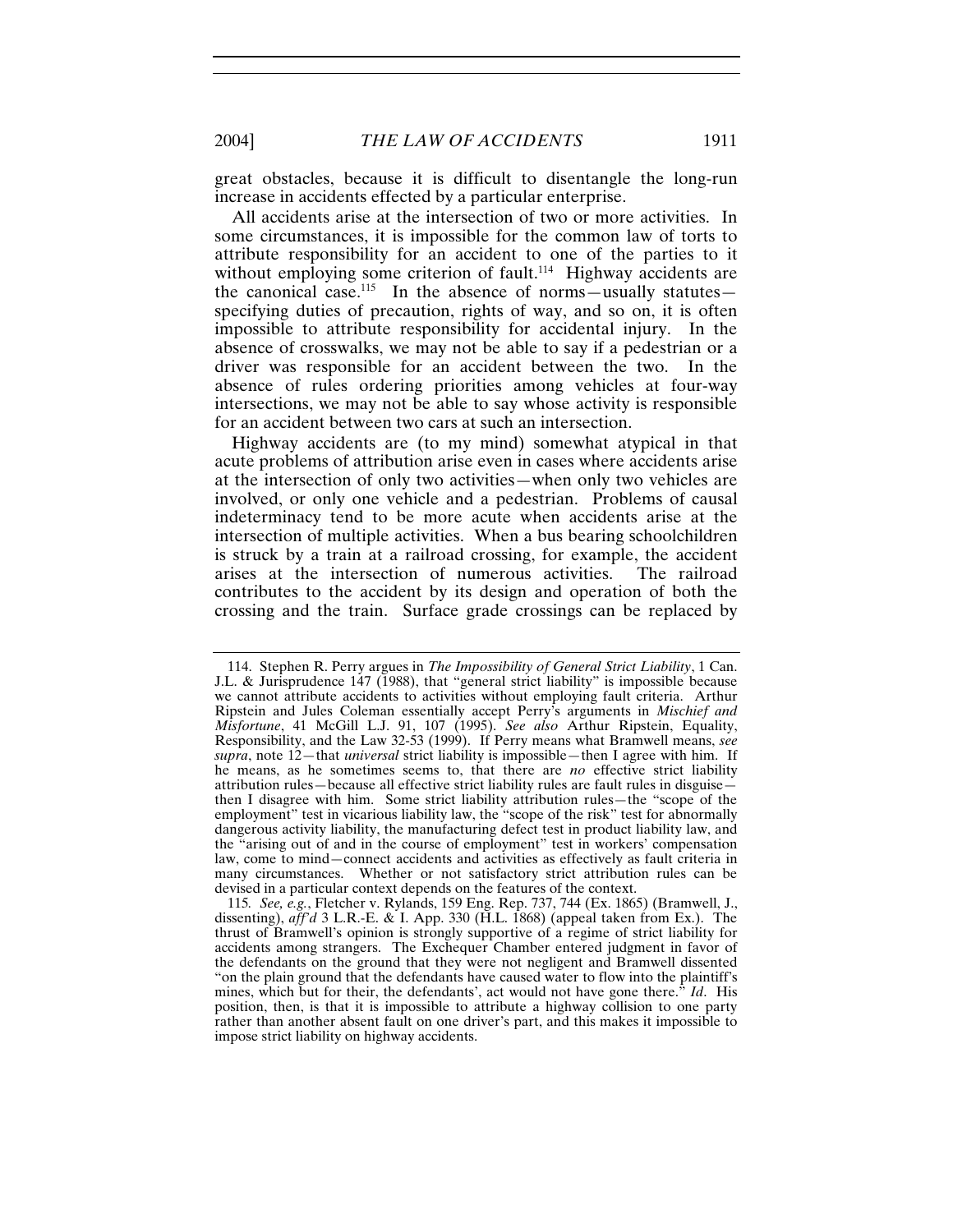1912 *FORDHAM LAW REVIEW* [Vol. 72]

underpasses and overpasses; warning bells and horns can be more and less piercing; gates can bar access to the tracks more and less effectively; the schedule and maintenance of the train can affect the incidence of accidents; as can the selection and training of the engineers who operate the trains. The traffic department of the city can affect the incidence of accidents by its designing of roads, routing of traffic, and timing of lights. The school department can affect the incidence of accidents by its choice of routes and its selection and training of drivers. The manufacturer of the bus can, by its choice of design, affect the ease with which accidents can be avoided and the severity of the injuries that they cause. Buses can be more or less maneuverable, more or less soundproof, and more or less crashworthy.

It can be extremely difficult and even impossible to devise nonfault attribution rules—such as the "scope of the employment" test for vicarious liability or the "scope of the risk" test for abnormally dangerous activities—to apportion responsibility for accidents that arise at the intersection of multiple activities.116 Negligence norms must often be deployed by default. Fairness may require that each of these enterprises—railroading, designing automobiles, transporting schoolchildren, designing traffic systems—bear its characteristic accident costs, but complexity tends to defeat the identification of characteristic risks. Fault liability therefore tends to expand beyond the boundaries within which fairness wants to confine it.

#### 2. Background Risk

Risks which are very remote—very, very low in probability present another problem for enterprise liability. Enterprise liability cannot be instituted by the common law when the nonnegligent risks of an activity are so low that they simply merge into the general background risks of living. Risk of physical harm—diminished security—is the byproduct of productive activity. *Some* risk of serious physical injury and death is the price of activity, of freedom to act. We cannot farm or build or barbeque or drive or fly without taking and imposing risks of devastating injury. Reasonable precaution cannot eliminate all risk. Risks whose existence is the unavoidable price of activity are the background risks of social life; the background

 <sup>116.</sup> That is not to say that it is *always* impossible to devise strict liability rules for accidents that arise at the intersection of multiple activities. Product liability law proves otherwise. Defect tests which go beyond negligence are familiar in modern product liability law. The consumer expectation test is a nonfault test, for example, and the risk-utility test goes beyond fault liability when it judges the adequacy of a product by the knowledge available at the time of trial instead of the knowledge available at the time the product was marketed, or when it relaxes the strict kind of feasible alternative design requirement found in the Restatement Third's formulation of the defect test.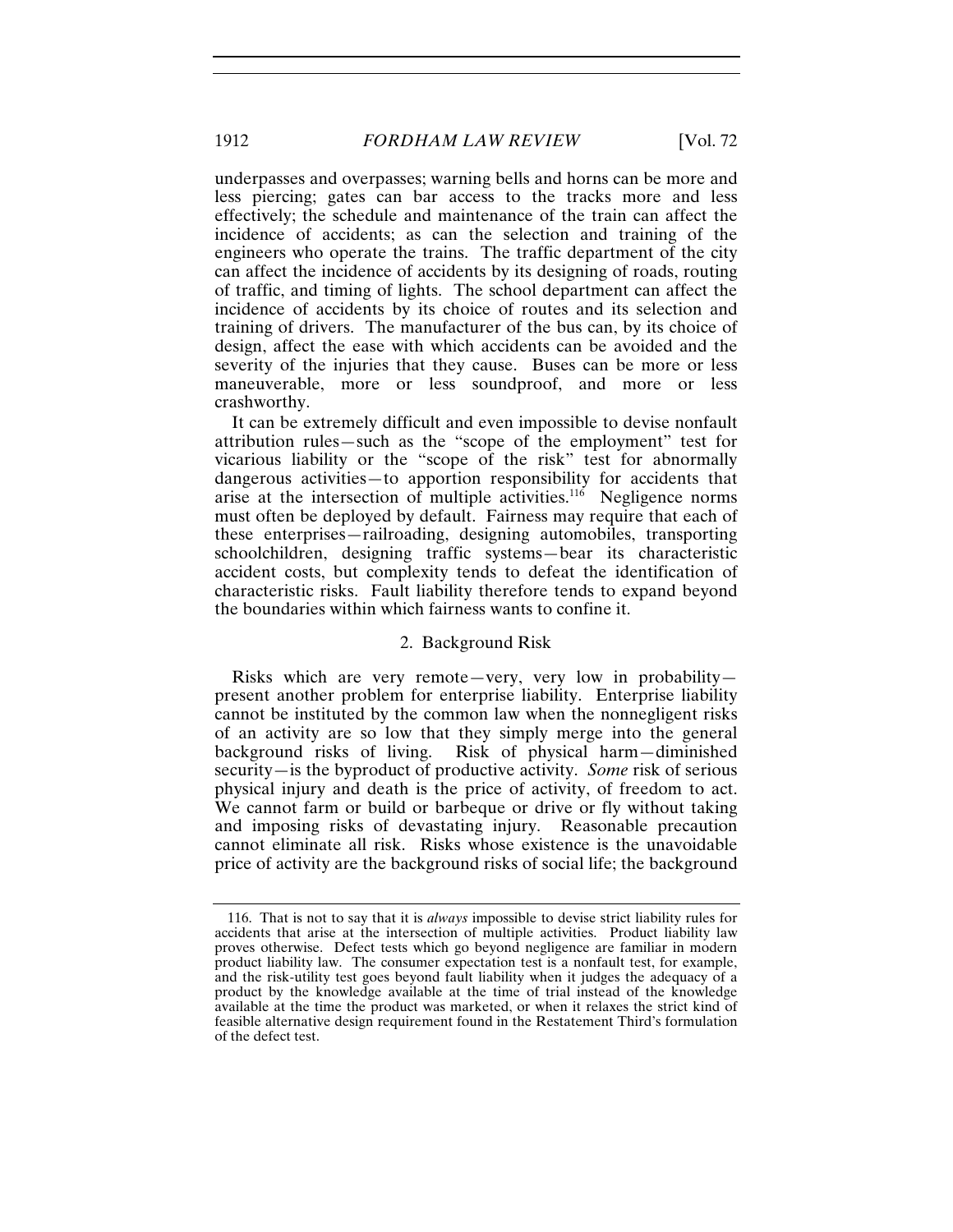against which "characteristic risks" arise. "Background" risks are typical of social life in general; they are the price of a number of different activities whose separate contributions cannot be disentangled. With certain inescapable variations, ordinary activities, carefully conducted, produce mutually imposed and mutually beneficial risks.<sup>117</sup> Very, very low probability risks of massive damage from fire, for example, are created by a wide range of activities: smoking cigars, pipes, and cigarettes; barbecuing in the backyard; using electrical appliances or gas stoves; driving gasoline powered vehicles; and so on.

Equal background risk matures into unequal harm. In the long run, even very, very low probability harms inevitably issue in serious injury and death. Fate condemns a small number of us to be victims of the ordinary nonnegligent risks of social life and fortune spares the rest. This inequality of harm may well be unfair. Perhaps the inevitable accidents that issue from the background risks of social life ought to be shared across society as costs of living.<sup>118</sup> But the unfairness is beyond the rectification of tort accident law, which can only attribute accidents to particular activities. It is arbitrary and unfair to attribute the inevitable accidents that are the fruit of background risk to any particular activity. The connection between any such accident and any particular activity is merely fortuitous, a matter of coincidence, not causation.

It was merely bad luck, for example, that the child plaintiff in *Van Skike v. Zussman*<sup>119</sup> was inspired to play with fire and so suffer serious injury by winning a toy lighter—a miniature plastic plaything incapable of being lit—as a prize in a gumball machine. He might have been inspired to play with fire by any of a number of other things—by a gas grill or a stove burner or a campfire, by seeing a fire on television, or by some burst of childhood curiosity sparked by something other than exposure to fire. The connection between this child's injury and this particular product—this toy lighter—is coincidental. It is therefore unfair to pin responsibility for this accident on the parties responsible for selling the toy lighter to the child.

Because accidents that issue from background risks cannot fairly be attributed to any particular activity, $120$  tort accident law must let the

<sup>117</sup>*. See* Fried, *supra* note 4, at 192-93.

 <sup>118.</sup> Note that a nontort version of enterprise liability, like the New Zealand Accident Compensation plan, could attribute background risks to an activity, namely, to social life.

 <sup>119.</sup> In *Van Skike v. Zussman*, 318 N.E.2d 244, 246 (Ill. App. Ct. 1974), a small child "won" a toy cigarette lighter as a prize from a gumball machine, purchased lighter fluid, and set himself on fire when he attempted to fill the toy lighter with the lighter fluid.

 <sup>120.</sup> The fire in *Van Skike* also shows how "industry-wide" liability as well as "society-wide" liability might be able to institute enterprise liability in circumstances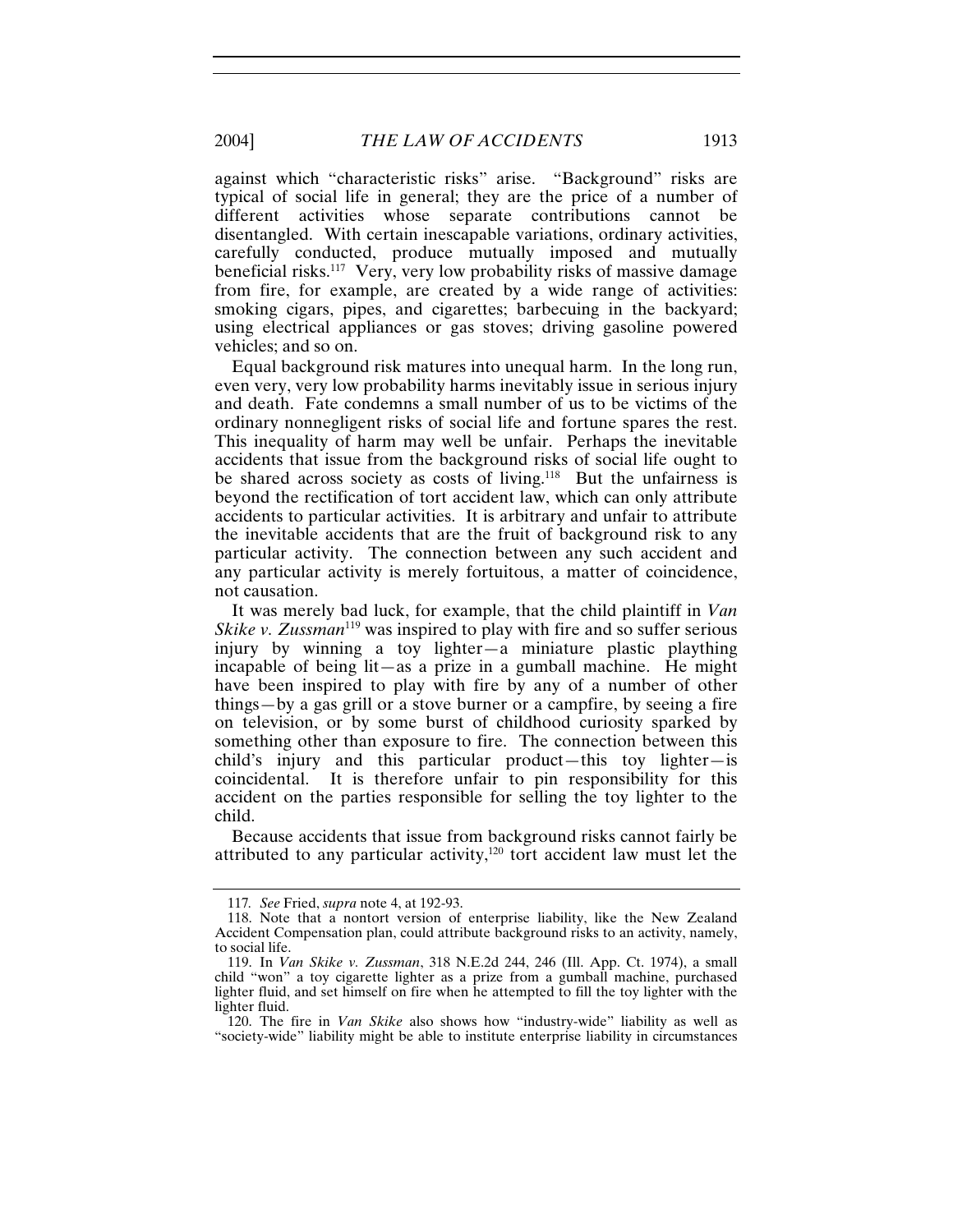losses that flow from background risks lie where they fall. For tort law, the unfairness of the unequal harm that issues from background risk is an inevitable one. When the nonnegligent risks of an activity are so low that they disappear into the standing level of background risk, negligence liability is at least as fair as strict liability, and more practicable. Strict enterprise liability is at least as unfair as negligence because it can only connect injuries to activities in an arbitrary way.<sup>121</sup> And there is no reason that any particular activity should bear any particular background risk. Strict enterprise liability is less practicable than negligence because there is no distinctive risk for strict liability to attach itself to, so the attribution of accidents to activities must, inevitably, be erratic.

#### B. *Uninsurable Risks*

Enterprise liability in tort supposes that we live in the "world of activities," and that the costs of accidents can therefore be distributed across those who benefit from the imposition of the risks that issue in those accidents. It supposes that the risks subject to strict liability are insurable, so that the imposition of strict liability does not merely "substitute one form of risk for another—the risk of liability for the risk of personal loss."122 In the "world of acts"—Holmes's world of "isolated, ungeneralized wrongs"—inability to insure against accidental injury may have been the norm. The sine qua non of insurability is a sufficiently large activity. The supposition that we have moved from the "world of acts" into the "world of activities" is a stylized but surely substantially accurate one. Even so, the supposition that all risks are insurable is too strong. Even within a "world of activities," some actors and activities may still operate in the

where the common law cannot. The fact that the connection between this child's injury and the particular product—the toy lighter—whose use occasioned it is coincidental does not prove that this accident is unconnected to *any* identifiable activity. It might make perfect sense to classify this accident as a risk of the broader activity of "taming fire and putting it to productive use." The risk that children will take an interest in fire might be classified as a standing risk of having lighters, matches, ovens, stoves, water heaters, barbecues, candles, chimneys, cigarettes, and countless other ordinary products and activities that make constructive use of fire. So conceived, the plaintiff's injury does issue from the "characteristic risk" of an activity, namely, the activity of "putting fire to use." It might be, that is, a risk: (1) associated with the presence of a particular activity; and (2) that persists after all reasonable precautions to reduce it have been taken. If we had at our disposal an "industry-wide liability" scheme covering the various particular activities that constitute the broader activity of "putting fire to use," it might make perfect sense *not* to count this accident as a background risk of living but as a cost of using fire.

 <sup>121.</sup> Arguably, strict liability is more unfair than negligence in this circumstance. If there is no justice done by shifting a loss, it may be more unfair to shift it than to let it lie. The very act of doing so may, in this circumstance, be an injustice. So, too, it may be unfair to consume resources that would otherwise be available for another use when there is nothing to be gained from their consumption.

 <sup>122.</sup> Fletcher, *supra* note 4, at 547; *see* Brown v. Collins, 53 N.H. 442, 446 (1873).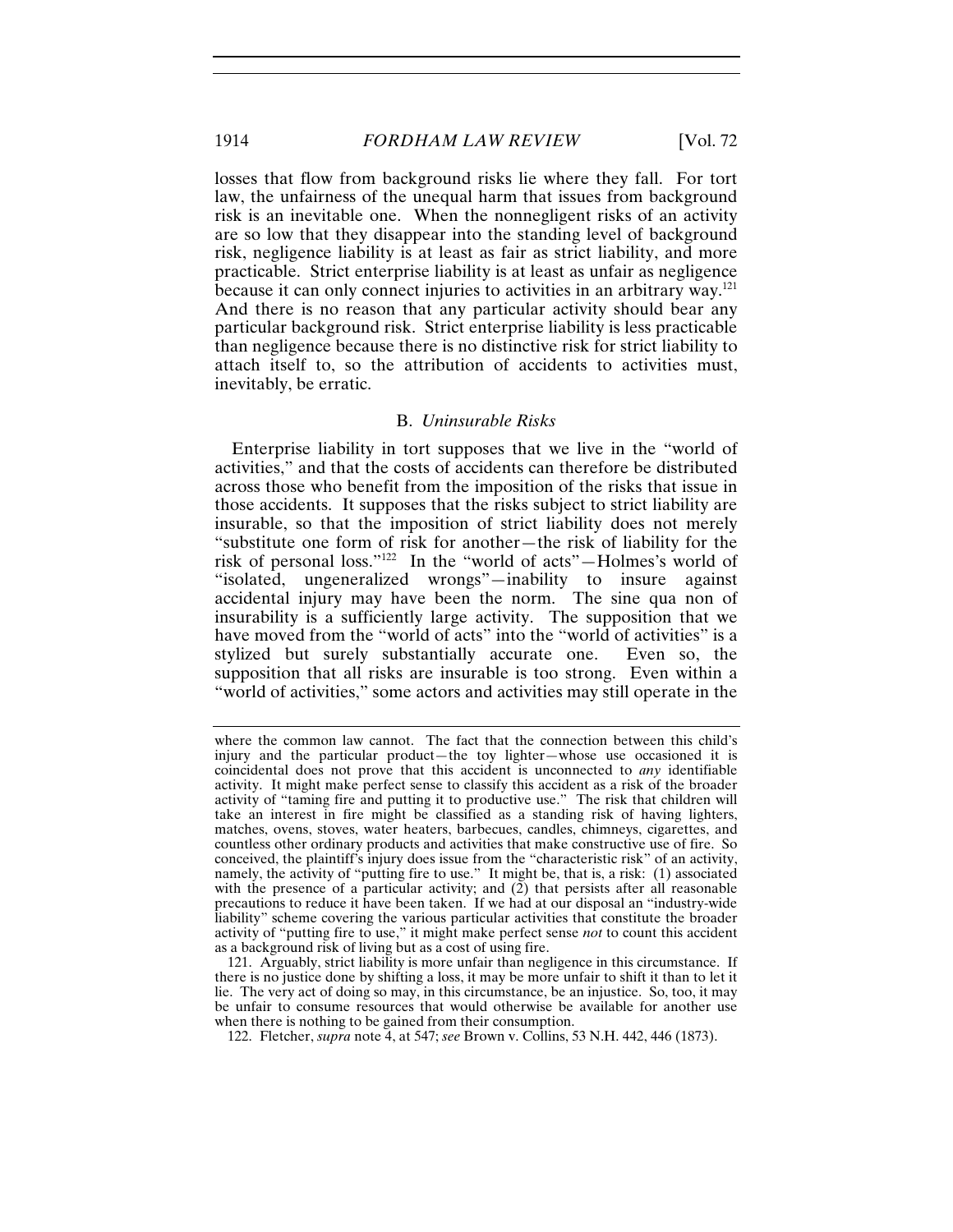"world of acts." More than that, the liability system experienced what was widely termed an "insurance crisis" in the mid- to late- 1980s; a crisis which called into question the possibility and desirability of enterprise liability in tort.

Prompted by this "insurance crisis," an important strand of legal scholarship argued forcefully that the long expansion of enterprise liability over the course of the twentieth century had precipitated an insurance crisis.123 The extension of enterprise liability to a wide range of activities for which liability insurance was ill-suited had caused a widespread withdrawal of insurance coverage; that withdrawal had led, in turn, to the withdrawal of important services. The nonnegligent risks of small children being abused by caregivers at day care centers was an ostensible case in point.<sup>124</sup> Day care centers, the argument ran, were generally too small to self-insure, and thirdparty insurers were not able to identify the relative riskiness of prospective insureds cheaply and accurately enough to supply such insurance. Deprived of insurance, day care centers were forced to close, leaving working parents in the lurch and the prospective victims of child abuse—the children themselves—arguably worse off than they would have been had enterprise liability not been imposed.

The argument that the extension of enterprise liability precipitated a crisis of insurability (rather than, say, a temporary disruption of such markets leading to an efficient readjustment) was forcefully challenged by another, equally important strand of scholarship, in the early- and mid-1990s.<sup>125</sup> And the matter remains eminently debatable. For our purposes, however, it will do to suppose that some risks are uninsurable, even in the modern "world of activities," and to leave to another day the task of determining just how broad the range of uninsurable risks is. Our concern is normative: What is the fair liability rule for "uninsurable risks"?

When risks are uninsurable, Fletcher's reciprocity of risk criterion regains its attractiveness. Fairness requires proportionality of benefit and burden. Within a community of reciprocal risk, everyone benefits equally from the imposition of nonnegligent risks and should share equally in the costs of the accidents that issue from those risks. When accidental losses meet criteria of insurability, this is what enterprise

<sup>123</sup>*. See, e.g.*, Epstein, *supra* note 76; Priest, *Insurance Crisis, supra* note 76, at 1534-39.

 <sup>124.</sup> This is one of a "parade of horribles" recounted by Priest. Priest, *Insurance Crisis, supra* note 76, at 1527, 1578-79.

<sup>125</sup>*. See, e.g.*, Croley & Hanson, *supra* note 76 (arguing that enterprise liability is stimulating the rise of mutual insurance companies, which are constructing more homogeneous and therefore more efficient risk pools); Hanson & Logue, *supra* note 76 (arguing that first-party insurers fail to adjust premiums according to consumption choices and that a negligence regime therefore induces manufacturers to make suboptimal investments in product safety, whereas enterprise liability optimizes manufacturer care and activity levels).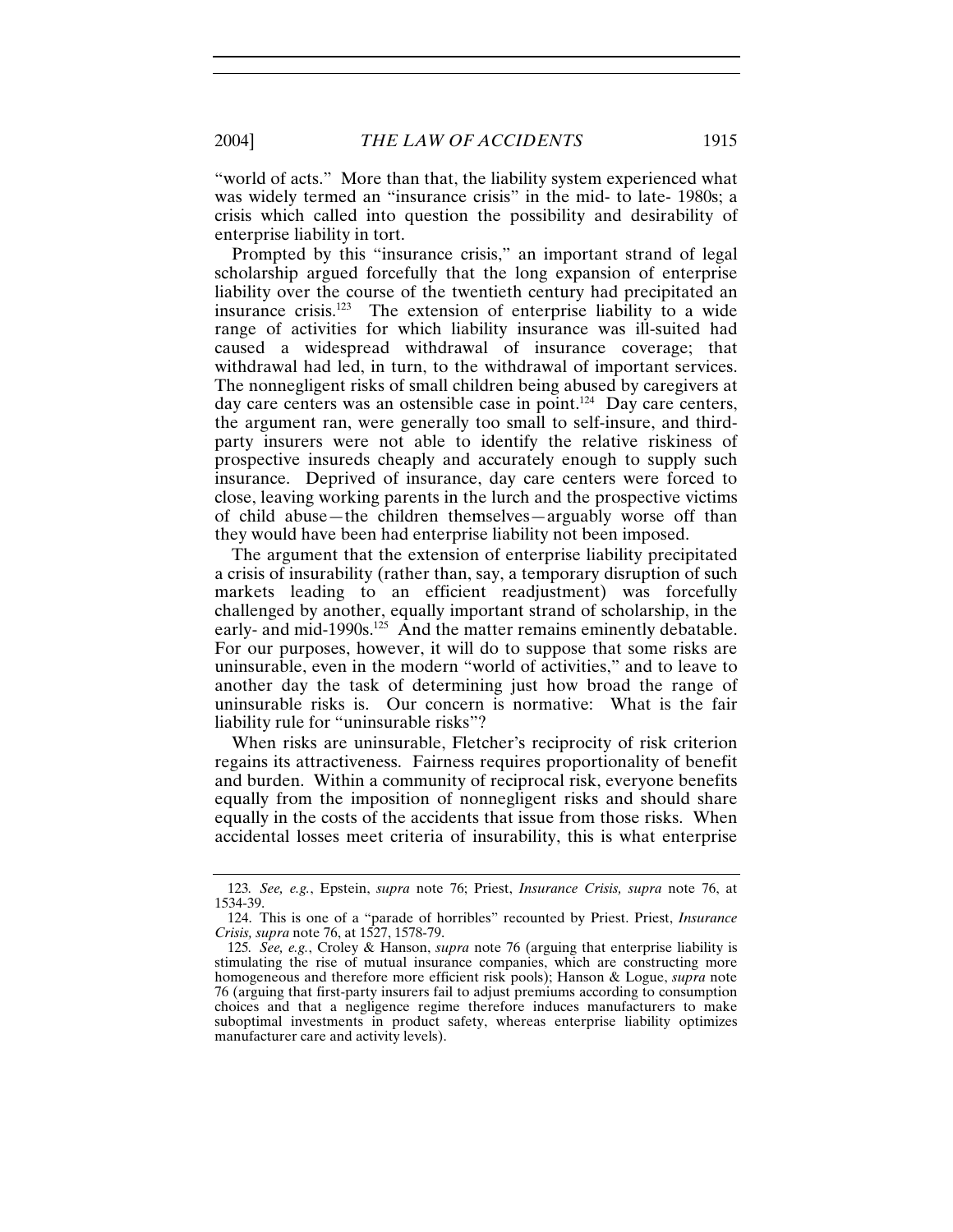liability does. When accidental losses are not insurable, however, strict liability will simply concentrate the costs of nonnegligent accidents on those whose misfortune it is to have their activity inflict injury. Negligence concentrates those costs on a different class of persons—those whose misfortune it is be injured. Strict liability simply substitutes the "risk of liability for the risk of personal loss."<sup>126</sup> Neither distributes the costs of accidents fairly. Either way, the cost of the harm is concentrated, not dispersed across the community that benefits from the freedom to create the kind of risk that has matured into harm in the case at hand.

In a world where liability cannot be insured against, either liability or loss may be devastating. If so, negligence liability may be preferable, because it is equally fair and less expensive to operate. Strict liability is probably more expensive to administer than negligence because strict liability requires cranking up the liability system for nonnegligent accidents as well as for negligent ones, with all the administrative costs that this entails.127 The benefit of this extra expense is not a fairer distribution of the costs of nonnegligent accidents—just a different distribution. Holding constant the incidence of injury,128 negligence liability may be to the long run advantage even of those most disadvantaged by a negligence regime, namely, the victims of nonnegligent accidents. They fare better bearing such losses and sharing in the extra resources saved by a system of negligence liability than they do under a system of strict liability. Under strict liability, they stand an equal chance of bearing an equivalent loss (in the form of liability) and forego their share of the extra resources that negligence makes available. In a world of uninsurable risks, then, negligence liability seems preferable for reciprocal risks.

The most general argument of this Article has been that fairness finds its natural expression not in the reciprocity of risk criterion, but in enterprise liability. The fair distribution of harm is more important than the fair distribution of risk and—in a world of insurable risk enterprise liability usually distributes harm more fairly than negligence liability does. The argument assigns pride of place to

 <sup>126.</sup> Fletcher, *supra* note 4, at 547.

 <sup>127.</sup> On the other hand, strict liability may be cheaper to administer in each case, because it dispenses with determinations of fault. Just how these offsetting tendencies play out is unclear. For purposes of the argument, I shall assume that negligence is cheaper because fewer cases will be brought.

 <sup>128.</sup> If strict liability reduces the incidence of injury, things may be different. Because nonnegligent accidents strike like lightning in a world of uninsurable risks, and because victims and injurers are the same people when risks are reciprocal, there is some reason to doubt that strict liability will induce greater safety. Strict liability and negligence will leave the costs of nonnegligent accidents on the same people: strict liability in those persons' capacities as injurers, negligence in their capacities as victims.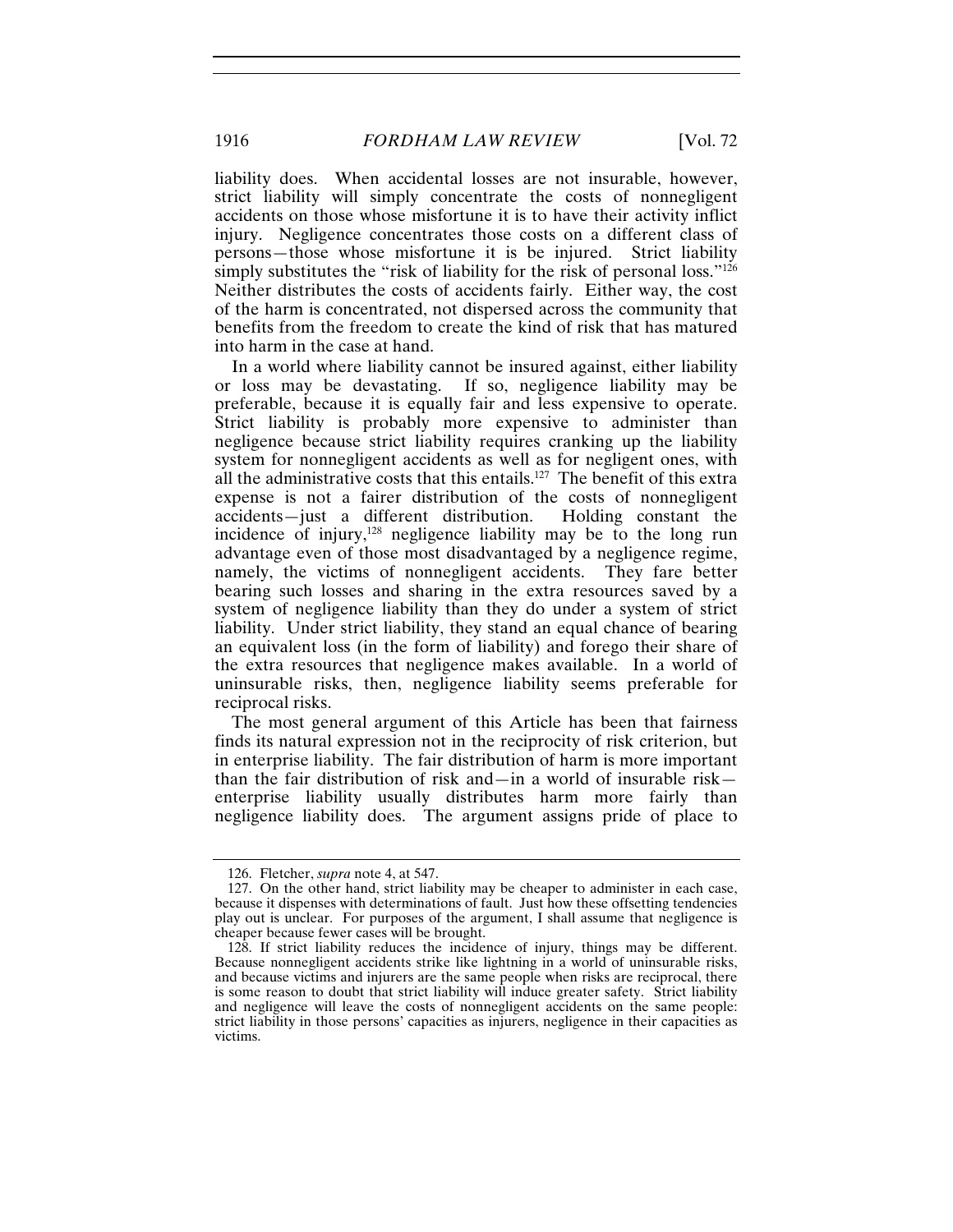2004] *THE LAW OF ACCIDENTS* 1917

considerations of fairness in our thinking about the design of tort liability; they are placed in the center of our "deliberative field."129 The argument of the next and final part of the Article is that considerations of fairness are not the only considerations operating within that field. Other considerations, normative or practical, may lead to the displacement of the enterprise liability generally favored by considerations of fairness. The "all things considered" best liability regime for any particular context will depend on the interaction of general considerations of fairness with any special normative and practical considerations applicable to that context. One consequence of this is that substantial domains of fault liability will persist even if we make the ideal of fairness the principal ideal of our tort accident law, and even if that ideal generally favors enterprise liability.

## C. *Competing Normative Considerations*

In some cases, competing normative considerations (perhaps in conjunction with practical problems in the construction of attribution rules) defeat the common law institutionalization of enterprise liability. Property rights are an interesting case in point, in part because they can cut both for and against enterprise liability. In certain circumstances, the presence of property rights increases the attractiveness of enterprise liability and facilitates its administration.130 Real property rights increase the attractiveness of enterprise liability when accidents arise from the overflow of one landowner's activities onto another's. Ownership of real property confers special freedom of action within the property's boundaries, and sharpens the boundaries between zones of activity. Within the boundaries of their properties, owners and occupiers are free to build reservoirs and keep wild boars, even if these activities impose abnormally great risks of injury.131 When boars run wild and reservoirs burst, however, owners and occupiers are justly subject to enterprise liability.

The special freedom conferred by property rights includes the freedom to subject one's own property to unusually great risks. Overflowing the boundaries of one's property and imposing the cost of one's activities on strangers, by contrast, is the very essence of unfairness. By helping to locate the boundary between the

 <sup>129.</sup> For the idea of a "deliberative field" within which all considerations of practical reason must be unified, see Barbara Herman, The Practice of Moral Judgment 152, 182-83, 196-202 (1993).

<sup>130</sup>*. See* William K. Jones, *Strict Liability for Hazardous Enterprise*, 92 Colum. L. Rev. 1705, 1729, 1757, 1779 (1992) (emphasizing how strict liability can protect various zones of activity, including ones defined by property rights, from intrusion).

<sup>131</sup>*. See* Marshall v. Ranne, 511 S.W.2d 255 (Tex. 1974) (holding defendant strictly liable for injuries inflicted by his vicious hog when it escaped from his property and injured his neighbor); Rylands v. Fletcher, 3 L.R.-E. & I. App. 330 (H.L. 1868) (appeal taken from Ex.) (holding Rylands strictly liable for harm to Fletcher's mines inflicted by the escape of water from his reservoir).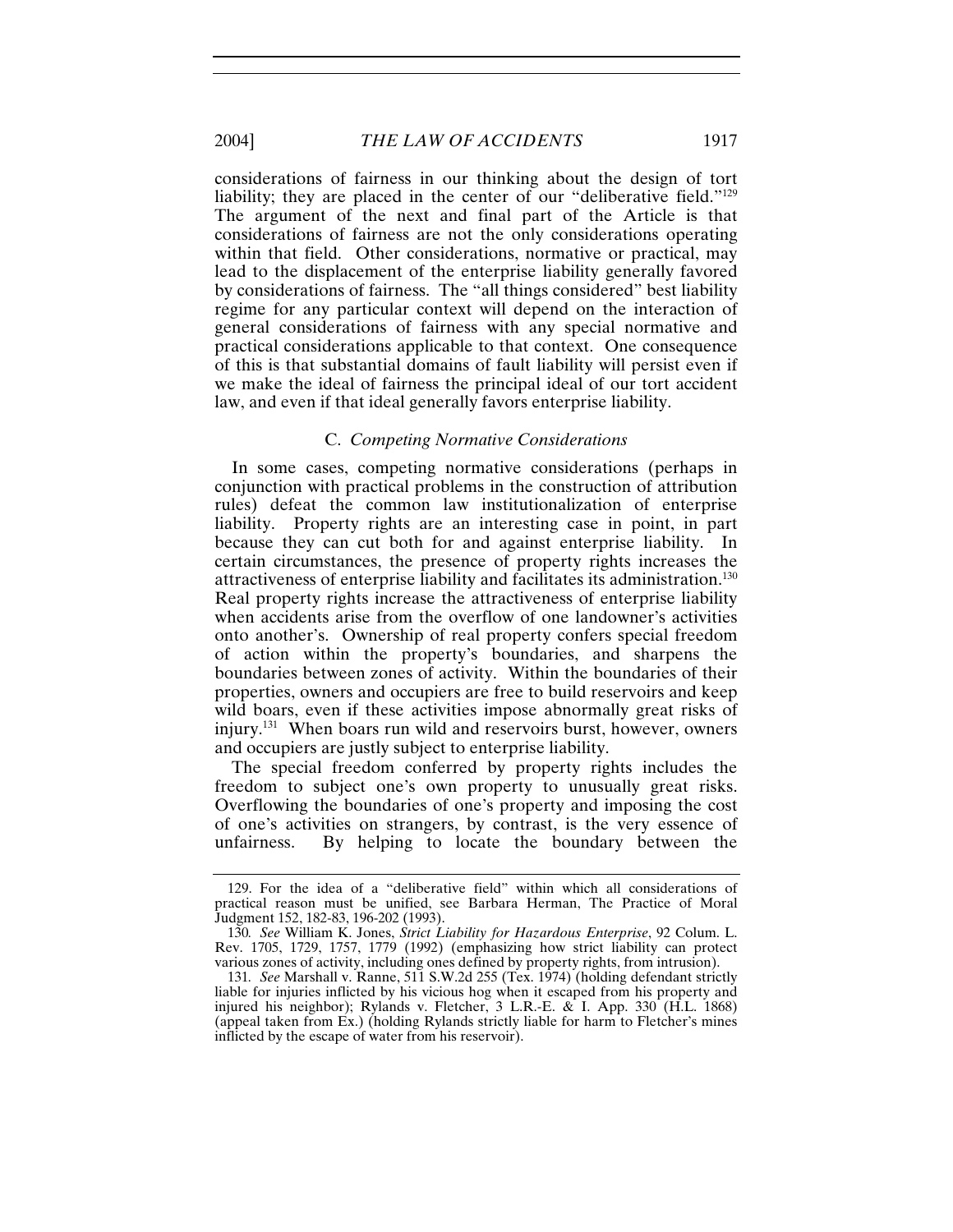1918 *FORDHAM LAW REVIEW* [Vol. 72

permissible use of one's own resources and the impermissible appropriation of another's resources, the presence of property rights increases the attractiveness of enterprise liability. By sharpening the often elusive boundary between enterprises, property rights also facilitate the practical administration of enterprise liability. In *Bushey*, for example, the plaintiff's ownership of the dry dock plays a critical role in identifying the boundaries between its enterprise and the Coast Guard's.132 The plaintiff's and the defendant's enterprises are intimately and beneficially intertwined in *Bushey*. Remove the plaintiff's property rights from the scene and the boundary between injurer and victim enterprises becomes much more difficult to establish. Seaman Lane's trespass disappears.

Property rights tend to diminish the attractiveness of enterprise liability, however, when victims suffer injury in the course of entering onto injurers' land. The risks to which entrants on others' land are exposed do not arise out of the voluntary agency of injurers in the straightforward way that normal accidents among strangers do. Highway accidents involving the abnormal risks of gasoline tankers, for instance, arise out of a voluntary decision made by those who own such vehicles to expose other drivers to this abnormal risk; a decision made in pursuit of profit. Voluntary exposure of others to risk in pursuit of one's own ends is a normal and morally significant feature of those accidents to which enterprise liability most readily attaches.133 Landowner liability, by contrast, emerges out of the *victim's* entry onto the owner's or occupier's property. This affects the initial distribution of burden and benefit and the foreseeability of the victim's presence at the scene of the injurer's activity. The entry of the victim onto the scene of the injurer's activity also makes it more difficult, both conceptually and practically, to locate the boundary between the injurer's and the victim's enterprises.

Entrants onto land—unlike victims on sidewalks or persons standing in the doorways of their own homes  $134$  are not legally

 <sup>132.</sup> Ira S. Bushey & Sons, Inc. v. United States, 398 F.2d 167, 172 (2d Cir. 1968). 133*. See, e.g.*, *Rylands*, 3 L.R.-E. & I. App. at 342.

The Defendants, *in order to effect an object of their own*, brought on to their land . . . a large accumulated mass of water, and stored it up in a reservoir. The consequence of this was damage to the Plaintiff, and for that damage, however skillfully [sic] and carefully the accumulation was made, the Defendants . . . were certainly responsible.

*Id.* (Lord Cranworth, J., concurring) (emphasis added); *see* Clare Dalton, Losing History: Tort Liability in the Nineteenth Century and the Case of *Rylands v. Fletcher* (unpublished manuscript, on file with the author) (setting out the moral foundations of "activity based liability").

<sup>134</sup>*. See* Shipley v. Fifty Assocs., 106 Mass. 194, 199 (1870) (addressing a claim brought by a plaintiff who walked on a public sidewalk and was struck by falling ice and snow that had accumulated on defendant's peaked roof); Tuchkashinsky v. Lehigh & W. Coal Co., 49 A. 308 (Pa. 1901) (addressing claim brought by a plaintiff who was standing in the doorway of her father's house, 700 feet from defendant's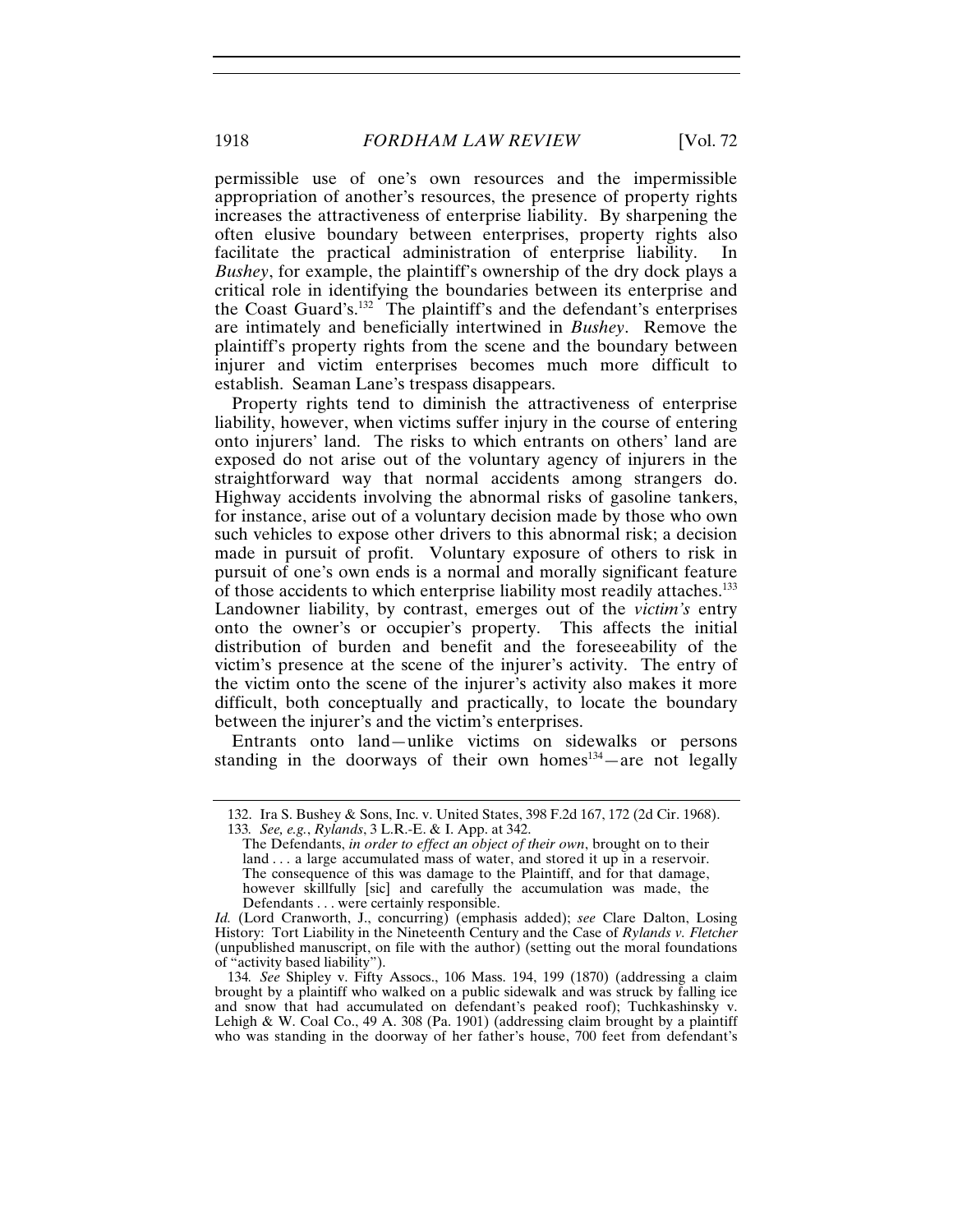2004] *THE LAW OF ACCIDENTS* 1919

entitled to be where they are absent special authorization from the owner or occupier of the land. The circumstances of their entry affect both the distribution of burden and benefit between injurer and victim, and the extent to which the potential victim's presence should be anticipated and her safety ensured. Felony trespassers, for instance, enter the injurer's land without permission, seeking to appropriate a benefit to themselves and to reap that benefit by inflicting injury upon the owner or occupier of the land. This relationship of burden and benefit is enough to suspend the imposition not just of enterprise liability, but of ordinary negligence liability as well. Burden and benefit are arranged differently—they are presumptively mutual—when the potential victim's presence on the property is authorized. The authorization of the potential victim's presence also makes that presence expected, not just foreseeable. By authorizing a potential victim to enter the property, the owner or occupier of land assumes an affirmative obligation towards him.135 These are all morally significant features of the relationship between potential injurer and potential victim, and they bear upon—though they do not determine—the design of tort duties.

The present state of landowner liability to entrants onto land, indeed, shows how the presence of property rights and relationships can affect the articulation of tort duties in a way that presses against enterprise liability, for both practical and normative reasons. Enterprise liability has never gained a foothold here. Negligence liability vies with an older regime of variable duty drawn from property law, a regime that distinguishes among entrants and the duties owed to them on the basis of their status, where gradations of status roughly reflect the extent of the entrant's permission to enter and the degree of benefit the entrant confers on the occupier. Enterprise liability faces two daunting challenges. On the one hand, there is a practical problem of attribution. The victim's entrance onto the injurer's land makes the agencies of injurer and victim difficult to disentangle. On the other hand, the victim's entry onto the injurer's land raises normative questions about the distribution of burden and benefit.

The normative implications of the victim's entry are implicated in a range of cases. They come into play when potential victims enter onto land with criminal intentions; when they enter seeking commercial benefit; and when they enter in pursuit of particular risky recreational experiences. (In this circumstance, landowner liability takes on the

mine, and was harmed by the concussion from a blast caused when lightning ignited explosives stored at the mine); Bolton v. Stone, 1951 A.C. 850 (appeal taken from C.A.) (addressing a claim brought by a plaintiff who was struck by a cricket ball that escaped from a nearby cricket field while he was walking on the street).

<sup>135</sup>*. See* Francis H. Bohlen, *The Basis of Affirmative Obligation in the Law of Tort*, 53 Am. L. Reg. 209, 273, 337 (1905).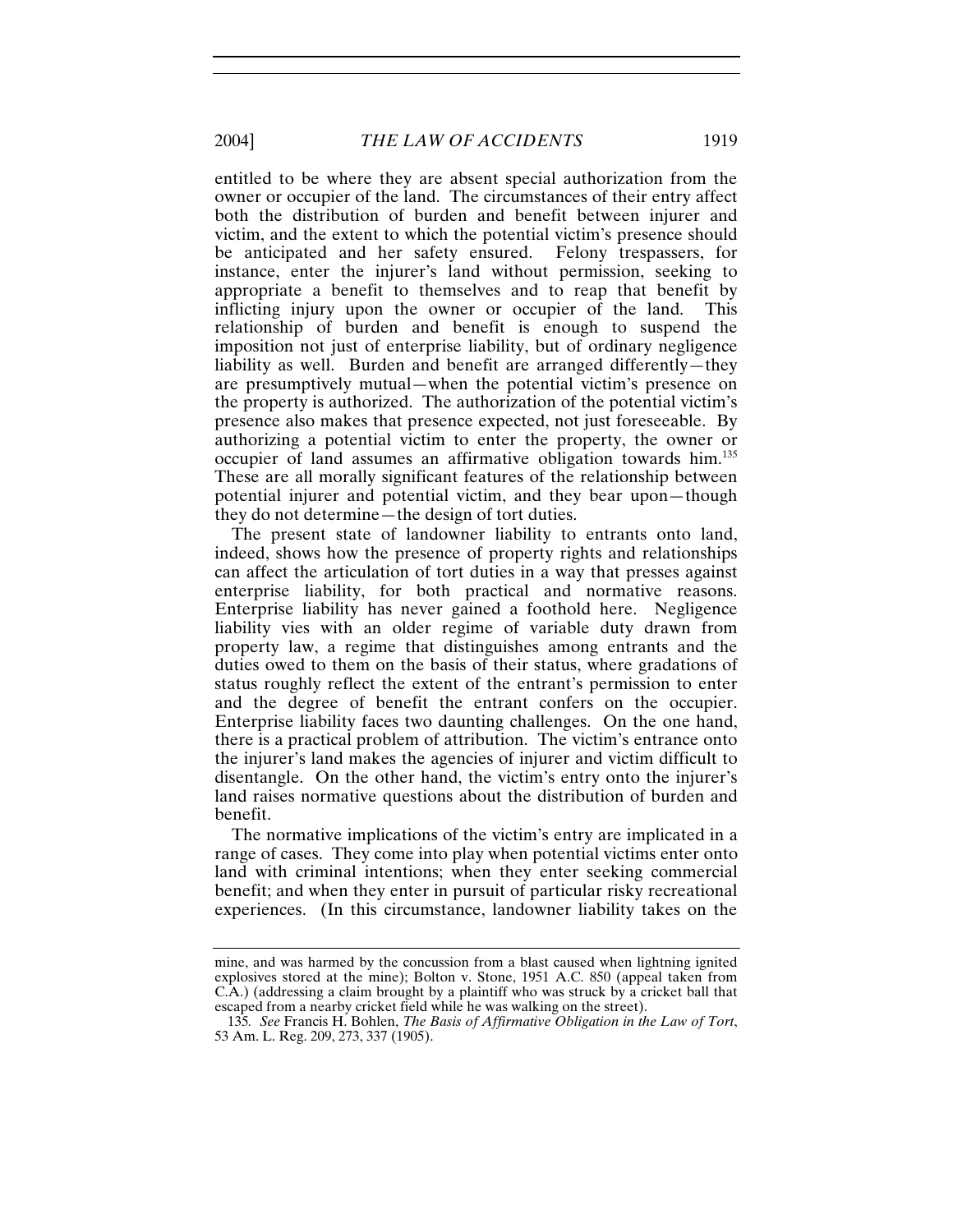essential feature of "primary assumption of risk" cases.<sup>136</sup>) The difficulty of disentangling injurer and victim activity is practically significant when that interpenetration of activities makes it difficult to attribute harm to one or the other enterprise. Other things equal, the attractiveness of negligence liability increases in step with the difficulty of disentangling victim and injurer activity. Fault criteria can attribute harms to one party or another in circumstances where enterprise liability rules are unable to do so.

There is, moreover, a wide range of circumstances in which practical problems of attribution and competing normative considerations may, separately or jointly, rebut the thrust of even a common law predisposed to enterprise liability. (It is worth recalling that even the vicarious liability of employers for the torts of their employees—the oldest common law source of enterprise liability itself tends to incorporate a substantial element of negligence. It attributes the torts of employees to a firm, and those torts are most often negligence.) The set of possible circumstances and legal norms that might affect the articulation of tort norms is open-ended. We cannot say in advance what fairness calls for when tort norms interact with a circumstance we have never considered. Consider, very briefly, two further circumstances.

Within a community of risk, the special character of an activity can justify retreating from strict liability and, indeed, even relaxing negligence duties. The character of an activity can require a higher than normal level of risk. In such cases, risk is essential to the enjoyment of the activity; reduce the risk and you destroy the activity. Sports are the preeminent example here. Making every injury characteristic of the sport an occasion for liability would undermine Indeed, taking a traditional negligence approach and making every injury inflicted in violation of the rules an occasion for the imposition of liability would cast a pall over the play of the game. For these activities to flourish, it is necessary to retreat from our normal conceptions of responsibility to prevent and rectify harm done. In tort doctrine, this is the domain of "primary" assumption of the risk" and "relaxed duty."137

<sup>136</sup>*. See infra* text accompanying note 137.

<sup>137</sup>*. See, e.g.*, Crawn v. Campo, 643 A.2d 600 (N.J. 1994) (suspending duty of ordinary care in the recreational sports context, and adopting a recklessness standard); Scott v. Pac. W. Mountain Resort, 834 P.2d 6, 13 (Wash. 1992) (applying the doctrine of "primary assumption of risk," which relieves prospective injurers of their duty of ordinary care, to skiing). Note, though, that negligence liability wreaks more havoc with such activities than strict liability does. Negligence liability criticizes conduct. Unless its ordinary strictures are relaxed, it tends to criticize the normal conduct of contact sports. Enterprise liability in the form of mandatory loss insurance among those engaged in the sport might well be desirable. Participants in these activities might well prefer receiving compensation for out-of-pocket expenses incurred as a result of injuries received in the ordinary course of such activities to suffering severe injury without any compensation. But the law of torts is not in a